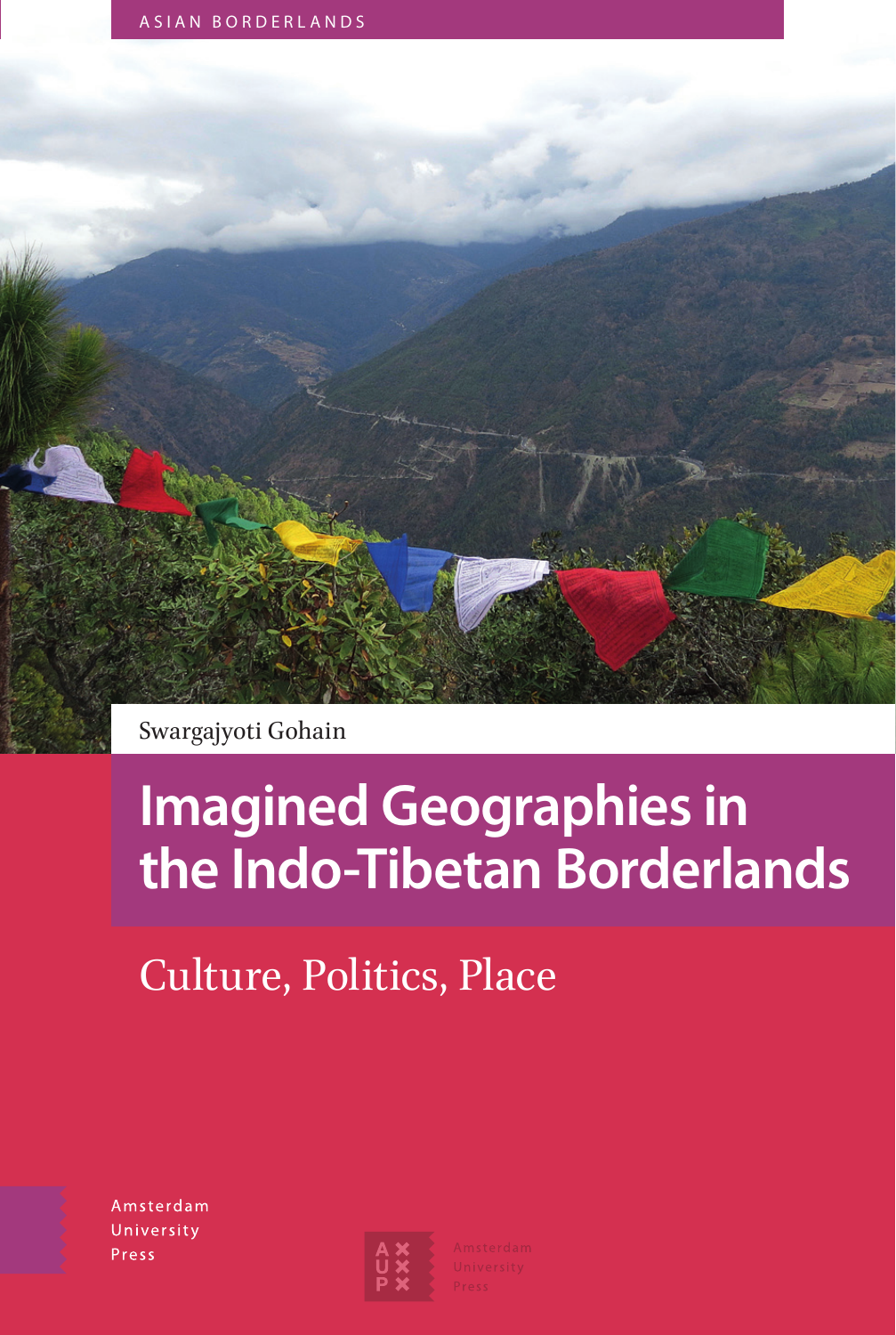Imagined Geographies in the Indo-Tibetan Borderlands

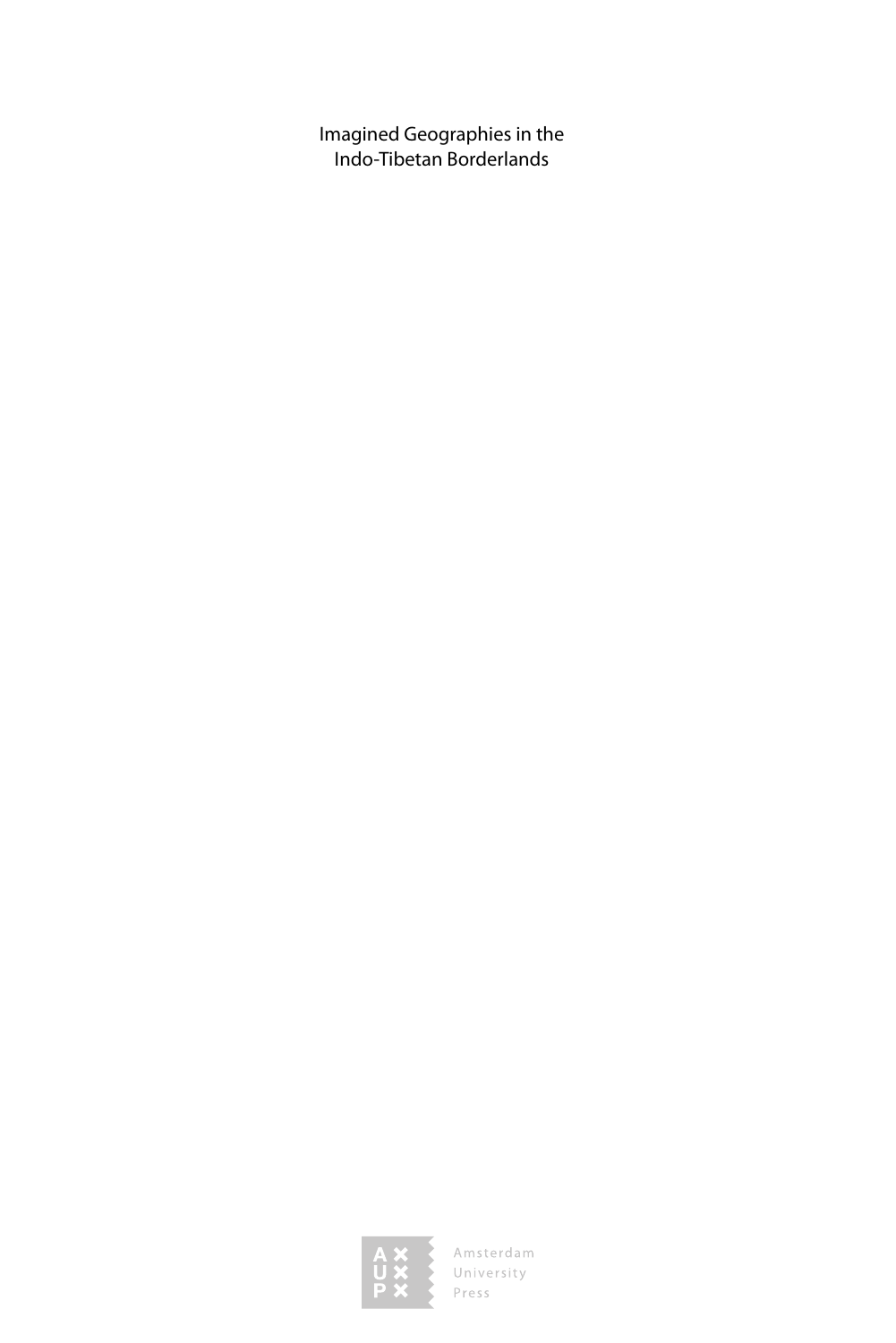## **Asian Borderlands**

Asian Borderlands presents the latest research on borderlands in Asia as well as on the borderlands of Asia – the regions linking Asia with Africa, Europe and Oceania. Its approach is broad: it covers the entire range of the social sciences and humanities. The series explores the social, cultural, geographic, economic and historical dimensions of border-making by states, local communities and flows of goods, people and ideas. It considers territorial borderlands at various scales (national as well as supra- and sub-national) and in various forms (land borders, maritime borders), but also presents research on social borderlands resulting from border-making that may not be territorially fixed, for example linguistic or diasporic communities.

*Series Editors* Tina Harris, University of Amsterdam Willem van Schendel, University of Amsterdam

*Editorial Board Members*

Franck Billé, University of Cambridge Duncan McDuie-Ra, University of New South Wales Eric Tagliacozzo, Cornell University Yuk Wah Chan, City University Hong Kong

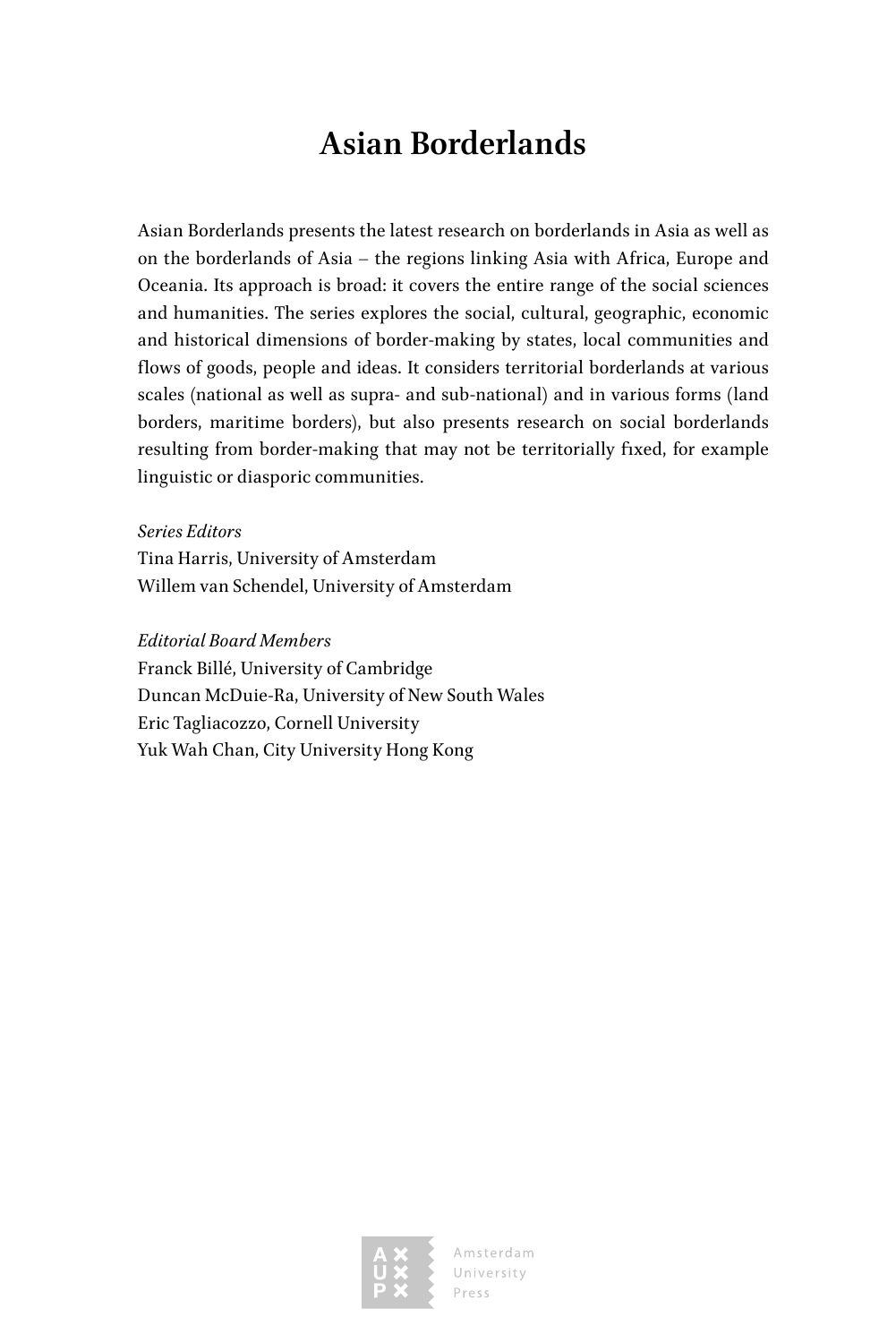# Imagined Geographies in the Indo-Tibetan Borderlands

*Culture, Politics, Place*

*Swargajyoti Gohain*

Amsterdam University Press

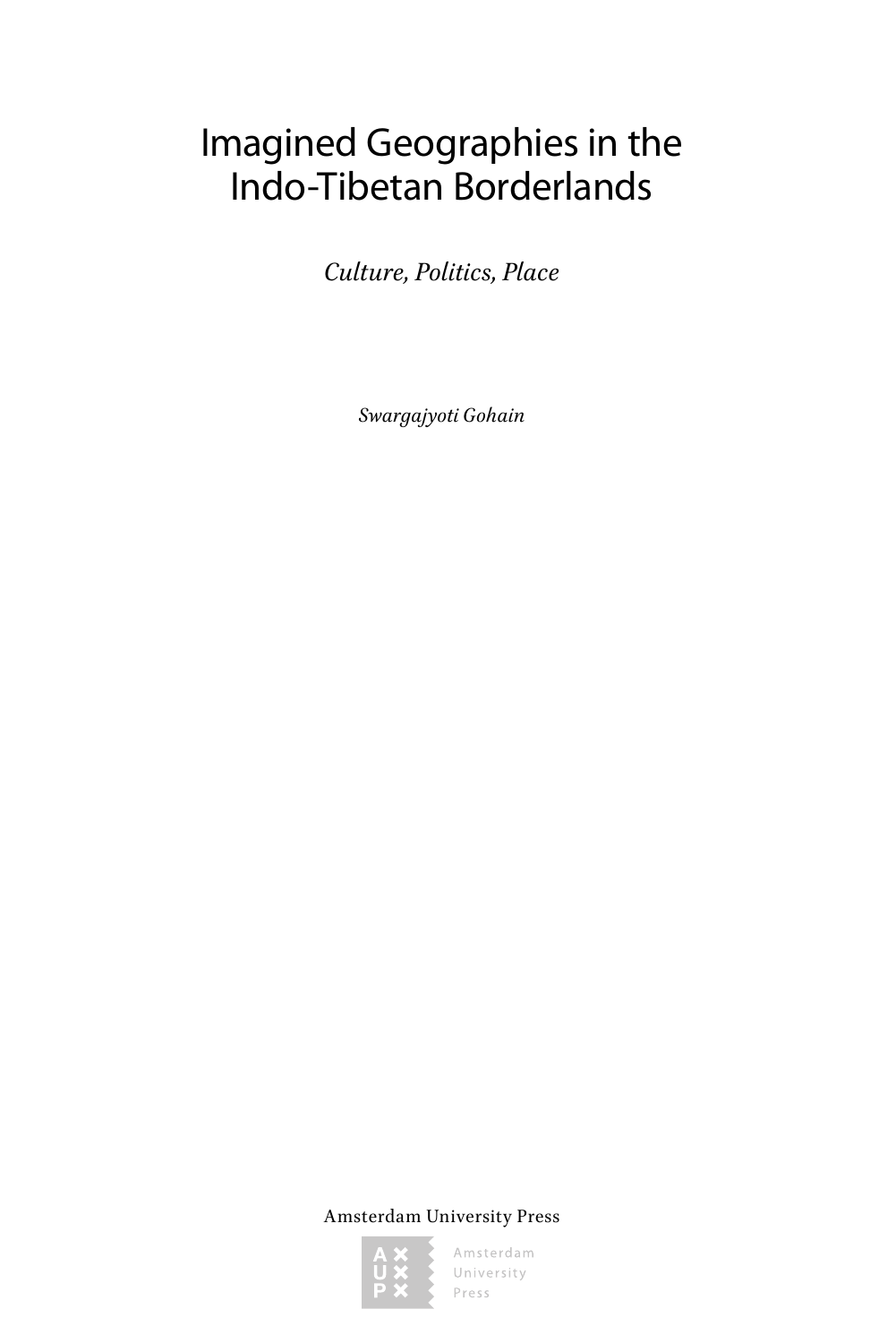Cover illustration: On the road to Thembang village, West Kameng district Source: Bhaskarjit Neog

Cover design: Coördesign, Leiden Lay-out: Crius Group, Hulshout

isbn 978 94 6298 932 0 e-isbn 978 90 4854 188 1 (pdf) DOI 10.5117/9789462989320 nur 761

© Swargajyoti Gohain / Amsterdam University Press B.V., Amsterdam 2020

All rights reserved. Without limiting the rights under copyright reserved above, no part of this book may be reproduced, stored in or introduced into a retrieval system, or transmitted, in any form or by any means (electronic, mechanical, photocopying, recording or otherwise) without the written permission of both the copyright owner and the author of the book.

Every effort has been made to obtain permission to use all copyrighted illustrations reproduced in this book. Nonetheless, whosoever believes to have rights to this material is advised to contact the publisher.

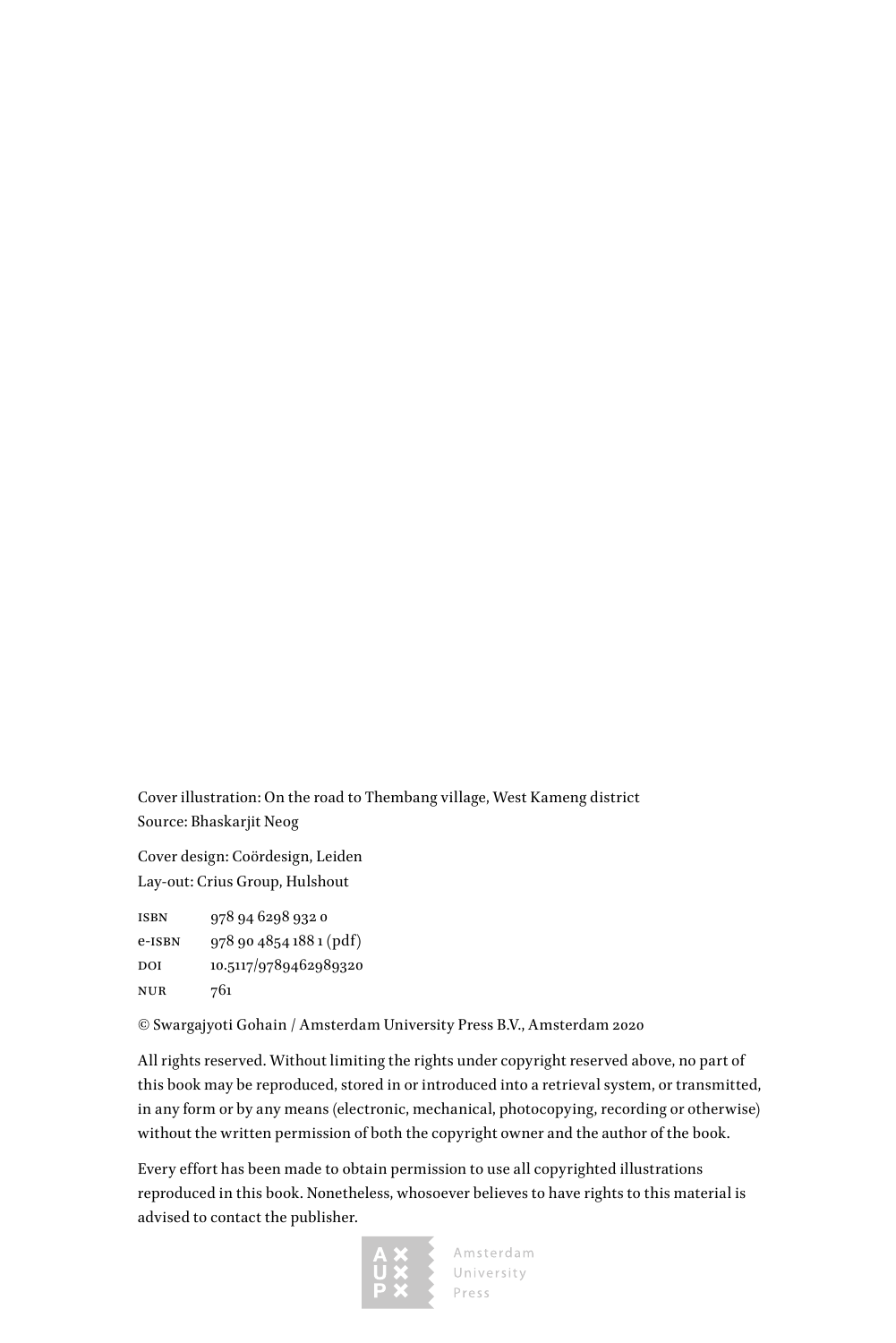# **Table of Contents**

| Acknowledgements                     |                                                                |         |
|--------------------------------------|----------------------------------------------------------------|---------|
| <b>Introduction: Imagined Places</b> |                                                                |         |
|                                      | Imagined geographies                                           | $^{21}$ |
|                                      | Living under the spectre of war: State, security, and border   | 24      |
|                                      | Localities unbound: Networks and nodes                         | 30      |
|                                      | Chapter structure                                              | 35      |
|                                      | Note on methods                                                | 37      |
|                                      | Fieldwork from the margins                                     | 41      |
| $\mathbf{1}$                         | Field                                                          | 45      |
|                                      | Monyul and North East India                                    | 45      |
|                                      | <b>Ties with Tibet</b>                                         | 50      |
|                                      | Religion and rule                                              | 54      |
|                                      | Security, connectivity, and selective development              | 60      |
|                                      | Reorientation and local politics                               | 65      |
| $\bf{2}$                             | Locality                                                       | 67      |
|                                      | Indigenous returns and the politics of place                   | 72      |
|                                      | Histories of conflict                                          | 74      |
|                                      | Selective development and autonomy                             | 78      |
|                                      | Culture and politics                                           | 83      |
|                                      | <b>Bhoti</b> language                                          | 84      |
|                                      | Sowa Rigpa                                                     | 93      |
|                                      | Himalayas as a cultural geography                              | 99      |
|                                      | Autonomy and its discontents                                   | 102     |
| 3                                    | <b>Connections</b>                                             | 107     |
|                                      | In the beginning was the war                                   | 110     |
|                                      | The thesis of Tibetan origins                                  | 112     |
|                                      | Mediating the Tibet connection: Bhutan in Monpa origin stories | 119     |
|                                      | 'Born here': Claiming indigenous space                         | 122     |
|                                      | Tibet is not us: Marriage and denial                           | 130     |
|                                      | Mixed origins, hybrid spaces                                   | 133     |

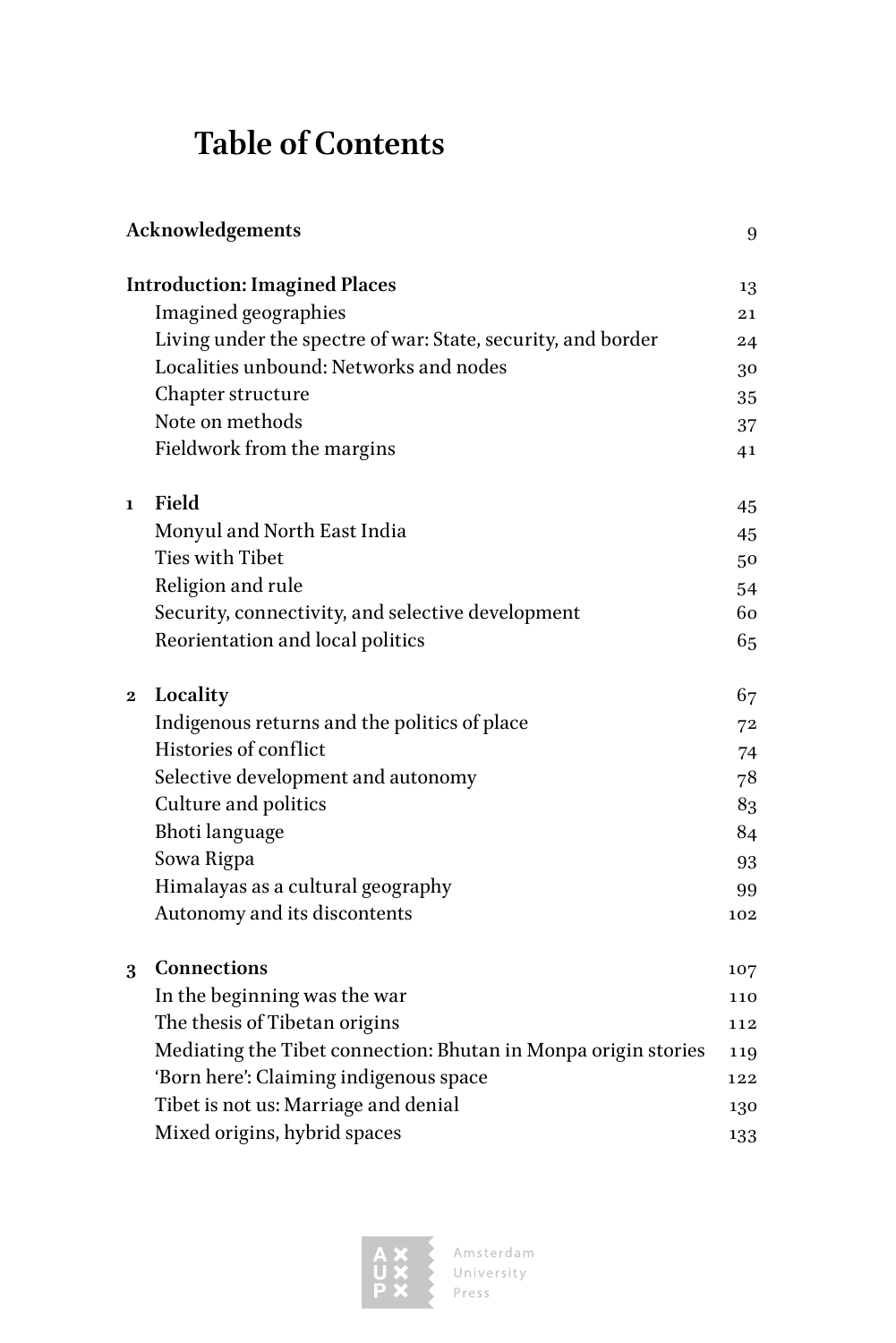| $\overline{\mathbf{4}}$ | Periphery                                                | 137 |
|-------------------------|----------------------------------------------------------|-----|
|                         | When legends die                                         | 139 |
|                         | In the name of the nation                                | 146 |
|                         | Settling the periphery                                   | 148 |
|                         | Directing the tourist gaze                               | 153 |
|                         | Toponymic politics                                       | 158 |
|                         | Sacralising space                                        | 163 |
| 5                       | Region                                                   | 167 |
|                         | Immigration and Arunachali regionalism                   | 171 |
|                         | Remembrance and reconciliation: Coming to terms with Ti- |     |
|                         | betan rule                                               | 176 |
|                         | ST Certificates and the politics of documentation        | 183 |
|                         | Complicating boundaries: The case of Labopas and Zhospas | 191 |
|                         | Tibetans and Monpas outside Monyul                       | 196 |
|                         | <b>Conclusion: Corridors, Networks, and Nodes</b>        | 201 |
|                         | Mapping moral geographies                                | 203 |
|                         | Of nodes, networks, and non-territorial space            | 207 |
|                         | Security, territory, and the state                       | 216 |
|                         | <b>Bibliography</b>                                      |     |
|                         | Index                                                    | 243 |
|                         |                                                          |     |

### **List of Figures**

### *All photos taken by the author*

| Tawang monastery from a distance                 | 51  |
|--------------------------------------------------|-----|
| Footprint of Sixth Dalai Lama, Urgyeling Gonpa,  |     |
| Tawang                                           | 55  |
| Road at Thonglen, on the Tawang-Zemithang road   | 63  |
| Map of the proposed Mon Autonomous Region on the |     |
| front door of a Monpa house                      | 70  |
| Tsona Gontse Rinpoche in his chamber at GRL      |     |
| monastery, Bomdila                               | 70  |
| Morning assembly at Shanti Deva School, Bomdila  | 86  |
| Children learning Bhoti in Lama Don's verandah   | 92  |
| MARDC badge with yak logo                        | 105 |
|                                                  |     |

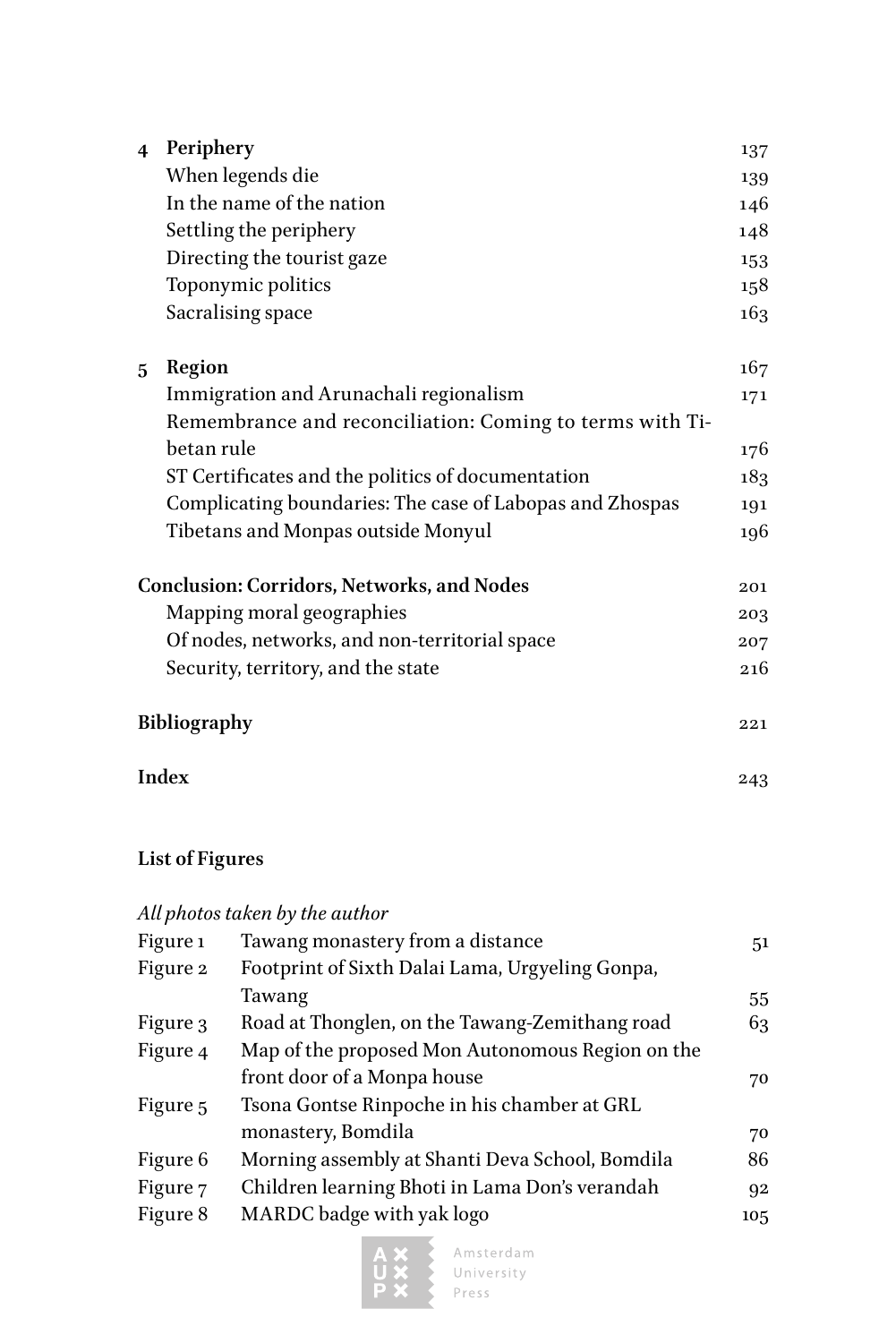| Figure 9   | Gyalsey Tulku Rinpoche, author of The Clear Mirror of |     |
|------------|-------------------------------------------------------|-----|
|            | Monyul with Sangey Leda                               | 115 |
| Figure 10  | Army camp at Bap Teng Kang on road to Zemithang,      |     |
|            | Tawang                                                | 150 |
| Figure 11  | Manifesto of All Dirang Monpa Youth Welfare As-       |     |
|            | sociation                                             | 161 |
| Figure 12  | Restoring old place names                             | 163 |
| Figure 13  | Plan of stupa to be built in memory of Sixth Dalai    |     |
|            | Lama, Tawang                                          | 165 |
| Figure 14  | Crowds at Buddha Stadium during Dalai Lama's visit,   |     |
|            | Bomdila 13 November 2009                              | 182 |
| Figure 15  | People gather to receive wang from visiting Sakya     |     |
|            | Rinpoche at Tawang Monastery, 23 April 2010           | 182 |
| Figure 16a | Blueprint of Thupsung Dhargyeling Monastery 2009      | 210 |
| Figure 16b | Ongoing construction of Thupsung Dhargyeling          |     |
|            | Monastery 2013                                        | 211 |
|            | Figure 16c Thupsung Dhargyeling Monastery 2017        | 211 |
| Figure 17  | Vivekananda Kendra school, Tawang                     | 219 |

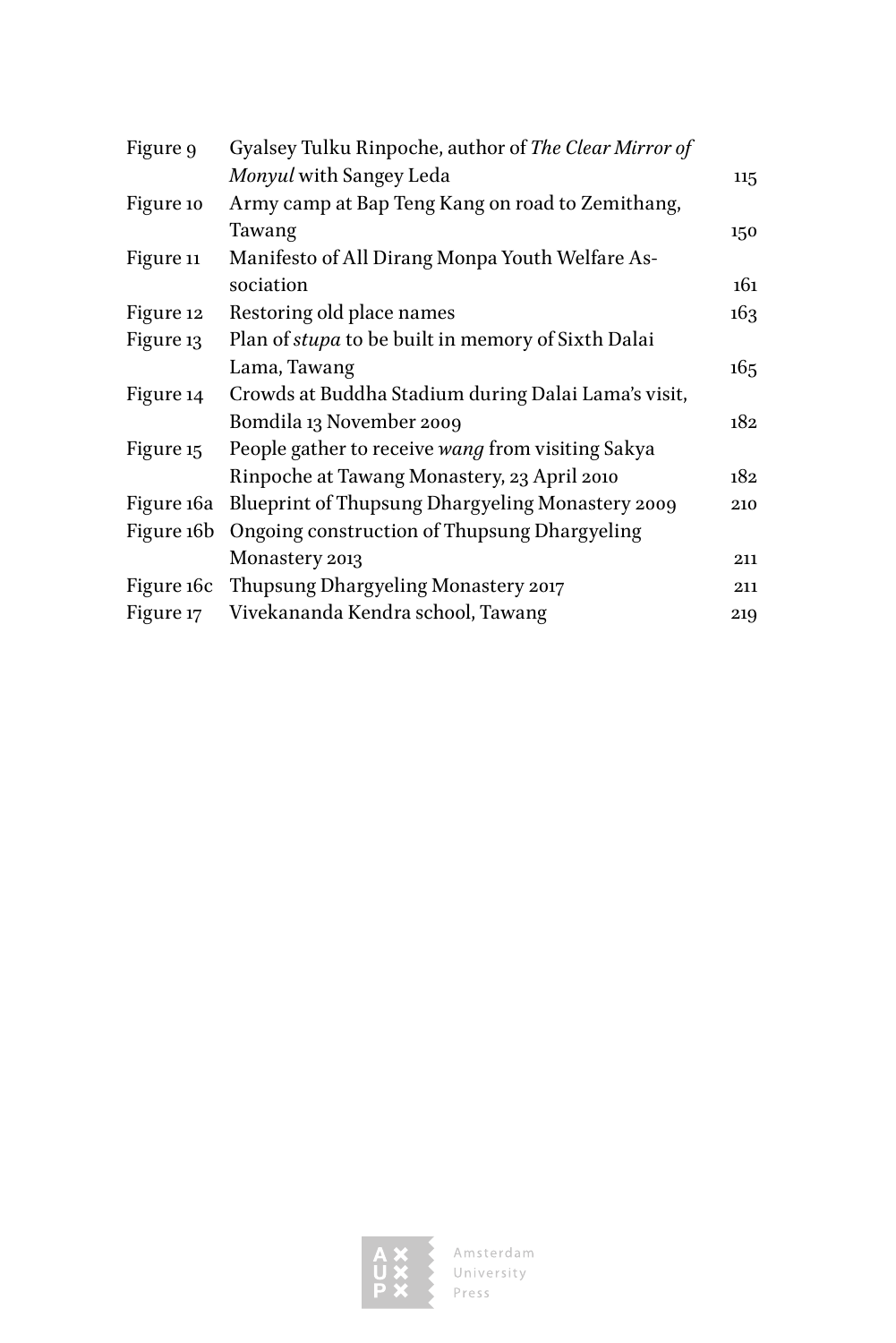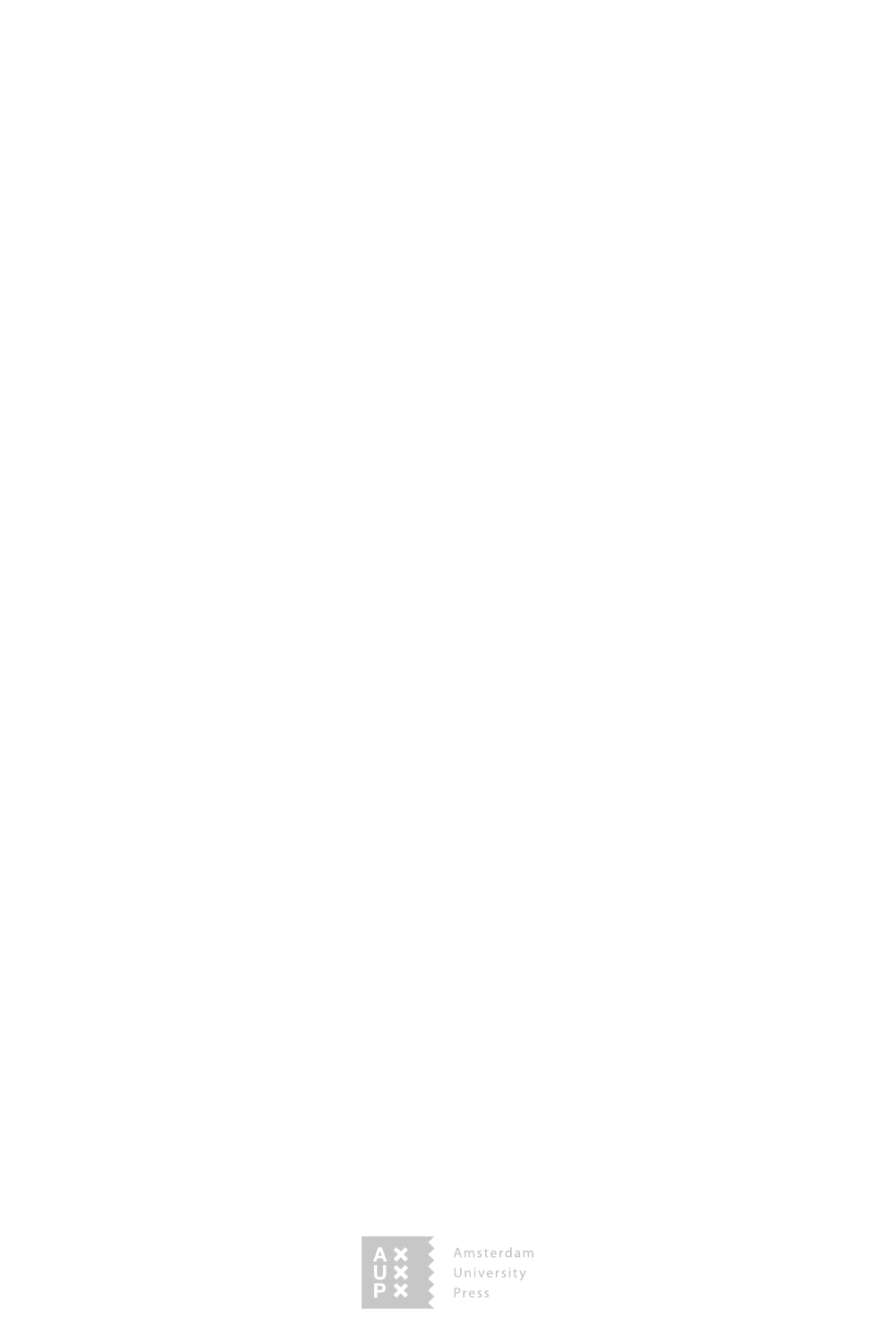### <span id="page-9-0"></span>**Acknowledgements**

Many people have asked why I chose to work in Monyul. However, one's choice of a fieldwork site is overdetermined by so many factors that to construct a coherent narrative justifying the choice is a difficult task. The narrative I use is that I 'was sent there'. Between 2004 and 2006, when I was working as research assistant to sociologist Patricia Uberoi at the Institute of Chinese Studies, Delhi, the euphoria of the Look East Policy and border trade was at its peak in India. Professor Uberoi was interested in sociological data for the BCIM (Bangladesh-China-India-Myanmar) initiative for cross-border cooperation between the four countries which was carried out on the Track II diplomatic stage. She therefore sent me to conduct a pilot survey on the vernacular press and local opinion regarding the reopening of cross-border trade routes in the western part of Arunachal Pradesh. During this first trip to Monyul, I was impressed by the images of movement and circulation invoked by narratives of the border trade, which stood in contrast to the sleepy backwater feel of the place, and I kept returning to Monyul as a fieldwork location. I am thankful to Patricia Uberoi for sending me on the mission that eventually determined my first as well as continuing anthropological location, and for her constant encouragement of my work.

Any academic work has to proceed through discussion and dialogue. I was fortunate to have Bruce Knauft, Professor of Anthropology at Emory University as my mentor, whose own interest in Himalayan Buddhism nurtured my growing interest in Tibetan Buddhist populations in India. His insightful comments on my work led me to make some fundamental connections while analysing fieldwork data. I wish to sincerely acknowledge him for his intellectual direction and staunch support at all times.

I would like to thank Professors David Nugent, Michael Peletz, Joyce Flueckiger at Emory University, and Bengt Karlsson, Professor of Social Anthropology at Stockholm University, who read my work at its formative stage and gave insightful feedback through their careful, considered reading. I owe an intellectual debt to Willem Van Schendel, Professor of Sociology and Anthropology at the University of Amsterdam, whose work on borders and unconventional geographies guided many of my own reflections on place-making. I thank him for his guidance and kindness. I thank Toni Huber, Professor of Tibetan Studies at the Institute of Asian and African Studies, Humboldt University, for his mentorship and valuable feedback during my DAAD (German Academic Exchange Service) fellowship period in Berlin during January-April 2013.

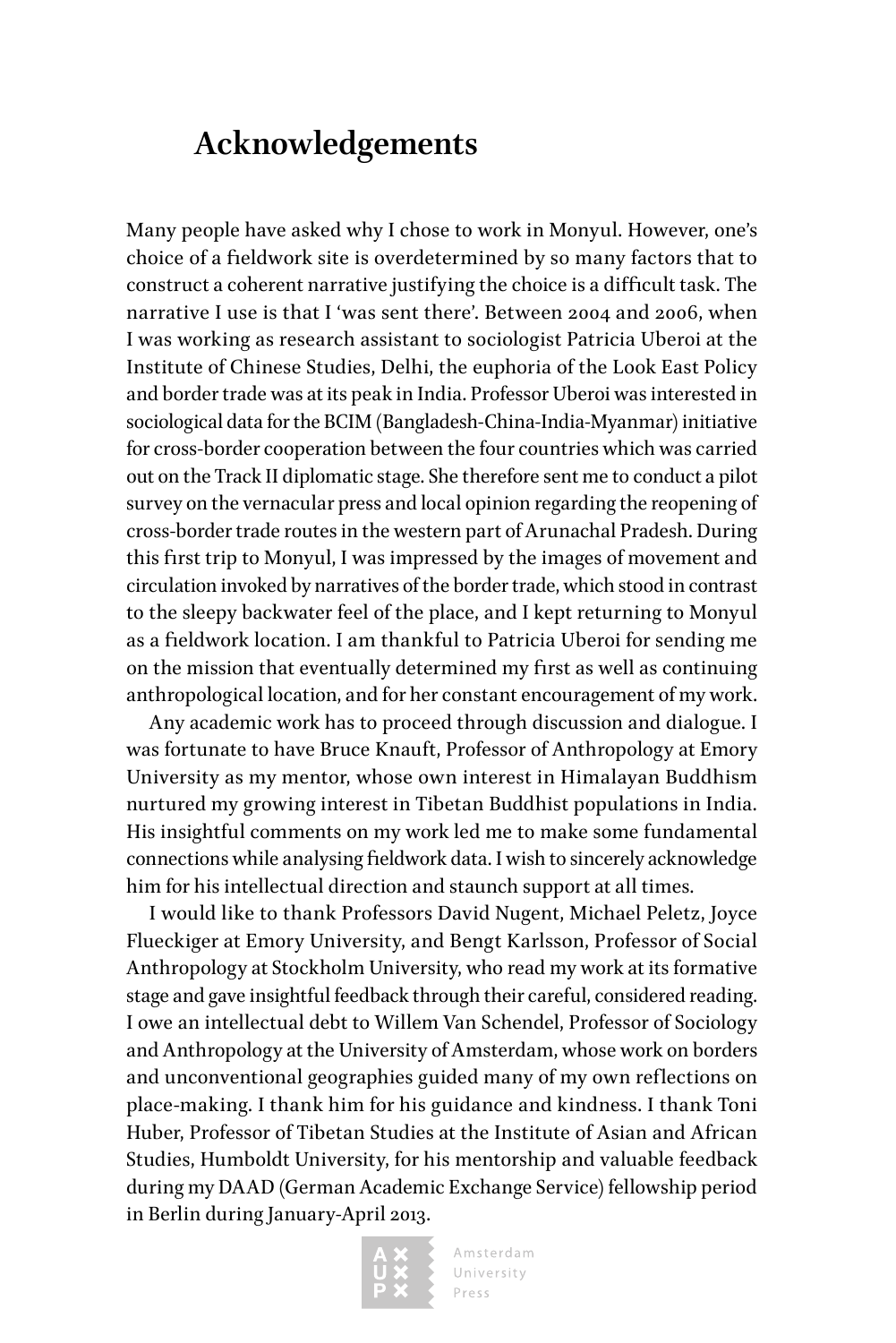I am grateful to the Wenner-Gren Foundation, USA, the Anthropology Department and Institute of Critical International Studies at my alma mater, Emory University, the DAAD foundation, the Charles Wallace India Trust, and the Institute of Economic Growth, Delhi University for funding various phases of this research. Fieldwork in Bomdila was facilitated by high-ranking monk connections acquired through Emory University's Emory-Tibet partnership program, and especially Bruce Knauft's personal contact with the then-abbot of Gaden Rabgye Ling Monastery, Geshe Kunphen. I have especially benefitted from the kindness of the late Tsona Gontse Rinpoche, who made himself available to me for interviews even in the midst of his extremely tight schedule. T.G. Rinpoche, the abbreviation by which he was popularly known, was a charismatic and dynamic individual, bursting with energy and ideas for change. He generously shared contacts and connections with me – Geshe Nawang Tashi Bapu, Dr Ngawang Thupten Shakya, Padmashri Lama Thupten Phuntsok, and others – in the belief that I would carry the Monpas' story, which he had made *his* story, of political and cultural struggle to a wider readership. Unfortunately, when he met his sad and untimely demise in 2014, I was living far away from India, and could only express my condolences through phone calls to his near ones.

T.G. Rinpoche introduced me to his niece, the efficient and charming Yeshi Pema, who managed the monastery guesthouse at upper Bomdila where I set up preliminary lodgings and was instrumental in providing leads and facilitating contacts for fieldwork in Bomdila. Her company helped create an atmosphere of such conviviality that fieldwork seemed to be an extended visit to a friend's place. I also benefitted from my conversations with the professors of Bomdila College, B.N. Jha, Leki Norbu, and Tashi Phuntsok, and the insights they gave me into the local society.

My family connections with Assamese filmmaker Ahsan Mujid and his wife Archana Chakrabarty, who made the first feature-length film on the Monpas, led me to the talented, artistic Phunchu Namje, who guided me to almost all my informants in Dirang and unhesitatingly arranged for my stay in the guesthouse of the National Yak Research Centre whenever I needed to visit Dirang. Arunachali writer and bureaucrat Yeshi Dorji Thongchi introduced me to Sonam Tsering, lawyer and the Social Cultural Officer in Tawang district administration, who helped me form my initial contacts in Tawang and, after fieldwork, kept me abreast of local news through long-distance communication.

A special note of thanks to Phurpa Lhamu and her husband David Sangtam of Tawang, at whose house I spent several months as a paying guest; I continue to stay with them whenever the opportunity to return to

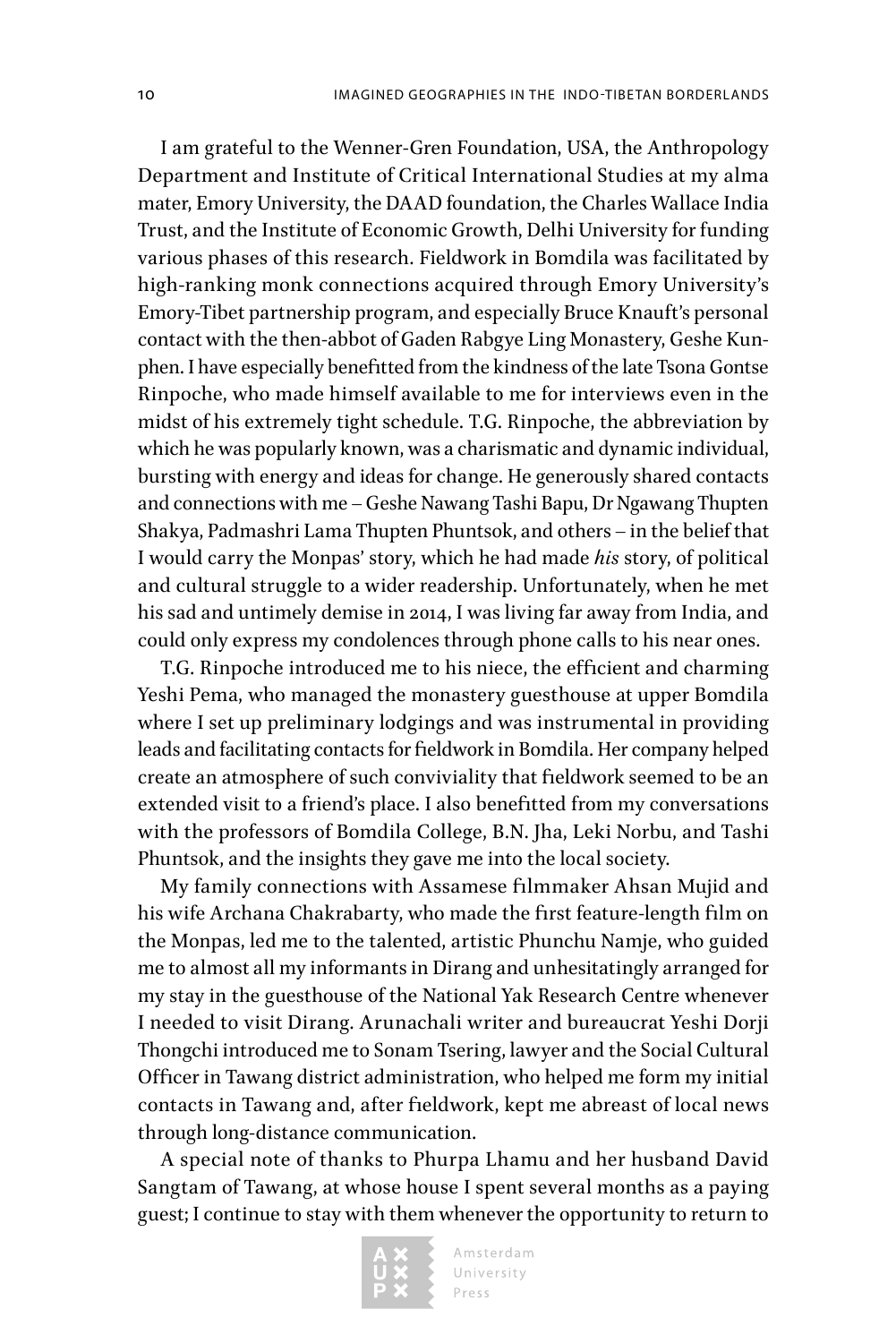Tawang presents itself. They introduced me to their large network of friends, cousins, and acquaintances, including Pema, Sonam, Nawang, and Sempa, who generously shared information, ideas, and gossip and expanded my ethnographic world exponentially. Monk Gelong Sangey Leda of Tawang monastery was instrumental in leading me to Guru Rinpoche, the current abbot of Tawang monastery, and to the ex-abbot Gyalsen Rinpoche, and I am obliged to him for orally translating the latter's Tibetan manuscript into Hindi for my research. I also benefited from the hospitality of Gombu Thrinley of Domkho village, Kalaktang, Gelong Nyima Don of Tawang, Chomu of Jang, Nawang Tsering of Dirang, Tashi Khandu of Kitpi village, Tawang, and Nawang Chotta and Urgen Drema of Zemithang on different occasions. I thank Rinchin Norbu for his generosity in lending documents, journals, and books from his library in Tawang. I have also not forgotten my several other informants who contributed to this work in sundry little ways, and whose names come up as the chapters progress.

I would also like to express my gratitude to former teachers in Delhi University and Emory University, whose guidance helped me grow as a scholar; and to former colleagues at the International Institute for Asian Studies, Leiden, the Institute of Economic Growth and Indian Institute of Technology, Kanpur, and current colleagues at Ashoka University for contributing to an environment of collegiality and support that is so necessary for intellectual work. I am especially appreciative of Ashoka University for the immense institution-level, all-round support it offers for research.

I am grateful to the editors, and the editorial and production team of Amsterdam University Press, especially to Saskia Gieling, Vicki Blud, Jaap Wagenaar and Chelsea McGill for their help in bringing out this book. I am also deeply thankful to the anonymous reviewers for their critical, constructive comments.

I thank my family for standing by me in all decisions that I have taken in my life – my father, a public intellectual whose brilliance and scholarship have been a constant motivation, and who was the reason for my taking to an academic career; my courageous mother, who has been the 'rock' in my life; Atreyee, my sister, who patiently listened to my many complaints and talked me out of my darkest moods as I struggled through creative blocks; Siddhartha, my brother-in-law, and Jiya, my niece, for providing a warm home environment away from home whenever I visited; and last but not the least, I thank my husband, Bhaskarjit, for always being there to talk to me on all matters under the sun, and for helping me stay focused.

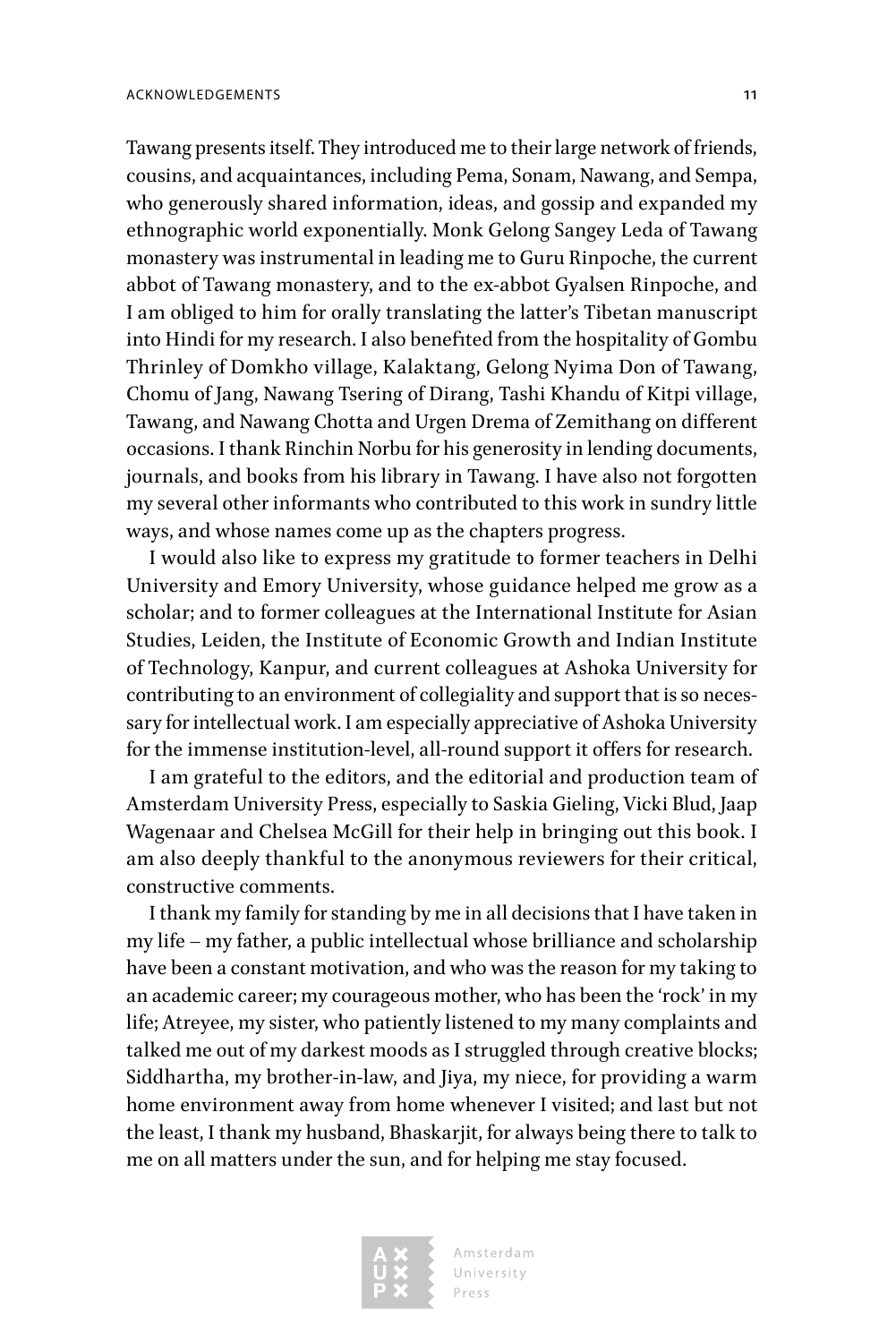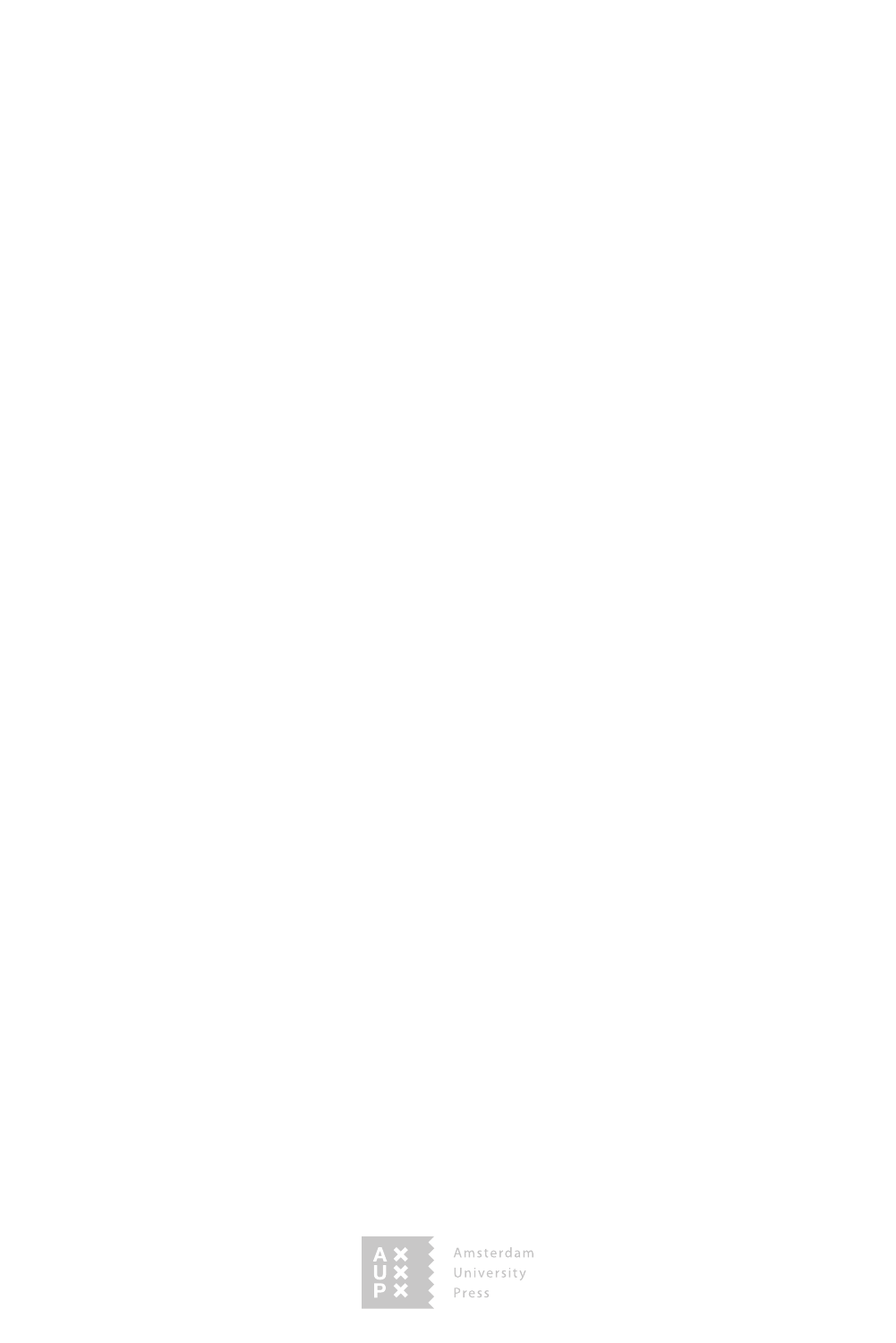### <span id="page-13-0"></span>**Introduction: Imagined Places**

In summer 2008, when I was conducting preliminary fieldwork in Tawang in Northeast India, I heard vague murmurings of a movement for local autonomy that was brewing among a section of the population – news of which had not yet made it to the mainstream national media. I saw posters heralding a 'Mon Autonomous Region in Arunachal Pradesh under the Sixth Schedule' pasted on the doors and walls of offices and residences, as well as market spaces. People told me that if I wanted to know more about the autonomy movement, I should meet the brain behind the concept: Tsona Gontse Rinpoche, head of Gaden Rabgye Ling (GRL) monastery – an influential spiritual leader as well as elected political representative. In fact, many Monpa people in Tawang referred to the demand for autonomy as 'Rinpoche's movement'. In 2003, he had formed an organization called the Mon Autonomous Region Demand Committee (MARDC) and mobilized a section of Monpas to demand autonomy according to the Sixth Schedule of the Indian constitution, which provides for local governance among marginalized minorities. Learning that Rinpoche was giving a public talk a few days later at the Kalachakra monastery in the nearby town of Dirang, I decided to make an unscheduled trip to see him.

The downhill journey from Tawang to Dirang, impeded by bumpy dusttracks and abrupt S-turns, took around six hours; by the time I reached the monastery grounds, T.G. Rinpoche (as he was popularly known) was in the middle of his speech. He wore the yellow robes of the Gelug Buddhist order and was seated on a raised dais decked with silk streamers of yellow, green, red, blue, and white – the five Buddhist colours – surrounded by his monk attendees. An audience of around 200 people squatted on the grass, men and women with kids in their arms, carrying bags and hampers of food on which they would lunch, picnic-style, after the *wang* ('empowerment ceremony'; Tibetan Wylie transliteration: *dbang*) that was to follow. They listened intently to Rinpoche, some with their hands folded in veneration, as he spoke with impassioned gestures about the need to preserve the culture of the Monpas. Addressing the gathering, ironically, in Hindi, T.G. Rinpoche bemoaned the Monpas' use of Hindi – a language that is not their own – saying, 'Hamein [apne aap ko] Monpa kehne mein sharam aata hain' [We have forgotten how to be proud of being a Monpa].<sup>1</sup>

1 His statement could also be translated as 'we are embarrassed to call ourselves Monpa'. I have used the meaning that appeared most proximate to me. The Monpas and other Arunachalis

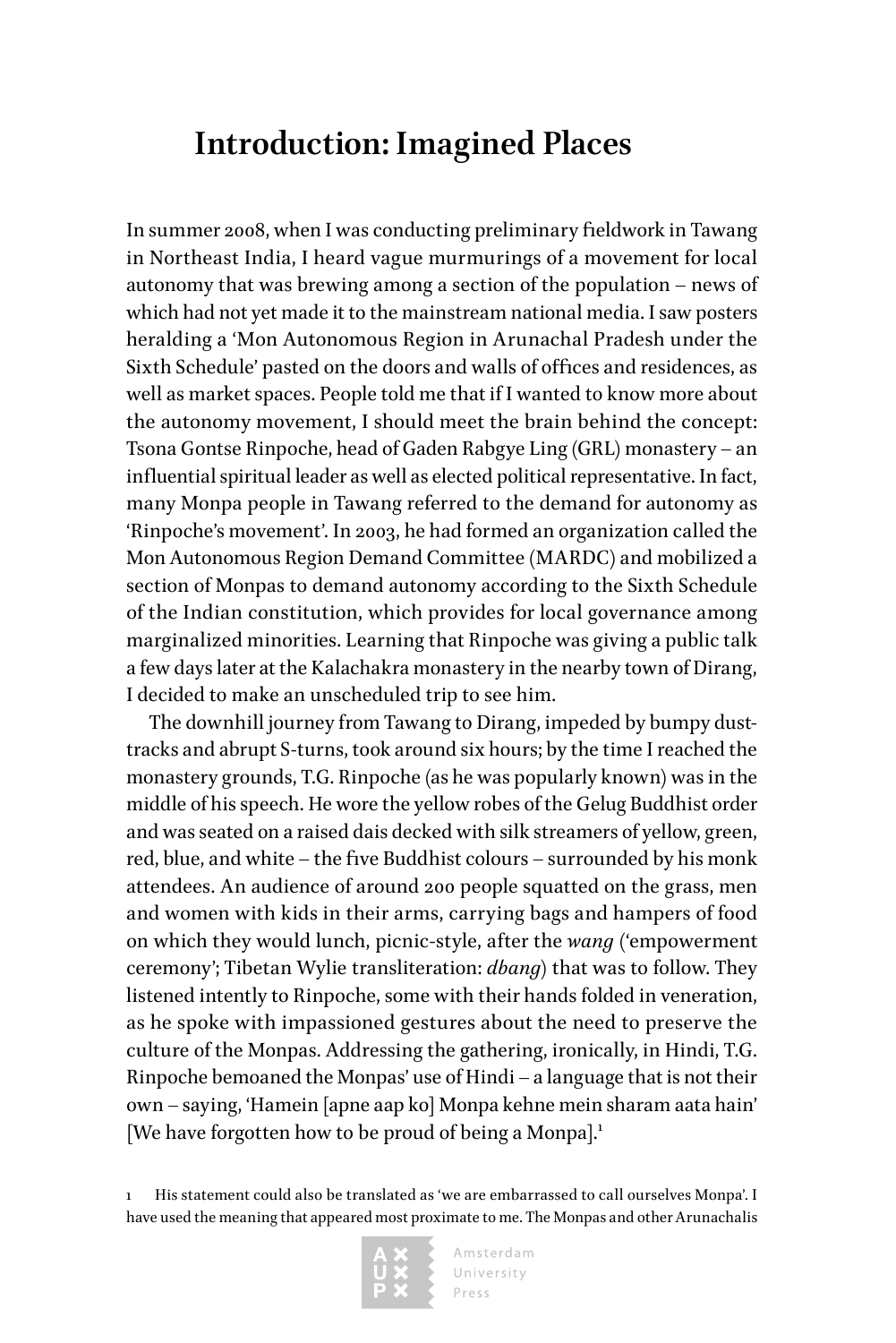Later, sitting cross-legged on silk cushions in his private chamber, T.G Rinpoche explained to me that his plan was to secure autonomy for the Tawang and West Kameng districts, together known as Monyul, which are distinct within Arunachal Pradesh because of their Tibetan Buddhist traditions. As I proceeded with fieldwork over the following months and years, it became increasingly clear that this straightforward demand for local autonomy only touched the surface: multiple narratives of belonging clamoured for expression in the context of the autonomy movement. I realized that the demand for autonomy had potential to shed light on not just the Monpas' marginalization and identity politics *vis-à-vis* other, more dominant groups in Arunachal Pradesh, but also their new and renewed connections with other Tibetan Buddhist communities in the Himalayas.

This book is my exploration of the complex identities and transregional networks that shape contemporary politics in the Monyul border. I argue that the Mon demand for local autonomy is overlaid by transregional imaginations that are pan-Himalayan in nature. These do not manifest as a political demand for a homeland or a common political identity of Himalayan Buddhist communities, but are instead articulated in cultural, moral, and pragmatic terms by the Monpas and other Tibetan Buddhist communities in the Himalayan region. This transregional imagination is promoted most vocally by monks but supported in equal measure by educated youth, professionals, and political leaders, and acquires a concrete shape through forms of cultural politics that invoke the Monpas' Tibetan Buddhist heritage.

*Mon* is a Tibetan word meaning 'lowland' and *yul* roughly means 'settlement'; *Monpa* means 'the lowlanders' or 'people of *Mon*'. This nomenclature was initially used by Tibetans to refer to all Tibetan Buddhist populations distributed in the lower Himalayan altitudes on the borders of Tibet, but is now primarily used to refer to the ethnic minorities settled in Monyul. Wedged between Tibet and Bhutan in the Indo-Tibetan borderlands, Monyul is home to a number of ethnic minorities, among which the Monpas are numerically predominant.<sup>2</sup> West Kameng, covering an area of around

speak a pidgin Hindi that borrows words from the Nepali and Assamese languages and uses word combinations that are distinct from standardized Hindi. E.g., '*woh yahan baithta hain*' translates as 'he resides here', instead of 'he sits here', although *baith* means to sit down.

2 Colonial writers (Bailey 1914b&1914c; Kingdon-Ward 1940) as well as Bhutan scholar Michael Aris (1979b) locate both Tawang and West Kameng in the territory of Monyul. Neeru Nanda (1982: 2), however, states that Monyul only refers to Tawang and does not include the areas south of it. According to my information, Monyul includes both Tawang and West Kameng. The term Monyul figures more in anthropological, ethnohistorical, and local documents rather than in

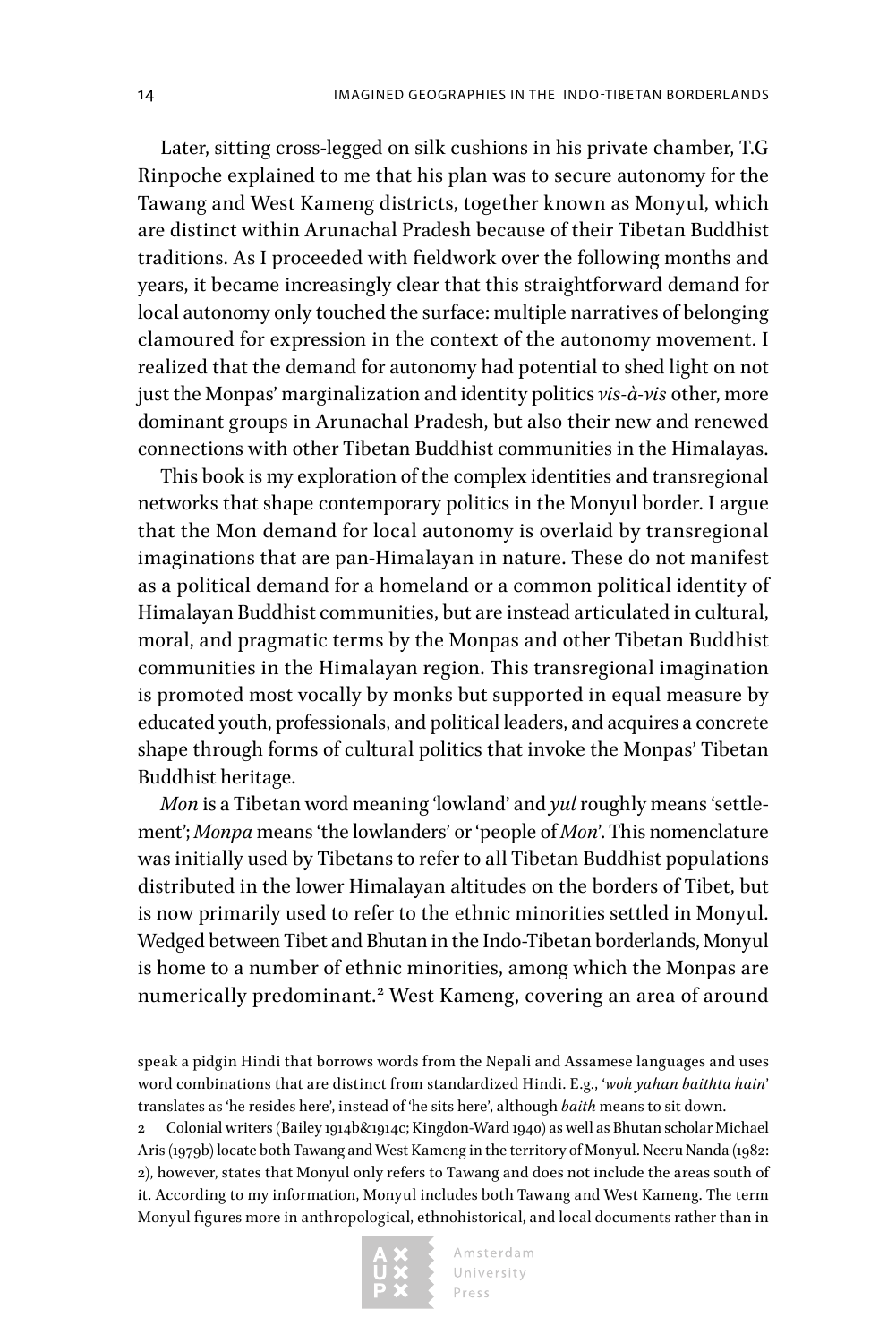7422 sq. km., is bordered by Bhutan on the west, Assam on the south, and Tawang and East Kameng districts of Arunachal Pradesh on the other directions, while Tawang, separated from West Kameng by the Sela Pass, is approximately 2172 sq. km. in area and bordered by Tibet and Bhutan. The combined population of West Kameng and Tawang is 136,963 (Batt 2011). Apart from the Monpas, these two districts house other groups including the Hrusso (known as Aka in pre-colonial and colonial times), Sajalong (Miji), Bugun (Khowa), and the Buddhist Sherdukpen.3

From the seventeenth till the twentieth century, for nearly three hundred years, the Monpas were under Tibetan political and spiritual control, and a regular traffic of goods, commodities, and pilgrims and tradespeople passed through the Monyul corridor (Aris 1979b) connecting Bhutan and Tibet. When British India expanded its rule to Assam in the nineteenth century, the colonial government did not initially map the frontiers. It was only in 1914 that, in reaction to suspected Chinese incursions into the Northeastern borderlands of Assam, the colonial government delineated the Indo-Tibetan boundary, separating Monyul from Tibet. They did not, however, extend regular administration there, and Tibet continued to exercise *de facto* control over the Monpas even after India gained independence from British rule; Tibetan tax collection, pilgrimage, and trade continued as before. Although conflicts about boundary alignment between India and China started to surface after decolonization, cross-border exchanges did not cease. Then, in October 1962, Chinese troops attacked several posts on the western and eastern parts of the India-China border (Lamb 1966), occupying Tawang and West Kameng for two months before eventually retreating. In the aftermath of the war, the border passages between Tibet and Monyul were militarily sealed, and the Monpas were more tightly integrated into the Indian state through development, education, and state-sponsored urbanization schemes. In postcolonial India, Monpas were ascribed the status of Scheduled Tribes, a constitutionally recognized category subject to state affirmative action. This tribal identity gives them common cause with other tribes of Arunachal Pradesh, with whom they otherwise share little historical or cultural bonds.

administrative documents. Since the early part of the last decade, it has increasingly occurred on local signboards.

3 The Sherdukpen are an ethnic group concentrated mainly in three settlements, Rupa, Shergaon, and Jigaon, of West Kameng district. They are Buddhists like the Monpas, but are differentiated from the latter by their language. The Sherdukpen also have myths of Tibetan origin but, unlike the Monpas, did not come under the jurisdiction of the Tibetan state and only paid a nominal tribute to Tawang Dzong once every three years (Chakravarty 1973: 7; Choudhury 1990: 148).

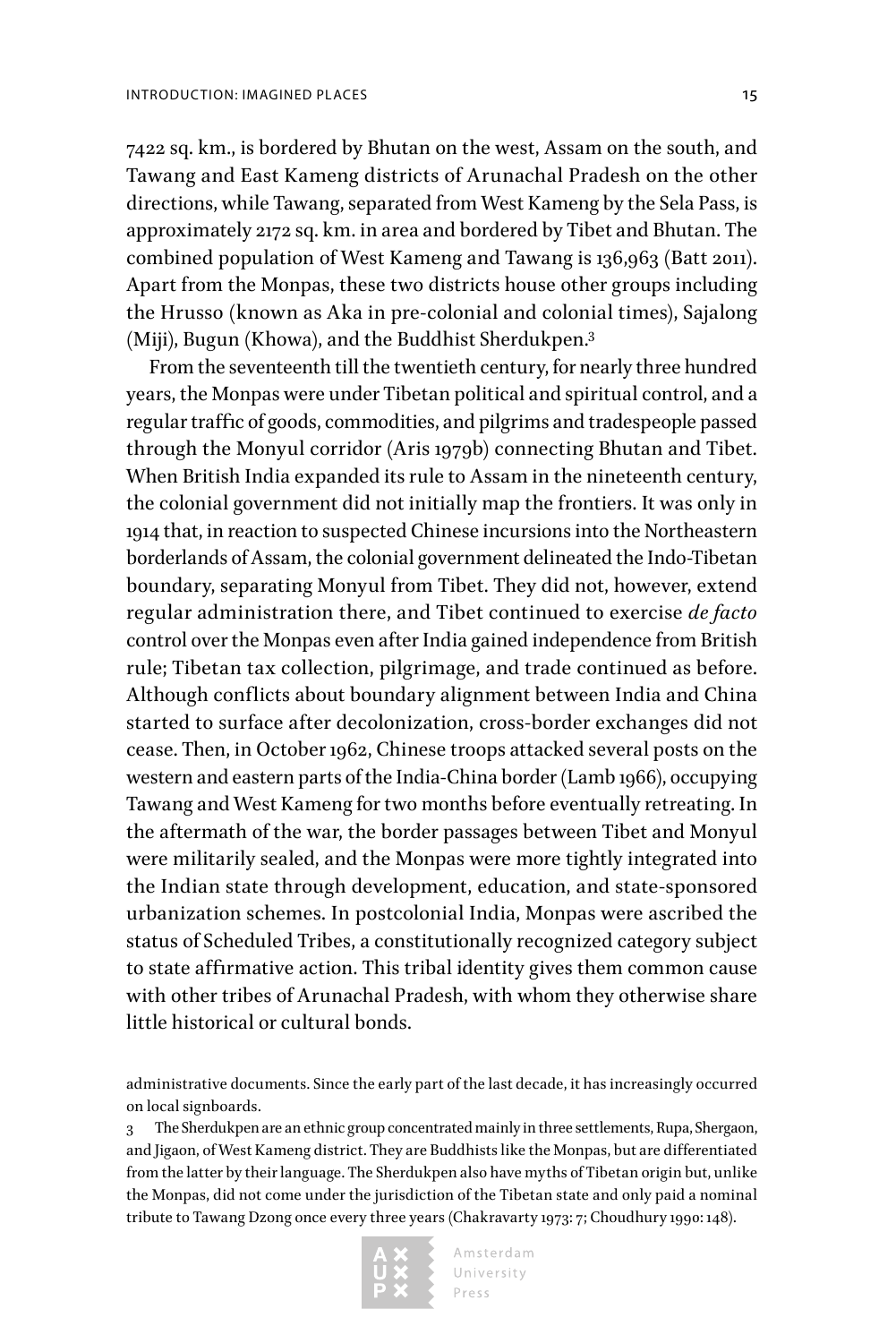I first visited Monyul with my family in summer 2005. Bomdila, the district headquarters of West Kameng, is 165 km from Guwahati, my home town in neighbouring Assam – a hot, humid, and haphazardly organized city in the plains with a relentless traffic of people and vehicles; as we crossed Bhalukpong, the inter-state check-post where we entered Arunachal Pradesh, the small hamlets on the roadside appeared still and remote in the quiet, gathering dusk. After eight hours of travel, we reached Bomdila, tucked away at 8000 feet amidst foggy peaks. Tawang, located at an altitude of approximately 10,000 feet, was a further eight hours away. Although tired from the journey, I was captivated by the serene beauty of the sleepy settlement, once described by a reporter as 'a land that the rest of the world has all but forgotten' (Ramesh 2006).

But this is not a place as remote and 'forgotten' as we are led to believe; indeed, it *cannot* be, as it constitutes a disputed territory in the prolonged boundary conflict between India and China, the latter claiming the region as South Tibet. Notwithstanding their mountainous topography that inhibits easy access, Tawang and West Kameng are high on the security agenda of the Indian nation-state, as the number and density of the military population here attests. The army camps and sprawling military settlements lying at every major bend of the road mark this region as a militarized borderland. The current political demand for autonomy thus offers an alternative image of Monyul: rather than engaging in existing regional conflicts, it invokes transregional cultural ties to project Monyul as a Buddhist region. Monpa oral histories of trade and pilgrimage and collective memories of past mobility further enable a view of Monyul as a trade conduit. Monyul's present spaces are therefore overdetermined by colonial footprints, postcolonial tensions, and global connections.

Although my ethnographic inquiries centred on the practices and narratives surrounding the autonomy movement during its peak in 2008-2013, I resist depicting my work as only an ethnography of a political movement. The larger questions that the fieldwork prompted me to address were:

1) How is the local always tied up with translocal networks in a way that ensures that the *politics of the local* is already embedded in and shaped by wider regional and global connections? The Monpas' demand for autonomy shows how localities are not bounded, but instead operate in the intersection of historical, regional, and global forces (Amin 2004; Gupta and Ferguson 1997). To articulate their political demand, the Monpas adopted the autonomous council model from the Sixth Schedule of the Indian constitution, which provides communities wishing to preserve their local culture with a template for local administration independent of the state administration.

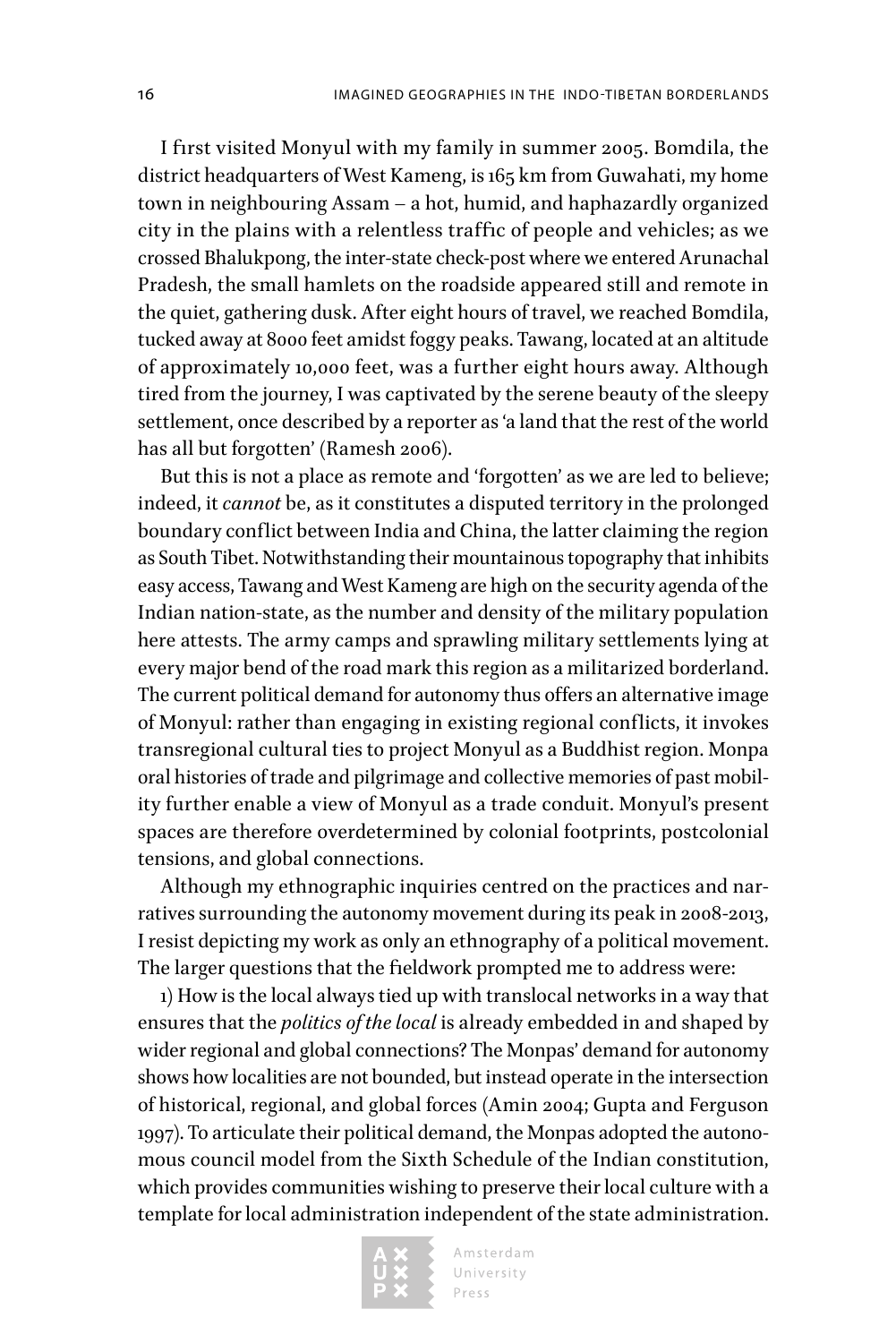Development is one of the main planks of the demand for Mon autonomy. In a region that lacks good public infrastructure, development becomes the common cause uniting Monpas and non-Monpas alike. However, while elaborating the goals of the movement, its leaders constantly refer to the preservation of Tibetan Buddhist identity in Monyul. Translocal networks and flows, of monks and monastery funds, as well as meetings, rallies, and activities promoting Tibetan Buddhist traditions, bring out this character of Mon local autonomy.

2) What 'new circuits of belonging' (Amin 2004: 33) can we identify when inter-linked networks of the local and translocal reconfigure traditional sites of community into transnational public spheres, organizations, and movements? What are the new cartographies that arise from such contexts? Memories and oral narratives of trade, pilgrimage, and kinship point to one way Monyul was, and continues to be, part of a Himalayan 'transnational circuit' (Shapiro 1994). More recent events have led to the reconfiguring of these transnational tendencies, especially since the 1962 boundary war. Yet, since the Monpas share these experiences with other marginal Buddhists of the Himalayan region, the forms currently taking shape in Monyul do not occur in isolation but rather as part of other cross-border processes. The discourses and practices of contemporary Monyul not only parallel but also, equally, participate in and contribute to processes unfolding not only in the Indian Himalayas but also in the regions beyond. These translocal networks, highlighted in the programmes to preserve the Tibetan language and medicine system in the region, shape the content of the demand for local autonomy.

In my discussions with both monks and lay people in Monyul, I frequently came across the term 'Himalayas' used to indicate not simply a physical terrain, but an imagined space of belonging: a geography held together by particular visions of and for Monyul as a Buddhist space. This imagined geography materializes through the statements, actions, and activities of actors who abide by a common programme of upholding Tibetan Buddhist traditions in the region. I call these new circuits of belonging – formed by networks rather than a circumscribed location – *a Himalayan imagined geography*. This encompasses not only the Monpas living in Monyul, but also Tibetan Buddhist people from the surrounding Himalayan regions, such as Sikkim, Bhutan, and Nepal. Although stemming from the discourse of local autonomy, the Himalayan imagined geography does not take Monyul as its only territorial referent; instead, it includes a number of politically discontinuous units spread across the entire Himalayan region. I therefore seek to theorize how the Himalayas are being reimagined in the new circuits of belonging.

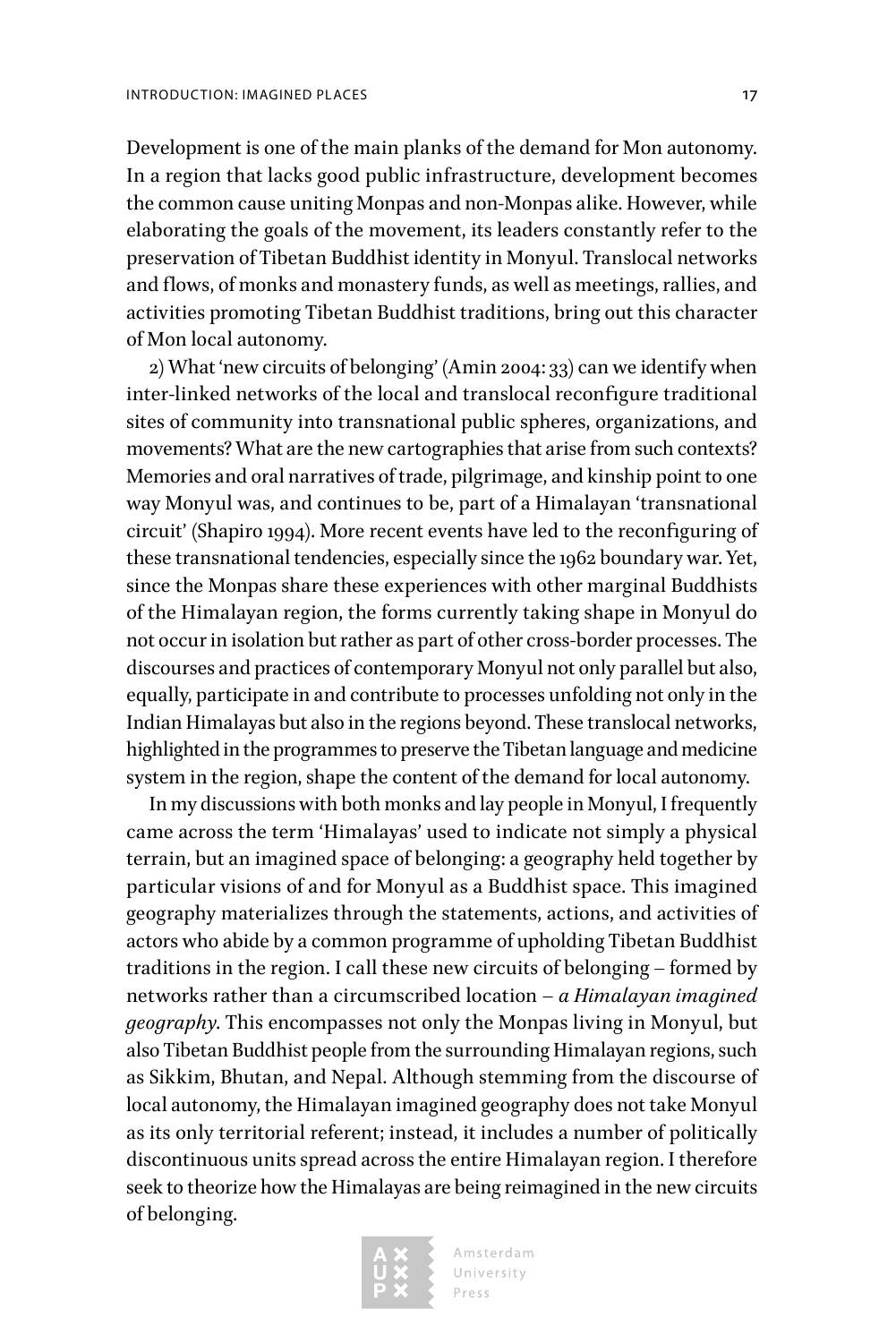3) What are the implications of an ethnography of contemporary cultural politics in Monyul for theorizing non-territorial identities – or, more precisely, politically non-contiguous identities (see Van Schendel 2002)? In other words, is a territorially bound identity the only possible way to imagine collective existence across political boundaries? If we can talk about nations as 'imagined communities' (Anderson 1991), in what form can we imagine a community that is not territory-bound? This is especially pertinent in border regions, where transnational connections are a way of life for many communities. For example, the trans-border Zo (Chin) people of the Indo-Myanmar borderlands, historically divided into different administrative categories by colonial rule, are now finding new ways to revive relationships with each other (Pau 2018). When groups assert transnational allegiance with other groups across the border, should it be problematic in imagining them as part of the nation-state or reduce these communities' moral claim to being native citizens of the nation-state in which they reside? Clearly, this calls for theorizing new ways of imagining community. According to Michael Kearney, 'members of transnational communities […] escape the power of the nation-state to inform their sense of collective identity' (1991: 59). What this means is not that it is easy for such groups to affirm transnational belonging, but that an ethnography of their practices – whether migration, kinship, or other forms of transnational existence – is therefore necessary to highlight the modalities of a post-national geography (Appadurai 1996).

The classic model of the nation-state, which links a national people with a territory, became the dominant system of sovereignties in the eighteenth century because it constructed a set of ethical assertions of what should constitute the normative political order – a 'moral geography' (Shapiro 1994: 482). Various military, cultural, and narrative strategies go into maintaining this moral order, and those living a political existence outside this normalized national order are deemed to be 'Other'. Michael Shapiro suggests that we explore an 'ethics of post-sovereignty' in the actions, experiences, and stories of ordinary people who do not conform to the nationalist narrative in order to address the changing spaces of our contemporary unstable global map (1994: 488). Arjun Appadurai (1996) similarly calls for a post-national geography emerging from the mobility of populations such as refugees, diasporas, pastoralists, nomads, and exiles, whose mobility and cross-border links have always been seen as a threat to normative national existence and order.

Anthropologist Akhil Gupta has provided two empirical examples of how one kind of post-national geography may be imagined: the Non-Aligned Movement (NAM), launched in 1961 in Belgrade, which reflected a

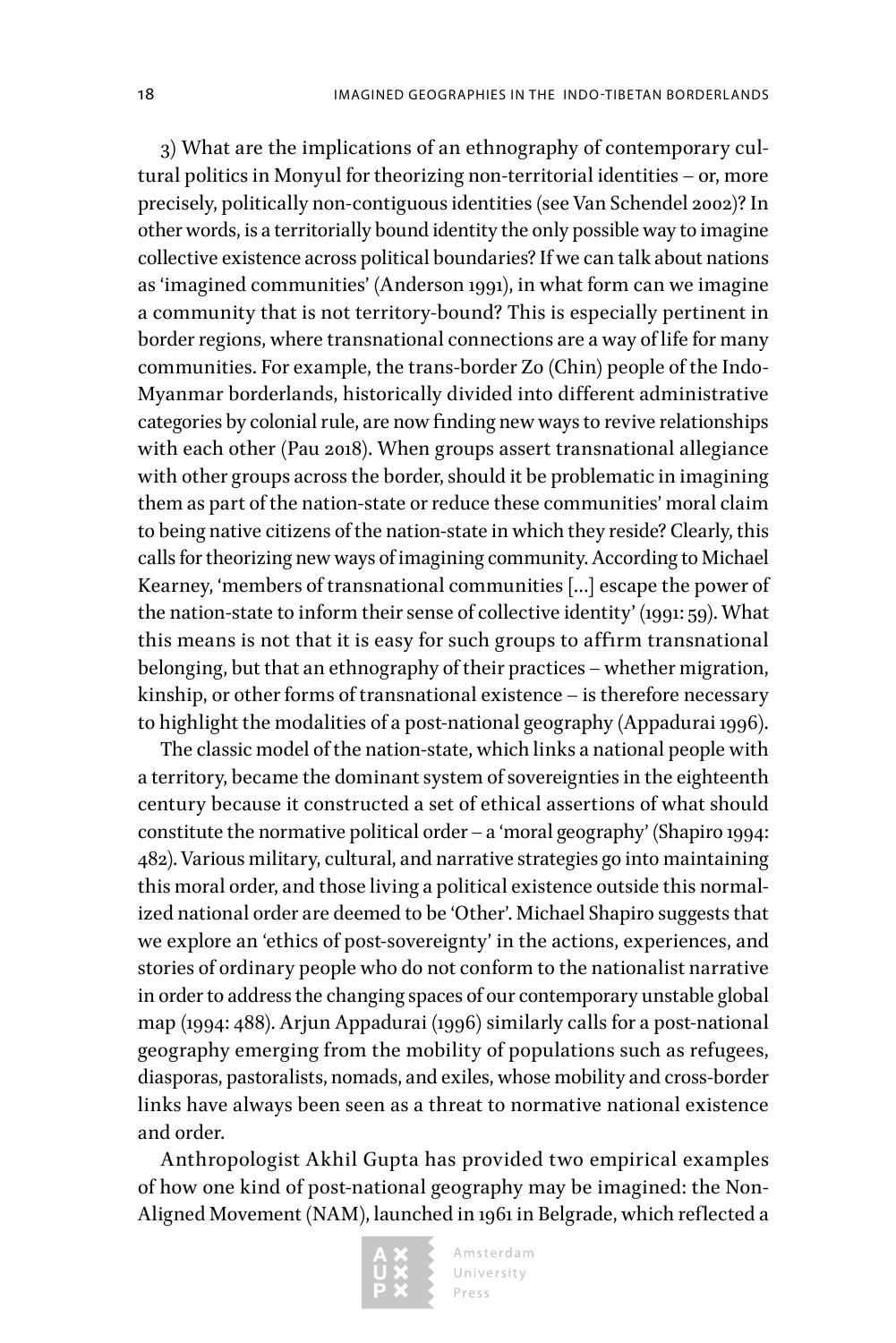commitment to non-involvement in the Cold War on the part of 120 participating nations, and had its formal institutions dispersed in Yugoslavia, Peru, and Cuba; and the European Community, replaced by the European Union (EU) in 1993, which, in the present period, is the most effective example of consolidating the power of nations through a transnational imagination. According to Gupta, the nation-state is a distinctively modernist institutional and ideological formation that emerged out of decolonization and the imperative for sovereignty. In postcolonial times, cultural imperialism on the part of the stronger nations forced the economically and militarily weaker nations to draw on interstate solidarity and community to protect their fragile sovereignty, and the NAM represented such a transnational geographic alliance (Gupta 1992: 187). Both the examples of NAM and EU demonstrate an exploration of imagined communities that transcend national boundaries, question the naturalness of the nation, and reinforce the nation-state's role as only one of several possible commitments to spatial formulae that bind people and territory.

Saxer and Zhang (2017) present another, more contemporary example of reconfigured post-national geographies in post-Cold War Asia. They locate their analysis within what one may call the 'archipelago' framework laid down by Willem Van Schendel (2002), in which the theorized contours of the post-war world map should privilege discontinuous regions, such as archipelagos and patchworks, instead of the prevailing regional schemes focusing on contiguous areas alone. The various chapters in Saxer and Zhang's edited collection show how, in the contemporary era, formerly peripheral border communities in contact zones between nations, from Siberia to the Himalayas to northern Laos, have reoriented themselves in relation to China through an 'art of neighbouring', thereby giving rise to new kinds of geographies (2017: 9). In a twist to the argument that international connections among less powerful nations stem from the desire to deflect individual marginal statuses by seeking common ground, Saxer and Zhang argue that the Asian neighbourliness displayed by border worlds is inherently dual – characterized by both intimacy and agonism, such that cooperation can also morph into conflict; and that decoding the art of neighbouring among these countries therefore requires an understanding of the constant negotiation, reinforcement, and performance of goodwill that go into neighbourly relations.

My intervention in this discussion lies in showing how a post-national geography does not have to emerge from physical mobility or migration. Rather, I conceive of the Himalayan geography as exhibiting a post-sovereign ethics or post-national geography through the discourse of cooperation and

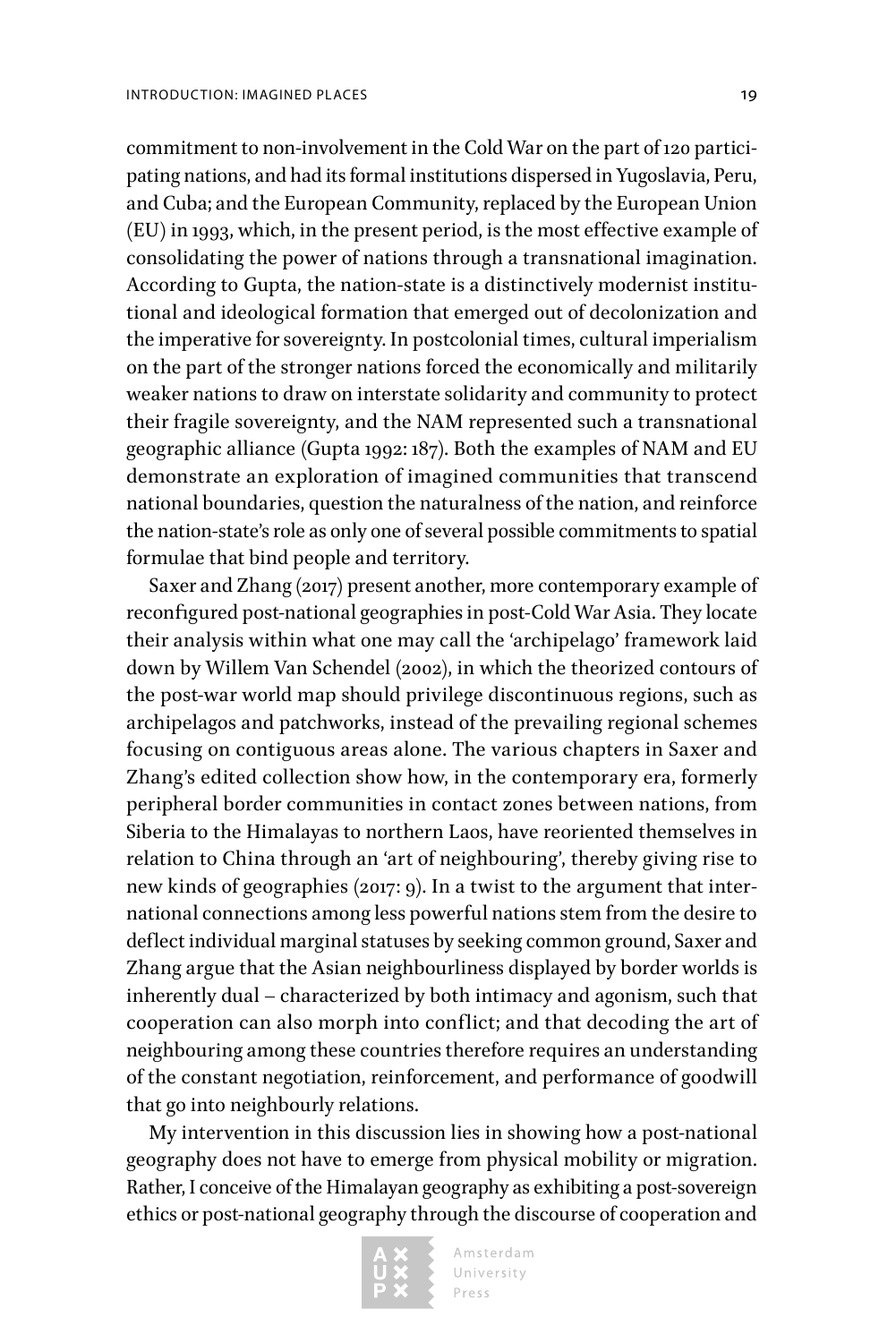collaboration between its different, inter-connected parts. The Himalayan geography offers a competing lens with which to understand moral and cultural visions that do not fit neatly within the political geographies that are approved or permissible within the global order of nation-states.

In putting forth the vision of a transregional Himalayan community, supporters of Monpa autonomy are not simply proposing or promoting long-distance nationalism or a nationalism across borders (Glick Schiller 2005). Instead, they are engaging in a novel endeavour of place-making. The Himalayan imagined geography is not constituted through physically contiguous areas; it does not rest on people's actual movement or contiguous habitation, but rather on the idea of alliance or unity among populations who otherwise live separate existences in conventional political units across different regions and even countries. Indeed, it is articulated through the idiom of alliance on a territorially non-continuous plane, as indicated by the fact that the different Tibetan Buddhist communities dispersed across the Himalayan region have not translated their call into a cry for a Himalayan homeland.

A criticism of this might be that, although claiming to be non-territorial, the Himalayan identity does have a territorial anchor, because it invokes a continuous stretch of a very physical entity, that is, the Himalayan mountain ranges. It is undoubtedly true that the Himalayan identity is tied to a particular geographical terrain, and almost all the people subsumed within this identity do inhabit mountainous terrain. However, while the Himalayan geography does have a territorial support, it is not a support that comes from an identification with the landscape or the character of the terrain. It is not a form of community inspired by livelihoods attached to the land. Instead, the notion of the Himalayas as a cultural space transcends the boundaries of physical space.

In the following chapters, I track the contents and shifting contours of the spatial consciousness binding the Monpas with other Himalayan groups, looking not at one activity or area of expression but rather at a number of practices that include oral narratives, the politics of renaming, battles on the linguistic front, and inter-ethnic relations between Monpas and Tibetans within Monyul. The bonds between the Himalayan communities exist as fragmented narratives in oral narratives and political discourse. The Himalayan cultural area is a representational space (Lefebvre 1991) based on claims to heritage, and is hence a moral and cultural geography rather than a territorial unity that maps perfectly onto an empirical space. While tracing this spatial consciousness, I also show – following the view that spaces do not have fixed, singular characters (Malpas 2004: 63; see

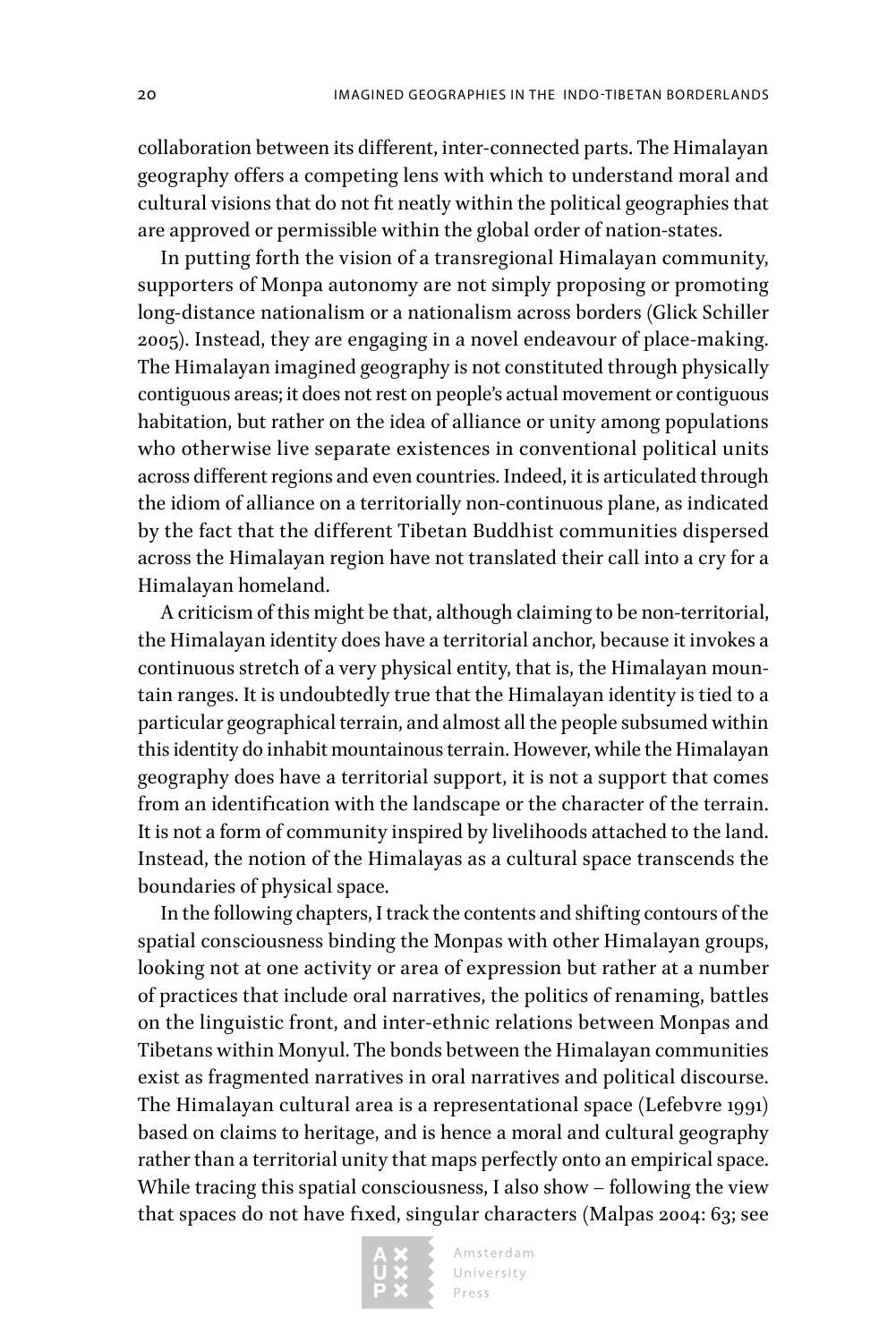<span id="page-21-0"></span>also Massey 1994) – that this imagined geography is not representative of Monpa communities as a whole, since its boundaries shift and shrink to accommodate the pressures of regional and national allegiances. In a disputed border territory such as Monyul, where state security and regional and local commitments compete with one another, homogenous imaginings of a translocal community are fractured by oppositional tendencies from within as well as from outside. Going beyond a physicalist notion of place as a location, I treat place and identity as interdependent: places are 'embodied identifications' (Boyarin 1994; Malpas 2004). Individuals, groups, and social movements give a particular *character* to space by projecting outward a particular ethos, sentiment, or political vision, thereby connecting place to memory and narrativity; because of this intersubjective dimension, places have shifting and provisional boundaries. The same place can be different depending on whose representation or whose sensibility it is, or who is staking a claim to it, and how (Keith and Pile 1993). While the concept of identity has been critiqued for remaining silent about internal differences  $(Hall 1996)$ ,<sup>4</sup> the notion of place as plural and intersubjective that underpins my argument in this book facilitates an understanding of the contested and emergent spaces in Monyul. I unpack these shifting geographies of Monyul through various moments of ethnographic encounter.

### **Imagined geographies**

*Imagined geography* is a term used by scholars to describe different processes, but I invoke it to refer to non-territorial modes of imagining community. I use the word 'imagined' as Benedict Anderson does in his study of nationalism, *Imagined Communities* (1991) – not as fabrication or invention, but instead as projection, and re-invention: of taking something that exists and transfiguring it through the prism of narrative, memory, and practice. For Anderson, the nation was imagined into existence through the rise of vernacular print capitalism. Nationalism was a cultural artefact created through the conjunction of discrete historical forces, but once created it became modular, capable of being transplanted. The imagined community of the nation is a construct, in Anderson's formulation, but a highly potent one, for it drives people to martyrdom.

4 Scholars who have critiqued 'identity' for its implications of homogeneity and for silencing internal differences (Hall 1996) have proposed alternative terms, such as 'interpellation' (Hall 1985) or 'identification' (Cooper 2005; Hall 1996). But these are also heavily loaded terms.

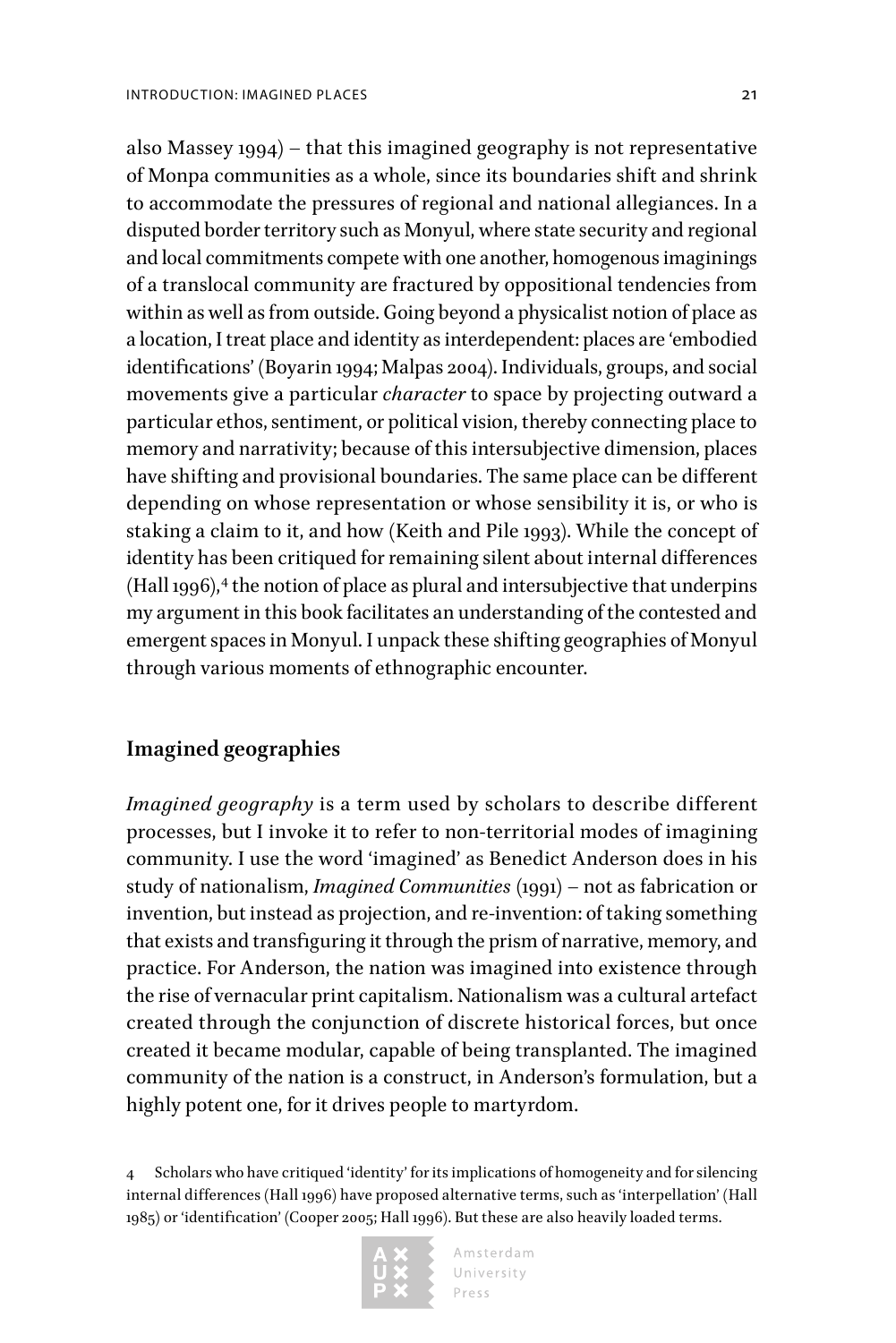Edward Said (1979) uses the term imagined geography to mean imperialist representations of the Orient that allowed one to 'see' the Orient through a variety of metaphors: feminine, emasculated, dark, savage. Orientalism as an imagined geography was thus about a specific place, but rather than *being* the place, it was an *idea* of the place – constructing it as childlike or vicious or sly – which was then put to use in colonial methods of subjugating the Oriental native. Thus, once imagined, an imagined geography becomes a monolithic entity that enables the power of control though the power of representation. Several scholars (e.g., Gregory 2004) have used this concept of imaginative geographies as spatial devices, which usually aid colonial or neo-colonial projects of domination.

In the Saidian sense, the continuing use of the term *terra incognita* for Arunachal Pradesh (including Monyul) in media as well as academic parlance, represents an imaginative geography in that, rather than pertaining to an empirical place, it rests on the idea of a place as empty, unknown, and isolated – and therefore open to military penetration. Anna Tsing (2005) defines this type of narrative as the 'frontier story': a national story that is firmly embedded in nationalist discourse. It is the myth of the lonely prospector making independent discoveries in a remote region. Using such a 'frontier story' in Monyul effaces older networks and histories of connection so that the region can be projected as a pristine space that requires state intervention.

Imaginative geographies are also 'normative geographies', insofar as they structure a normative landscape (Cresswell 1996: 9). By judging and labelling certain actions as appropriate for and belonging in a particular location, and certain other actions as inappropriate or out of place, normative geographies outline who can legitimately belong and who is an outsider. Such forms of normative possession of space are undergirded by power and ideology. I use the term *border-normative* to understand one kind of ideological appropriation of Monyul that happens through militarization. Border-normativity is the official vision of modern nation-states, sanctioned through international boundaries, treaties, and maps and defended by military surveillance and security technologies, which becomes especially forceful in conflict areas. From this perspective, Monyul is not just any border but a disputed one that is in danger and needs military protection. Border-normativity legitimizes military presence and defines the outsider by taking the border as a reference; accordingly, anyone who has transgressed the border physically, or even sometimes symbolically, becomes an outsider.

Unlike Said, however, I use 'imagined geography' as a tool to understand projects of both rule and resistance. In Foucauldian terms, one might argue

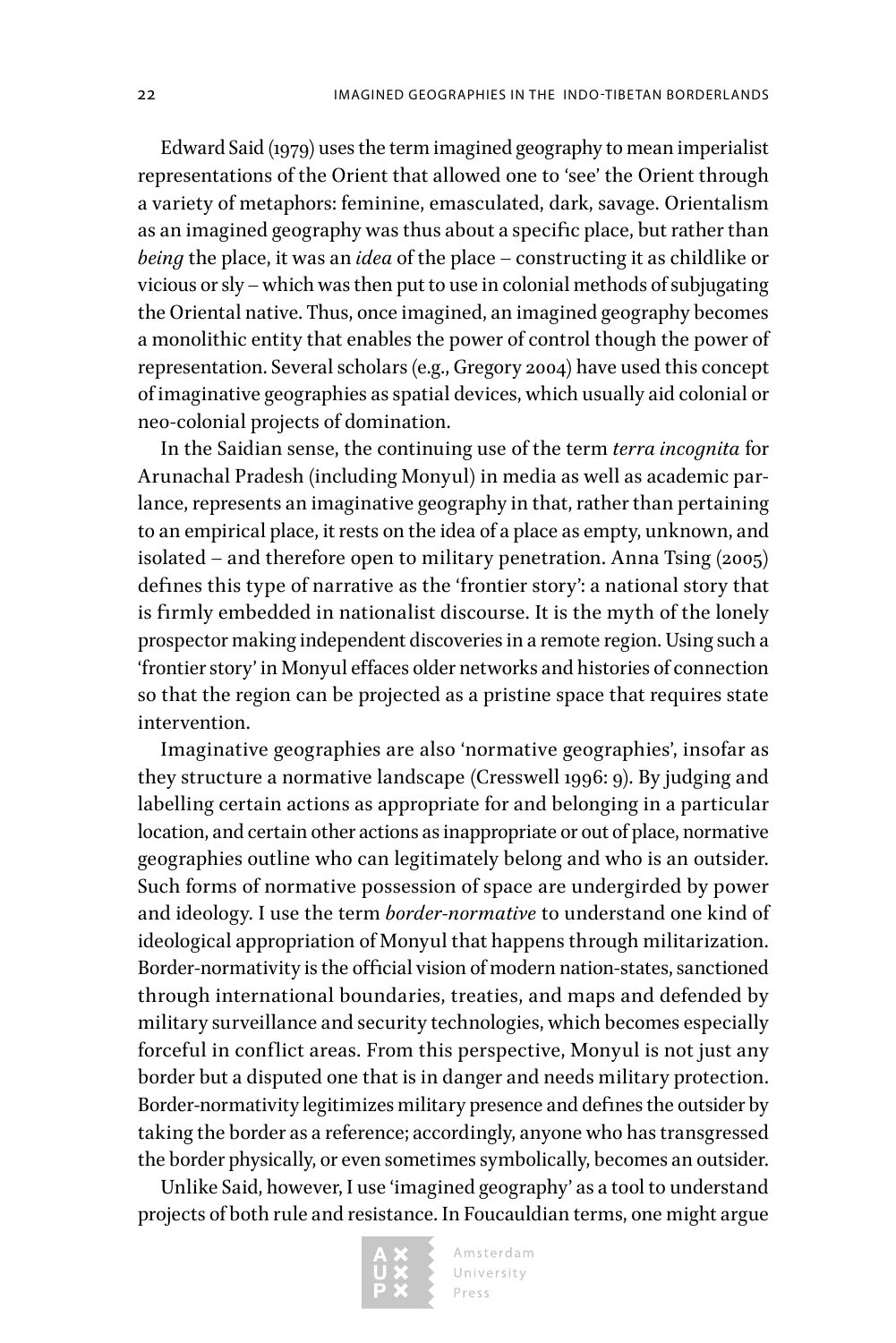that if 'subject position' is the self-governing tendency or self-knowledge within individuals that makes them conform to an identity without being coerced through any external agency (Foucault 1994b: 130), then 'national subjects' are those who have successfully assumed a political identity that links them with a particular national territory. Many scholars (e.g., De Certeau 1984; Scott 2009; Sivaramakrishnan and Agrawal 2003) have since offered a corrective to Foucault by showing how there might be scope for creativity even amidst constriction. For example, Michel de Certeau (1984) shows how various street cultures might provide the liberatory face of an oppressive structure through clandestine, tactical, dispersed, and makeshift popular practices (Harvey 1989). In other words, it is not enough to show how specific rationalities of power create and maintain the subject effect, but also how the subject effect is in turn subverted, resulting in alternative subjectivities. It is on this basis that I consider the mapping of Monyul into a Himalayan circuit as representing a counter-geography to the border-normative imagined geography.

The new imaginings of Himalayan community must be understood against the backdrop of the border closure after the 1962 India-China war, and the reorientation that this event forced. While Monpas were not physically displaced after the war, they did face significant reorientation in terms of culture and political economy, as they were turned away from Tibet towards the newly formed Indian nation. Their transition can be understood as marking what Christian Lund defines as a 'rupture', one of the 'open moments' during epistemic and practical shifts in history – such as colonialism, decolonization, post- Cold War transformations, and so on – when categories, practices, and relationships are fundamentally re-ordered (Lund 2016: 1202). We can conceive of the imagined geography of the Himalayas as both shaped by and shaping the epistemic shift and reconfiguration that were made possible because of the historical dislocations of Monyul and the Monpas. Anthropologists Akhil Gupta and James Ferguson (1997) refer to the new kinds of geographical imaginings resulting from (mostly postcolonial) experiences of migration and exile as 'imagined places.' Imagination, in this view, is generative of 'new kinds of politics, new kinds of collective expression' on the part of ordinary people, and in turn, 'new needs of social discipline and surveillance on the part of elites' (Appadurai 1991: 198). This view is closest to my idea of imagined geography.

However, as Arjun Appadurai writes, one man's imagined community may be another man's prison, and resistance can also morph into reactionary movements if its essentialist claims are reified (1990: 295). The attempt to create boundaries between places and their outward connections, to present

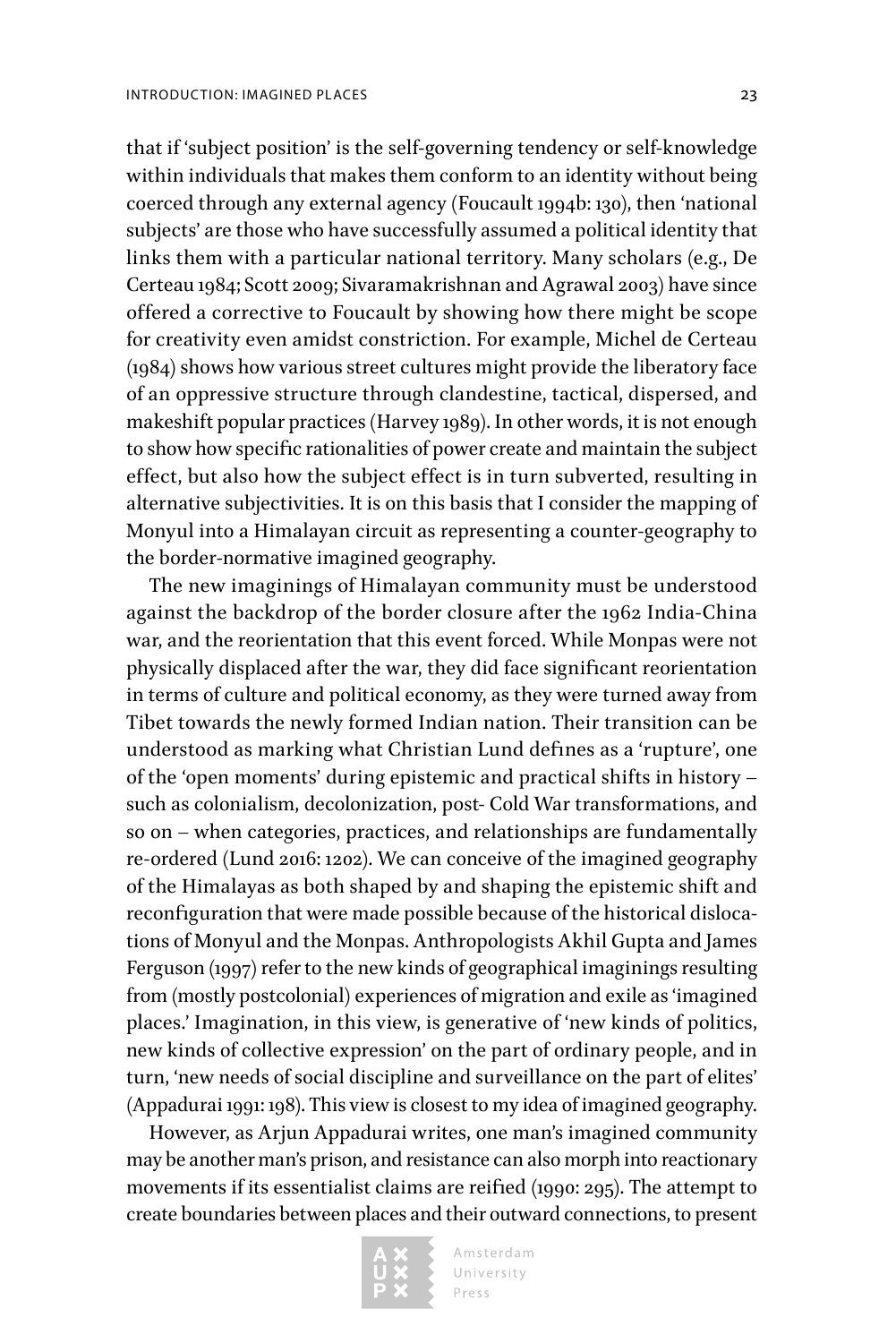<span id="page-24-0"></span>them as the site of nostalgia and 'home/homeland', and to imagine one essential character as embodying 'us' versus 'them', are processes that can happen all the time. That is, resistance to essentialist representations may be equally essentialist in character. Like the border-normative geography, the Himalayan counter-geography is *also* imaginative and normative in character and does not sum up the empirical reality. Not everybody in Monyul is a Buddhist, and even among Monpas there are many who follow the older Bon faith or who remain on the fringes of Buddhism. The attempt to give the region a Tibetan Buddhist makeover is a normative act that defines who is an insider and who is not. It forces the representation of Monyul into one single spatial frame. If the border-normative geography of Monyul as a militarized border region is challenged by the Himalayan imagined geography of Mon, the latter is countered by transgressive behaviours that do not fit into the narrative of Monyul as an essentially Tibetan Buddhist region. Protests from both within and outside the Monpa communities against Buddhist dominance in the demand for autonomy, the split subjectivities of some Monpas who identify with a regional pan-Arunachali ideology, and the sometimes, uneasy relations between Monpas and Tibetan refugees living in Monyul, are all factors that rupture the projected normativity of a Tibetan Buddhist Monyul.

Taking all these dynamics into consideration, I do not conceive Monyul according to a single lens, but rather as constituting shifting geographies that are both subjective and normative, whose boundaries and contours change depending on who is included or excluded and how relations between self and Other are framed. In each imagining of Monyul, whether as an Indian border region or as a Tibetan Buddhist place or as an Arunachali region, there is a normative geography at work, which in turn is troubled by internal and external contradictions. I therefore favour an *anti-essentialist* mode of analysis (Massey 1994), which conceives of various spatial imaginations without essentializing any of them. Such a view of place destabilizes the marginality of Monyul without putting forth any theory of autonomous agency or itself constituting a stable image of Monyul. I also avoid reifying spatial representations that claim an essentialist identity and show that each representation of space is internally fissured or limited by outside forces (Laclau 1990).

#### **Living under the spectre of war: State, security, and border**

While the Himalayan geography is influenced by and indicative of translocal networks, the role of the Indian nation-state has not receded. The disputed

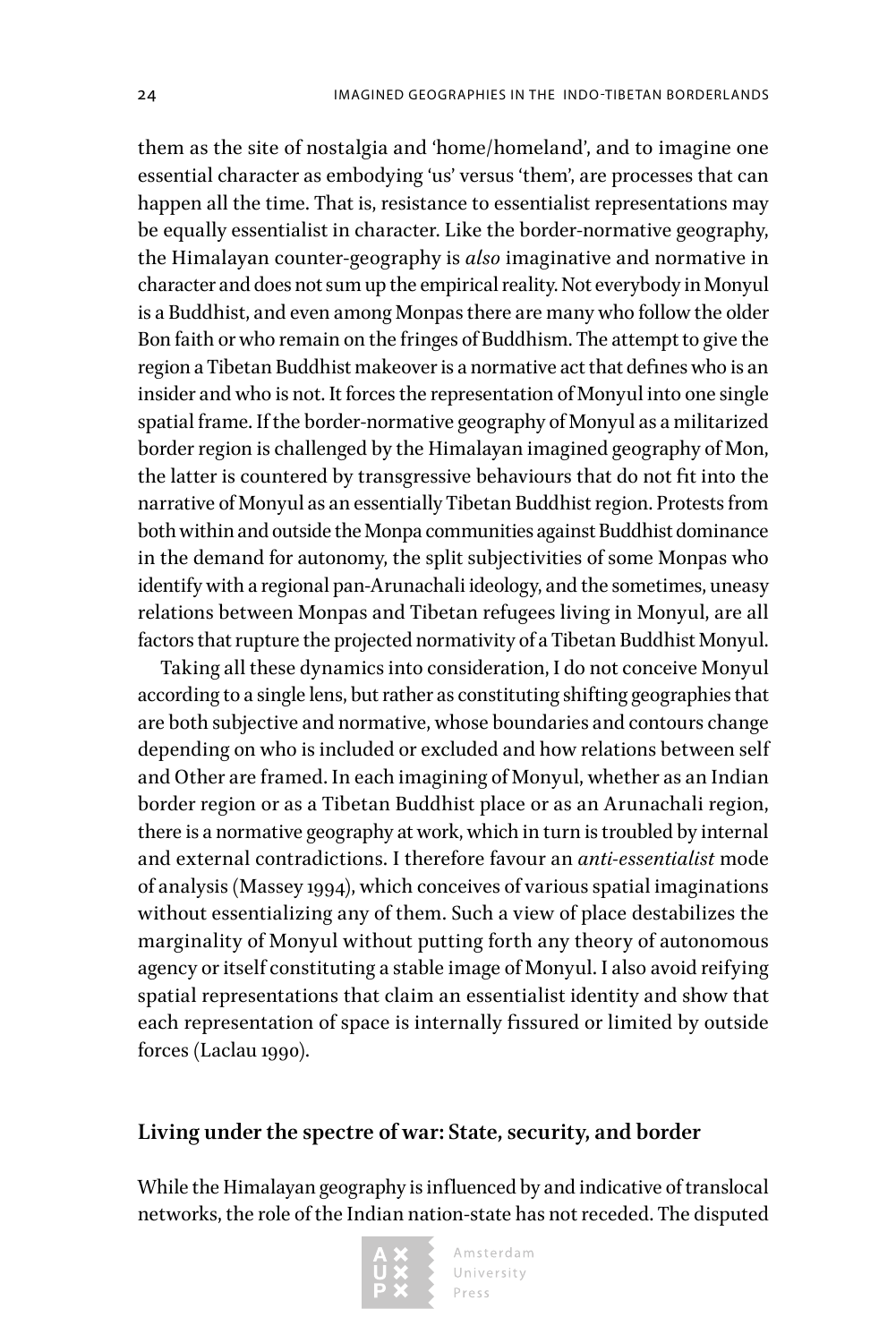border status of Monyul influences government policies and decisions regarding this region, leading to a hyper-presence of the Indian state in what is one of the most militarized borderlands of the country. By *disputed* border, I mean not only a linear boundary line whose exact position is contested, but also an entire border region that is claimed by both nation-states between which it lies. Whereas *border disputes* figure along many international boundaries, where the alignment of the boundary is contested, the *disputed border region* offers a different case. So, while India has many boundary disputes with Pakistan and Bangladesh, it is only in relation to the boundary with China that questions about entire districts and states arise.

Contemporary politics and practices in Monyul serve to impress upon us that, even as borders are increasingly bridged in disputed border regions through cross-border migration as well as diplomatic cooperation between governments, the overt military structures in place lend a physicality to the border as a dividing line. I have characterized this particular spatial code as the *border-normative vision*, which is present in all nation-state imaginations but becomes intensified in situations of border conflict. Both India and China have stationed huge numbers of army personnel in the border areas, which are subject to constant surveillance.<sup>5</sup> The passages leading from Monyul to Tibetan areas are strictly monitored by military checkpoints. (This measure is not always in effect in other border regions, such as the Bhutan-Monyul passages, where some cross-border movement is possible and even condoned, directly or indirectly, by state agents). As a consequence, the impulses of transnationality existing in such disputed border regions are not curtailed but instead redirected towards new outlets and/or new forms and configurations that cannot be covered by common categories of physical border-crossing.

India and China have 2500 miles of common frontier – from northwest Kashmir to the trijunction of China, Myanmar, and India – and their border dispute concerns three main tracts along this frontier, amounting to 50,000

5 China has reportedly deployed thirteen Border Defense Regiments totaling around 300,000 troops. Six divisions of China's Rapid Reaction Forces are stationed at Chengdu city in southwest China, with 24-hour operational readiness and supported by an airlift capability of transporting the troops to the China-India border within 48 hours. India too has 120,000 Indian troops stationed in the eastern sector, supported by two Sukhoi-30 MKI squadrons from Tezpur in Assam, as well as a five-year expansion plan to induct 90,000 more troops and deploy four more divisions, and two more Sukhoi-30 MKI squadrons in the eastern sector (Goswami 2013). According to local reports, there are two army brigades stationed in Tawang district. Since each brigade has four regiments, and each regiment 600 soldiers, there should be an estimated 4800 troops in Tawang alone.

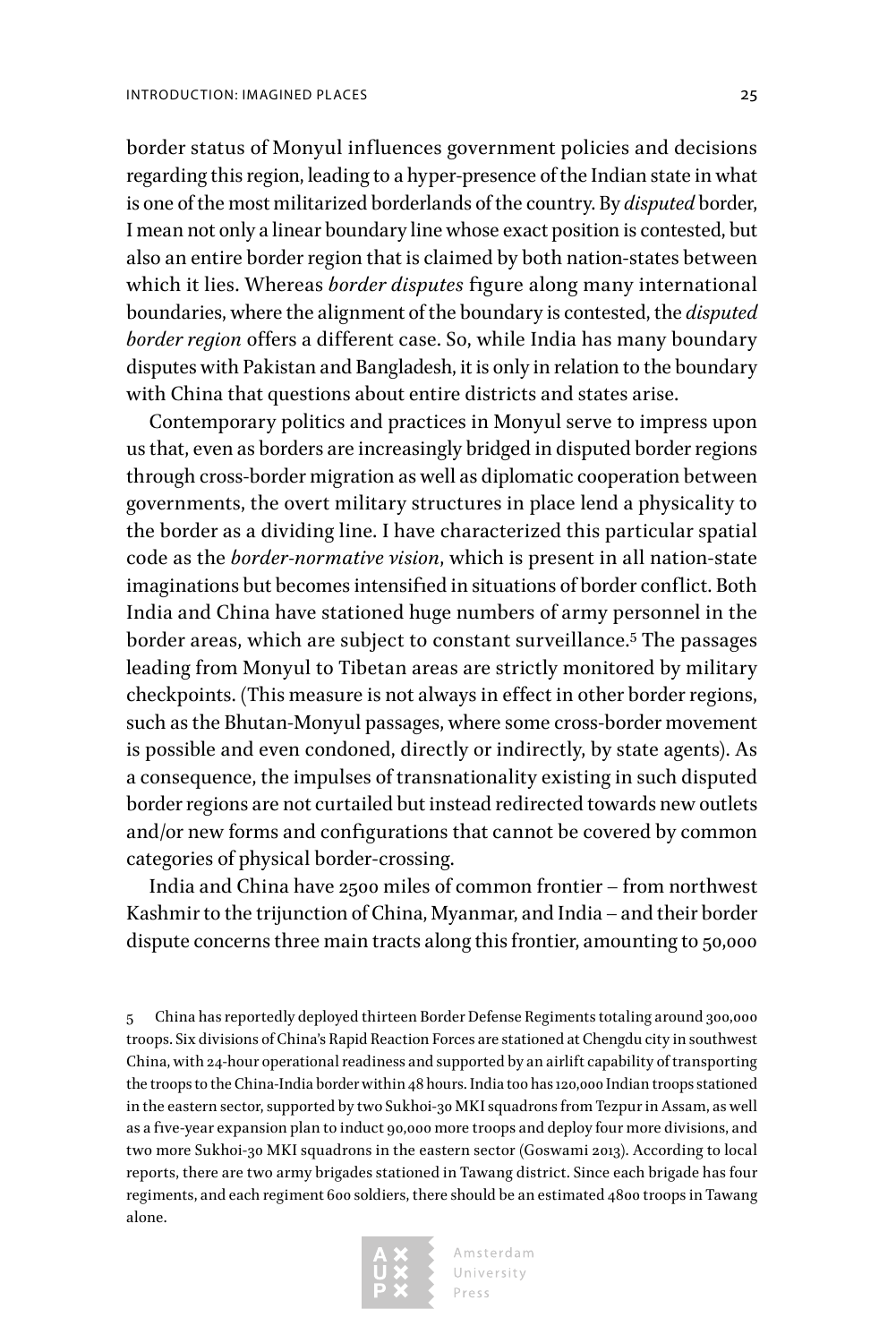square miles of territory. In the Ladakh province of Jammu and Kashmir, there are approximately 15,000 square miles of contested territory along a 1100-mile stretch of boundary line (Sharma 1965). This is known as the 'Western Sector' (Aksai Chin area). Two-thirds of the boundary here divides Kashmir and China, and one-third divides Ladakh and Tibet. The second disputed area, the 'Central Sector', concerns certain border passes and specific points along the Indo-Tibetan border in the Indian states of Sikkim, Himachal Pradesh, Uttaranchal, and Punjab. The most important area in the India-China boundary dispute is Arunachal Pradesh, called the 'Eastern Sector', where the Indian government claims the border is the colonially determined McMahon Line, while the Chinese rebut this claim.

Following India's independence from colonial rule in 1947, the Indian and Chinese governments signed a trade agreement in 1954 but did not engage in direct talks about the contested alignment of the India-China boundary. While India accepted the colonial boundary, the Chinese government considered it an unfair imperialist deal made by the British. Between 1954 and 1959, military incursions by both sides were reported at several points of the India-China frontier, leading to major debates in the Indian parliament that did not officially acknowledge the possibility of a border war (Bhargava 1964; Sharma 1965). In 1960, the Chinese premier, Chou En-lai, proposed a trade-off whereby China would recognize the McMahon Line as the Indo-Tibetan boundary if India relinquished claim over Aksai Chin (Gupta 1974: 33); however, this did not happen. On 20 October 1962, Chinese troops attacked several posts on the Tibet-Monyul border, and soon overran the entire Monyul region. The troops remained there for two months before they were called back.

My oral history interviews regarding the Chinese presence during the war showed how the Chinese soldiers, far from harassing the locals, adopted a benevolent attitude towards them while trying to convince them that they would be happier being part of China. In contrast with the popular depiction of the bellicose enemy soldier, the Chinese soldiers helped the villagers build houses and harvest crops, staged theatre shows in tents to entertain them, and carried their own loads instead of making use of local labour as the former Tibetan government and the Indian administration were wont to. People also recounted that even though the Chinese captured Indian soldiers, they did not treat them badly, and gave them meat and hot water; when they left, they put the dead bodies of soldiers in coffins and distributed blankets and sweets to locals before leaving. My conversations with villagers revealed goodwill and at times even admiration for the Chinese soldiers who travelled light, as opposed to the Indian soldiers who clumped about

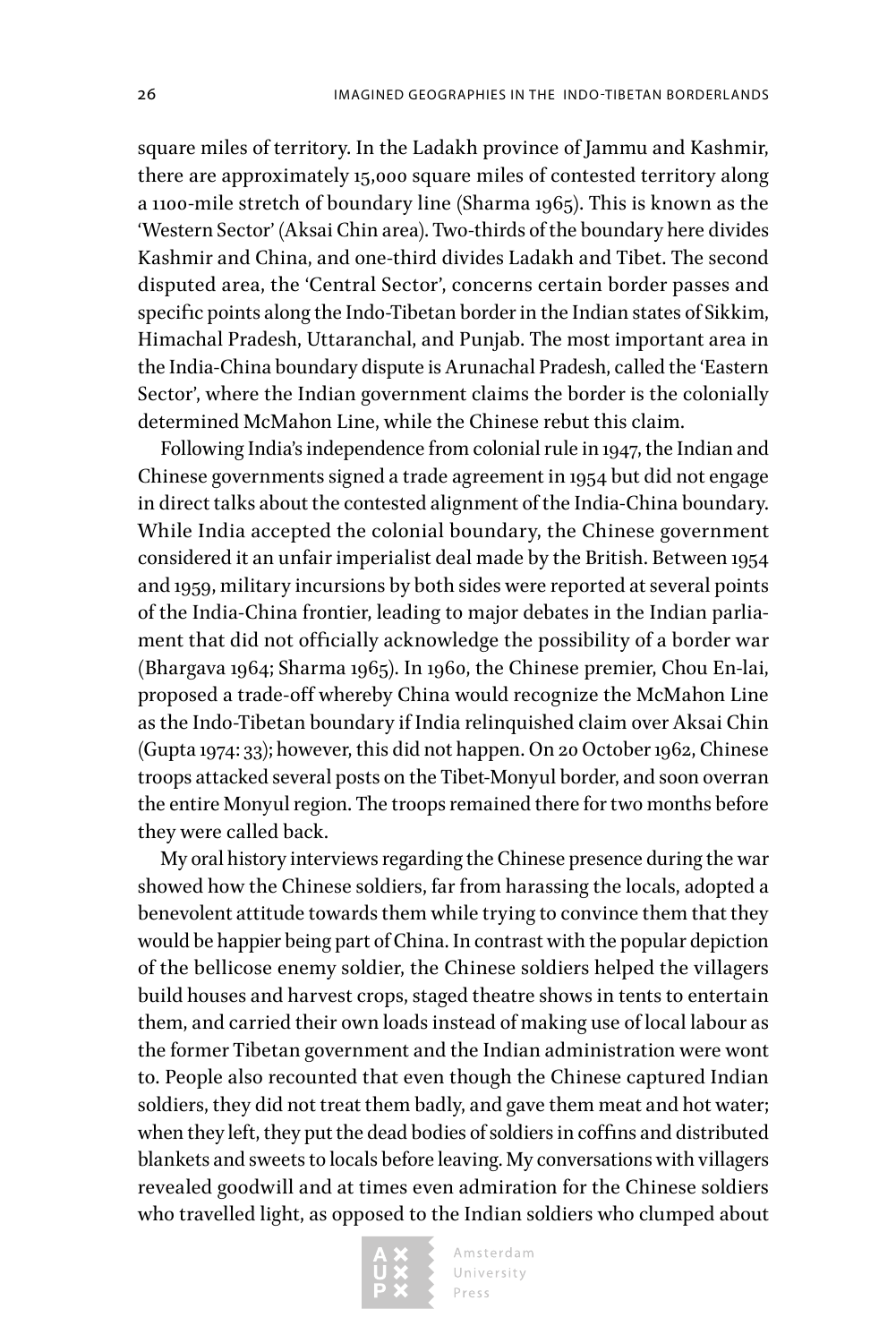in clunky gear, burdened by their heavy food packets. One elderly Monpa commented, quaintly, that those from the younger generation who decide to join the Indian army should wear the traditional dress that would mark them as Monpa, for this would protect them from Chinese bullets. The Chinese strategy was clearly to appease the local population, to convince them that they respected their customs, and thereby win them over (Guyot-Rechard 2017). It was a form of propaganda intended to demonstrate that they cared and could protect the local population where the Indian administration had failed to do so.

The India-China boundary dispute has now spanned half a century, and yet political leaders of both countries remain stuck in the same impasse as they were fifty years ago, especially since the border issue has now become entangled with matters of national prestige (Gupta 1974). From the perspective of the Indian government, it is considered inadvisable to even broach the topic of the McMahon Line in diplomatic meetings with China, for this would be read as an indirect admission of the boundary's disputed status and could signal India's willingness to negotiate (ibid.). Since the 1980s, the Chinese have been demanding that India give them the Tawang tract as part of a border settlement, while Indian representatives have been rejecting this demand. The Chinese policy works according to the circular logic that if Tibet belongs to China, then Tawang (as a previous offshoot of the Tibetan state) also belongs to China. Since 2005, the Chinese government has been also making claims on Tawang on the grounds that the Sixth Dalai Lama was born here. China claims Arunachal Pradesh as part of South Tibet – but most analysts agree that this term was first used by China in 2006 (Adlakha 2017).<sup>6</sup> China continues to grant stapled visas to residents of Arunachal Pradesh, instead of stamping the visa on their passport, to indicate the contested status of the region's sovereignty.

Tibet's own position in the border dispute has fluctuated over time. Despite the Tibetan agent Lonchen Shatra signing the Simla Agreement in 1914 – according to which Tawang became separate from Tibet – by 1935, the Tibetan position had reversed (Hoffman 2006). After the 1959 Tibetan exodus and the Dalai Lama's exile, however, the Tibetan government-in-exile seems to have aligned with the official Indian position regarding Tawang.

The Indian state's response to the Chinese claims has been to integrate the region. From a security perspective, the question is how to win over the border people. One method has been to physically enlist the local border

<sup>6</sup> Hemant Adlakha, Roundtable discussion on 'China's stance on Recent Developments in Arunachal Pradesh', Institute of Chinese Studies, New Delhi, 24 May 2017; See also Joshi 2017.

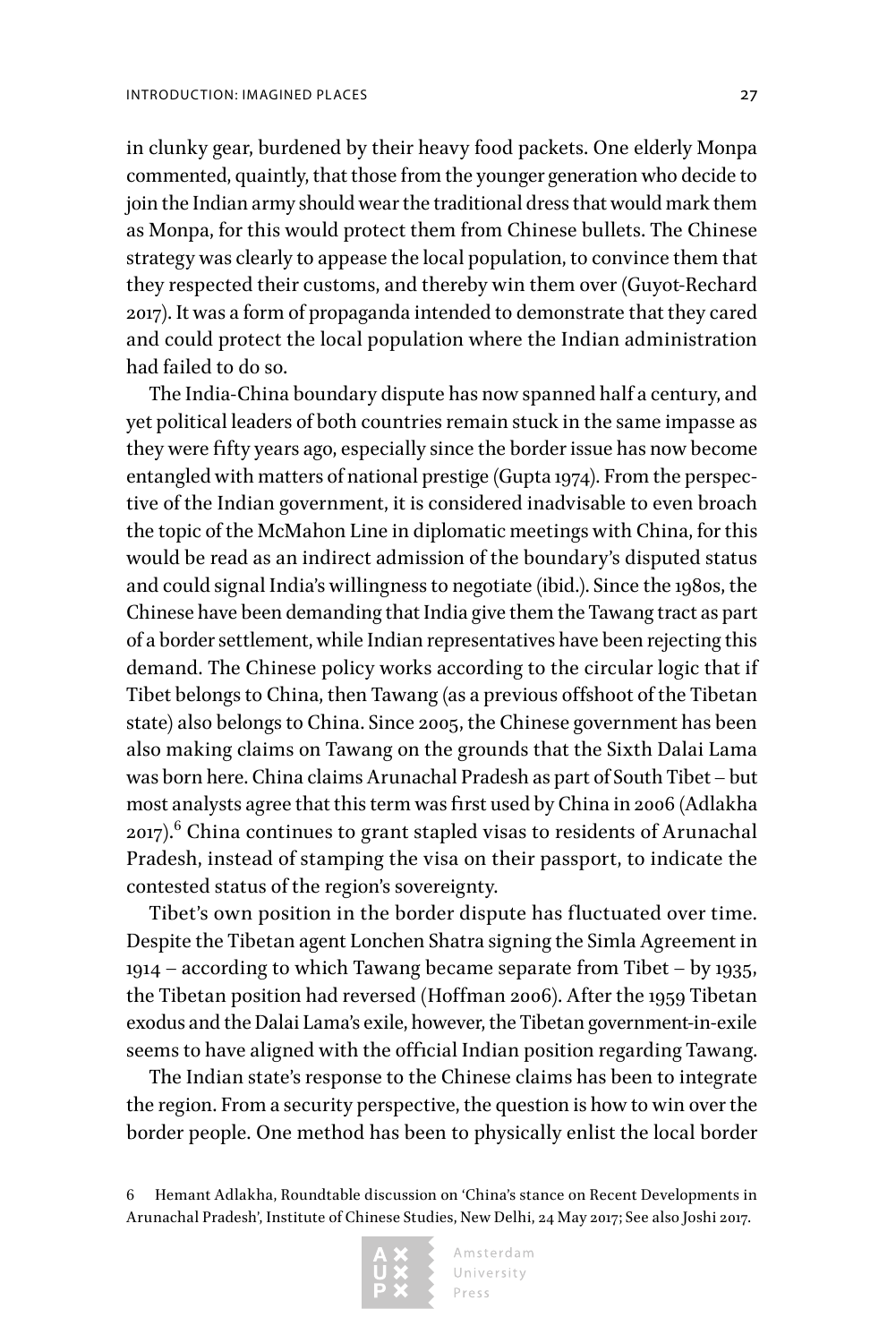people in border security management. The philosophy behind the creation of the Special Service Bureau (SSB; later changed to Sahastra Seema Bal) in 1963, under the Ministry of External Affairs, was that the security of the borders was not the responsibility of the armed forces alone, but also required a well-motivated and trained border population. In a similar vein, many older Monpas who had been recruited into the Subsidiary Intelligence Bureau (SIB) units at the district level reported in discussions with me about being involved in guerrilla and reconnaissance activities, and of crossing the border for espionage purposes disguised as Tibetans.

The other way in which the Indian government seeks to integrate the border regions is through cultural co-option. Co-opting the monasteries is a significant strategy here since monasteries have a huge influence in cultural life. This co-opting strategy includes a financial component – in the absence of funds coming from Tibet and traditional customary donations, monasteries have come to rely on grants from the Indian administration (Gohain 2017b). The promotion of cultural tourism and festivals showcasing local Buddhist traditions comprise another angle of cultural co-option. Settlement of people and military forces from other parts of India, national schemes for development and education, and the promotion of the Hindi language through popular media have all contributed to Monyul's increased acceptance of a mainstream national culture.

The border anxieties surrounding Monyul become palpable during moments when the nation responds to media-generated scares about an impending border war. 2009 saw some such moments, when China protested the Indian government's decision to allow the Dalai Lama to visit Monyul and the Indian media reacted by whipping up a frenzy about possible Chinese aggression on the borders. In the months leading up to November 2009, when the visit was scheduled, the media became a cacophony of rumours about military developments at the border, advances by Chinese troops, and anticipatory reinforcements by the Indian government.7 The anxieties about an impending war even took on astrological dimensions in some rumour mills: an especially fanciful prediction that reached my ears was that, since 2010 was the Chinese year of the tiger – the symbol of

7 When I came to Guwahati during fieldwork intermissions, people were invariably curious to know about the situation near the border, but when I asked people in Dirang or Tawang about their fears they would reply, dryly, that the media was inflating the situation. Army trucks make their way regularly up the main roads carrying supplies for the soldiers and it had nothing to do with an impending war. Around the same time, however, the print media carried reports that the Indian government would soon be sending reinforcements of 50,000-60,000 troops to the border (Wong 2009; also, *The Economist*, 19 August 2010).

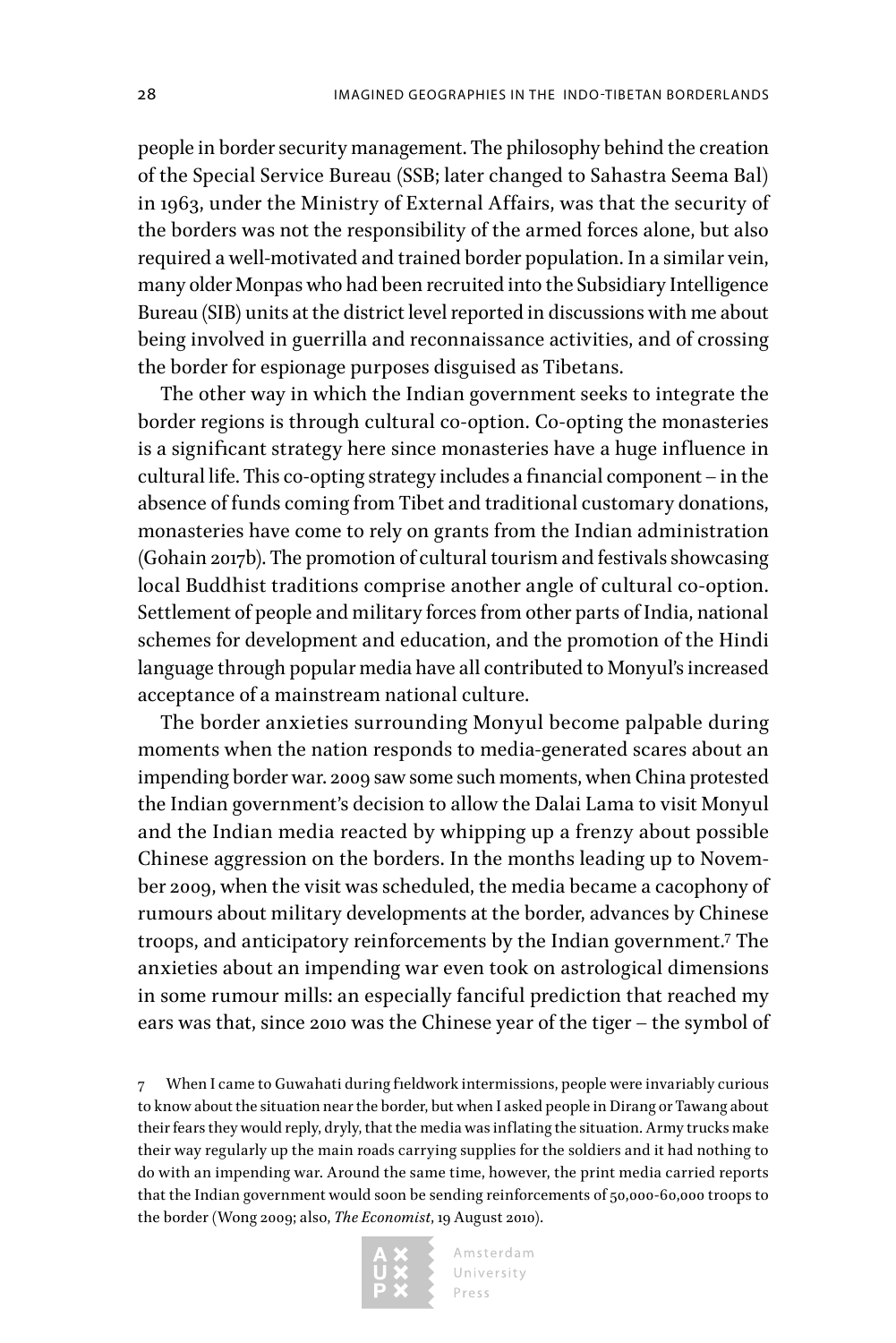bravery – China would go to war with India in that year.A similar pattern emerged in 2017 when, reacting to the Dalai Lama's visit to Tawang, the Chinese government renamed six places in Arunachal Pradesh (mainly in Tawang) to reinforce its territorial claims, by standardising the names of these places in Chinese characters, Tibetan and Roman alphabet (Singh 2017). This, in turn, provoked a slew of responses from the Indian media and intense discussions in political and academic circles regarding China's intentions.

I have offered this brief background sketch since the border dispute will become a common theme in the following chapters. A Monpa government officer, now in his early 60s, once irately complained to me, 'When I go down [to the plains] people ask me, "You are from Tawang. Do you prefer to go with China or India?" *Arre* [come on], bullshit. In 1962, the Chinese tried their level best to convince the local Monpas, but could not. Nobody went with them. So what do you mean?' Whenever I mentioned my research to people elsewhere in India, I invariably encountered the question, 'So, do they consider themselves Indian or Chinese?' My reply – that after almost seventy years of being part of independent India with minimal interaction with the Chinese state the people of Tawang could hardly be considered less Indians than anyone else – did not always increase the confidence of my interrogators. Frequently forced to face questions of national belonging and loyalty, and exposed to constant military presence, the Monpas deal with the border dispute as an everyday reality.

This raises a methodological concern: given the disputed border location of Monyul, it is important to understand how transnational expressions are modified to suit the context. The adaptive strategies of border populations sandwiched between two hostile political powers are necessarily different from those of populations in regions where border crossings happen. In such controversial border regions, strategies of adaptation, defiance, or accommodation have a more veiled character and must be conceptualized accordingly. Smadar Lavie's 1990 study of the Mzeini Bedouins of South Sinai presents a classic case of a border people living under occupation. The Bedouins could only perform their nomadic, trans-border identity (as romanticized in travelers' accounts) allegorically: to openly confront the spatial and temporal boundaries of military occupation could mean beatings, jail, and even death (Lavie 1990: 7, 39). In the same way, I analyse contemporary cultural projects in Monyul as bringing to light 'structures of feeling' (Williams 1977: 132) that are not immediately visible but can be traced through analysis. We 'need to pay attention to the structures of feeling that bind space, time, and memory in the production of location' (Gupta

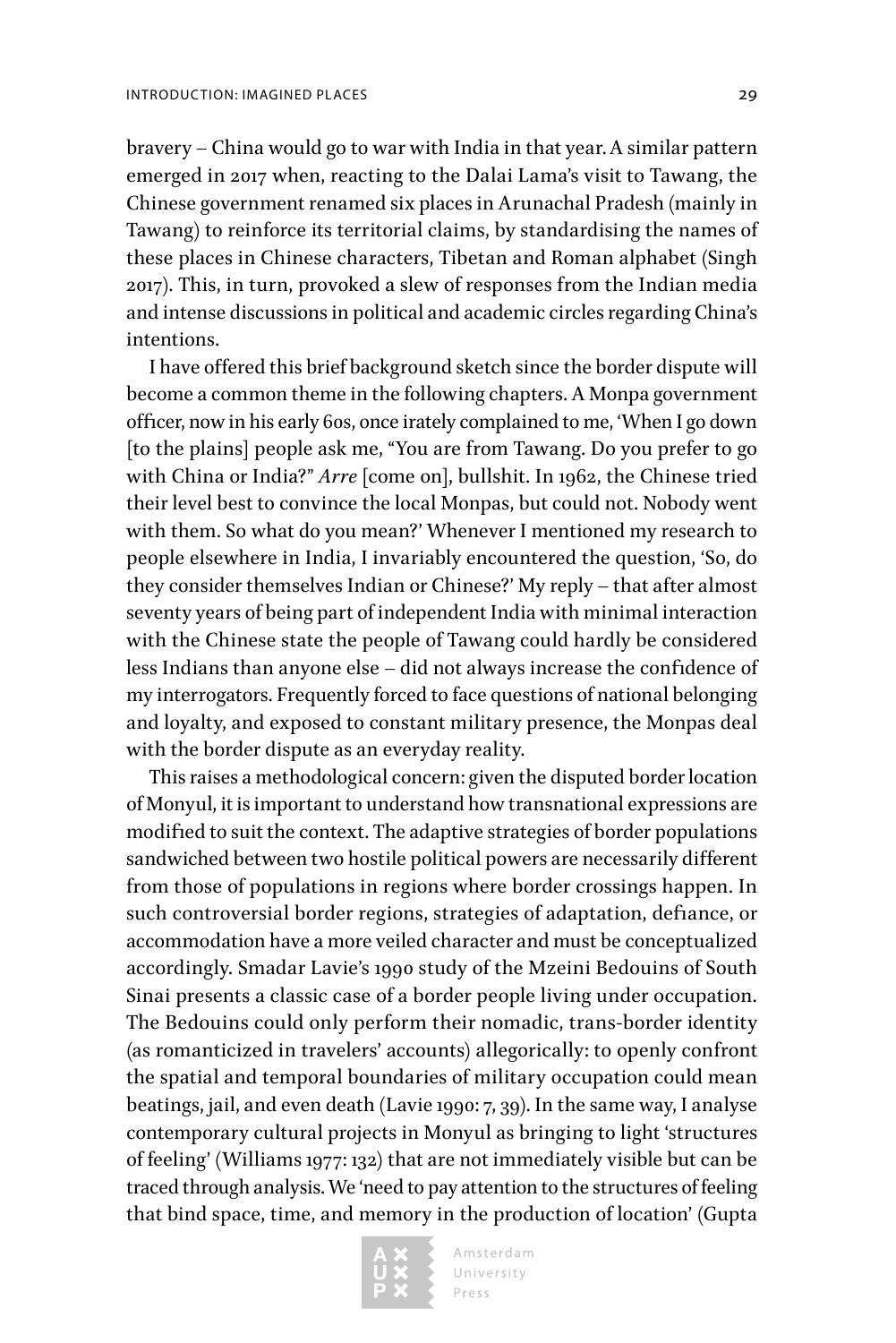<span id="page-30-0"></span>1997: 197), and the location or place thus formed may mean geographical units larger or smaller than nations or that crosscut national boundaries.

The cultural projects in present-day Monyul may also be seen as indicating 'formations' (Williams 1977) with trans-national, or rather, inter-regional scope and character. Formations, following Raymond Williams' definition, are not institutionalized structures (church, school, workplace, family, or neighbourhood) but rather processes in the making. For Williams, while these formations (in which he includes structures of feeling) are mostly affective – alternative tendencies and movements in the artistic, scientific, literary, or philosophical domains – they may later become oppositional formal structures (Williams 1977: 113-119).

The imagined Himalayan geography may not be universally acknowledged by all sections of Monpa society. In fact, many within the community challenge the idea, as I will show. This does not mean that it lacks empirical validity. Michael Hutt writes about 'shared consciousness' in relation to post-conflict Nepal [which is] traceable through literary forms like the novel: 'Because the insights provided by 'art literature' are intended for an elite audience, one immediate objection to a sociological approach to it might be that it has a limited readership and can therefore have only limited impact. […] However, the fact that a novel is not read by the majority in a society does not mean that it holds no meaning for them'  $(2014:19, 26).$ 

The chapters in this volume indicate how ethnographic analysis might tap into social and political practices as well as affective processes that both inspire and aspire to ideas of a spatial community. At the same time, by juxtaposing parallel and oppositional narratives and practices, I show that no spatial representation of Monyul is complete; rather, various negotiations and contradictions create shifting spaces that momentarily enhance or diminish the category in question. In her discussion of Tibetan ethnicity, Shneiderman (2006: 14) terms this kind of shifting presence as the 'now you see them, now you don't' phenomenon. It is also characteristic of spaces that exist as structures of feeling or are in the process of formation.

### **Localities unbound: Networks and nodes**

Spaces become localities because of how they are situated in particular networks with other people, places, and social entities. Localities are produced as nodes in the flows of people and ideas and are thoroughly socially constructed (Sivaramakrishnan and Agrawal 2003: 12).

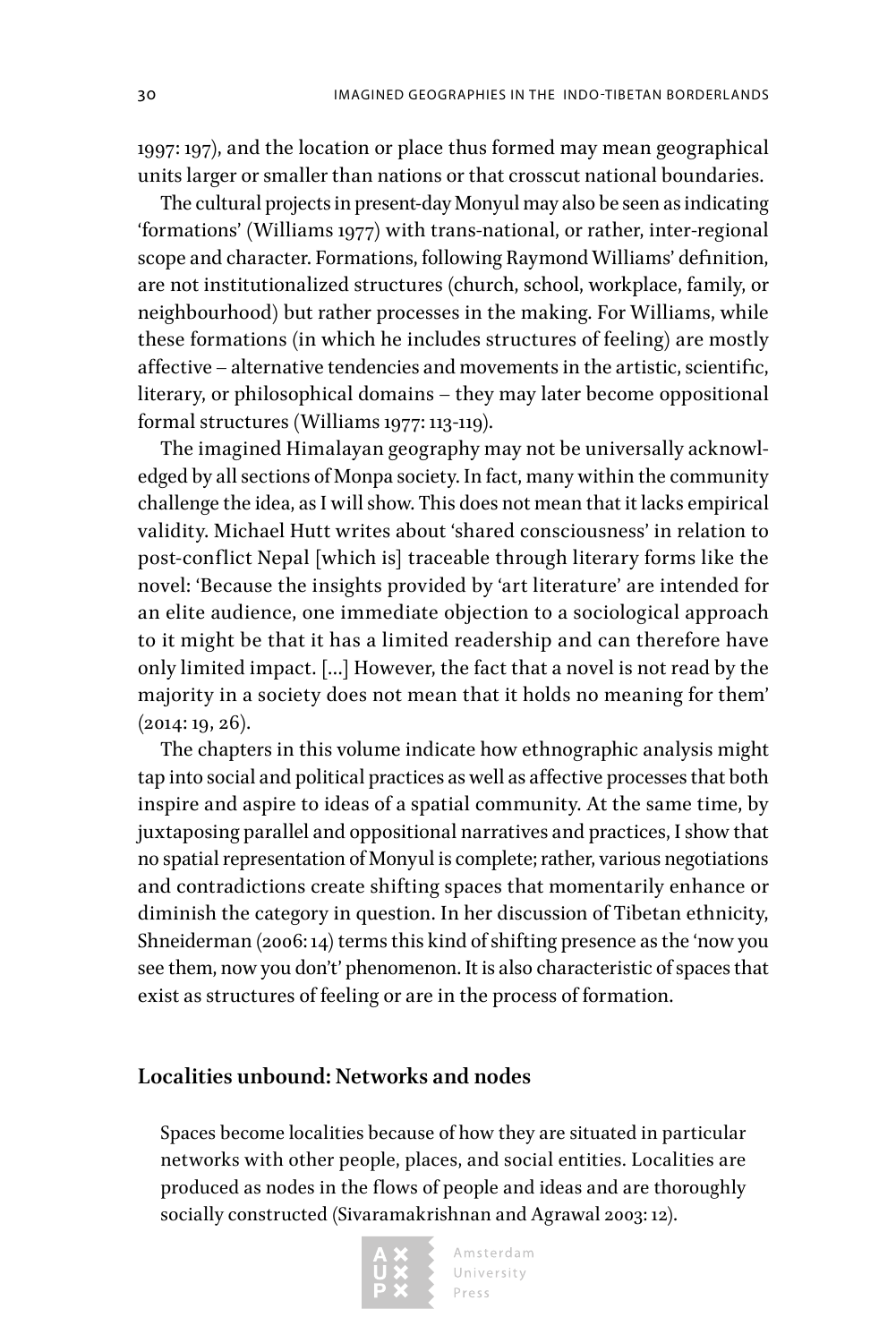According to Kim Dovey (2009: 3), what distinguishes space from place is that place has an intensity that connects sociality to spatiality in everyday life. *Space* is given meaning and transformed into *place* through discourses, practices, and valuations that are attached to the former by different actors, and hence, place has an intimacy, often a felt immediacy of experience, that is not associated with space (Cresswell 2004).

In this book, I see places as embodied identifications. As philosopher Jeff Malpas explains, place is integral to the very structure and possibility of experience (2004: 32, 177), thus making identities intricately place-bound. Since place is not founded on subjectivity but rather is that on which subjectivity is founded, we must talk about 'embodied spatiality' (Ibid.: 35). Jonathan Boyarin's 'embodied memory' (1994) offers a comparable concept: an understanding of memory as not superorganic but rather integrally bound up with identity, for both 'collective memory' and 'collective identity' result from inter-subjective practices of signification and are not fixed but instead constantly re-created (Ibid.: 23). Many scholars writing about place and space draw on Pierre Bourdieu's (1977) concept of '*habitus*' as embodied dispositions – regulated practices that produce practices that in turn reproduce the objective conditions that produced the *habitus* in the first place – to understand the inter-relation between different levels of spaces, i.e., how perception can materially alter spaces and how imagination can affect the represented (e.g., Dovey 2009; Harvey 1989: 302).<sup>8</sup>

Viewing place as embodied identification does not reduce it to an essential identity, where a sense of place is rooted in a stable homeland. In fact, an inter-subjective understanding of place recognizes that spatial structures can never be a single space but, rather, are many spaces (Malpas 2004: 63).9 Space

8 *Habitus*, in Bourdieu's conception, is not cognitively understood but rather internalized. It is the social order that inscribes itself on bodies. The concept of *habitus* is, therefore, a theory of power, for it explains how social divisions and hierarchies are reproduced. David Harvey, who is interested in understanding the political economy of place construction under capitalism (1989) and draws on Henri Lefebvre's social space framework to show how conceptions of time and space are created through material practices which also impact social relations and cultural forms, recalls Bourdieu's *habitus* (Bourdieu 1977) to explain the dialectical relation between power and representation in the production of place. Kim Dovey also references Bourdieu's notion of *habitus* to arrive at a similar notion of place, although understanding place as *habitus* is less useful for conceiving of how place-identities constantly change (Dovey 2009: 33).

9 Theorists of space occasionally cite Foucault's reflections on space (Massey 1994: 249), especially his statement that while it has been common to see time as life – and therefore dialectical – space is seen as dead and therefore fixed (Foucault 1980: 149). While Foucault admits that the discursive study of spatial descriptions and of how objects are implanted, delimited, and demarcated would throw into relief processes of power, he notably attaches less importance to theorizing space in comparison to time, and does not undertake any archaeology or genealogy of

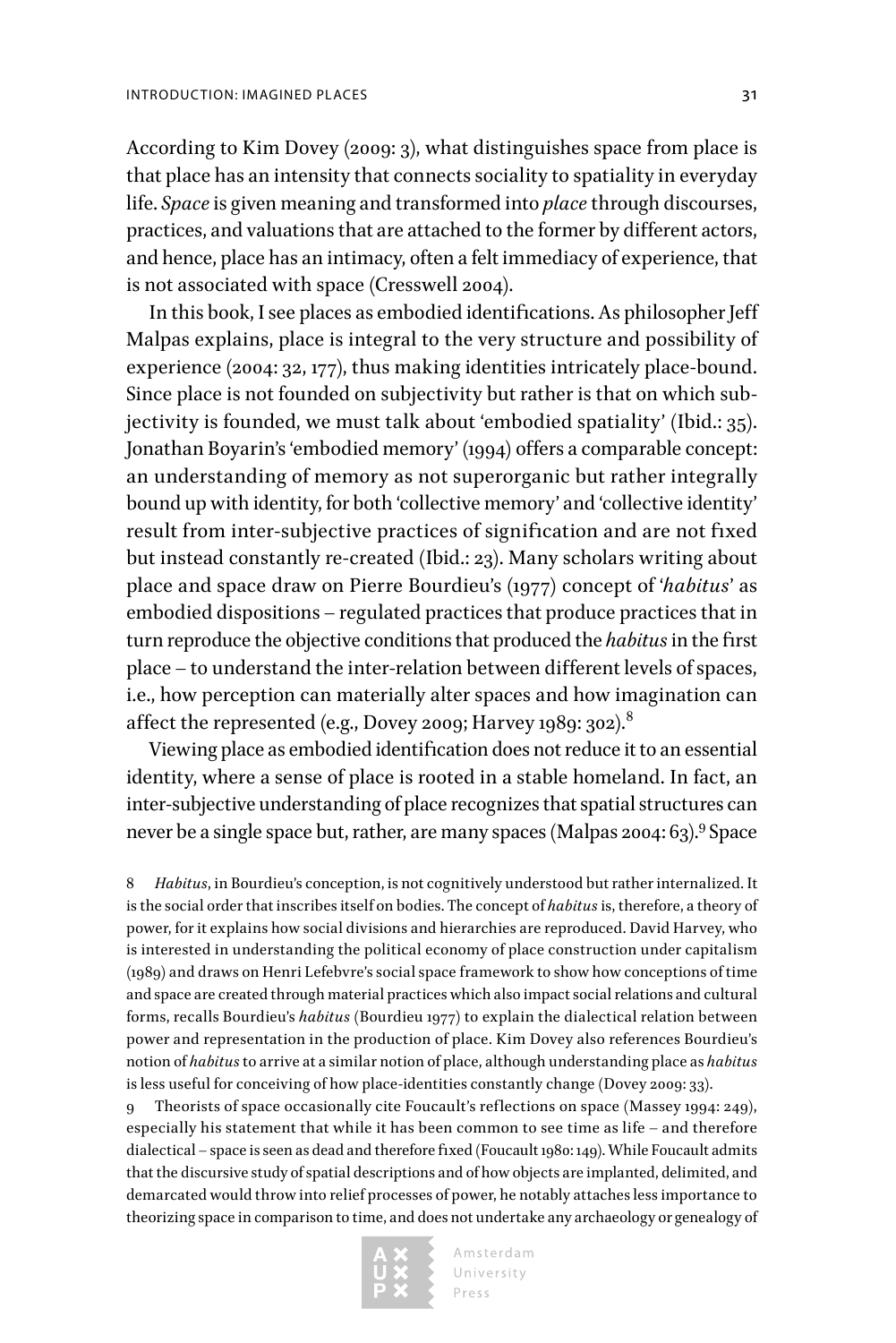is plural because it is socially constituted, just as socialities (communities) are constituted by spatial imaginations (Dovey 2011). Geographers Keith and Pile (1993: 6) use the term 'spatiality' to capture how the social and the spatial are inextricably interwoven, and to conjure up the circumstances in which society and space are simultaneously realized by thinking, feeling, doing individuals. Similarly, Doreen Massey argues for an 'alternative view of space' (she rejects the distinction between space and place), in which space is configured through social relations and networks that are dynamic and imbue space with this dynamic potential (1994: 264, 265). In Massey's (1992) understanding, place is open, outward looking, and global, its character made of connections and interactions instead of primordial origins and enclosed boundaries – in other words, she privileges routes, rather than roots.

Building on these spatial theories, I privilege a non-localist mode of analysis. Localist approaches are seen, for example, in the older anthropological view of cultures as discrete, bounded, and ahistorical entities having no relation with each other, which Eric Wolf (1982) adequately captured with his analogy of cultures as 'billiard balls'. Today localist approaches often define both the terms and conditions, and the analysis of regional politics, which Ash Amin (2004) terms 'managerial localism'. Such managerial localisms articulate a politics of place in territorial terms through demands for the devolution of power to locally governed institutional structures. Despite these claims to localize economic development and priorities, however, managerial localisms usually function through widely dispersed networks of knowledge and resources (Amin 2004: 35, 36). In a world increasingly interconnected by various forms of media, even local public spheres – understood as the discursive critical arena in which any individual can participate through books, newspapers, social media, and so on – are by nature transnational (Guidry, Kennedy, and Zaid 2000).

spatial discourse. For him, space is a site where power unfolds, and different ways of managing space over time testify to the evolution of more effective ways to govern. For example, he talks about sovereignty, discipline, and security as different modes or economies of power that are exercised over different types of spaces (Foucault 2007). Thus, sovereignty is exercised over a territory from a center, disciplinary power over a deliberately designed space to enable total control, and security over spaces that have to take into account the unknown and uncertain (the term he uses is milieu). His theory of spatial transformations does not have an agent (Harvey 1989). Foucault's concept of 'heterotopias' (1967), real places that are also socially produced spaces, transformed through ideological projection into something other than themselves (Deshpande 1995), approximates to an extent the notion of transmutable space. However, while Foucault's notion of heterotopias is useful for understanding the social – or rather discursive – production of space, it does not explain how space comes to be multiply characterized.

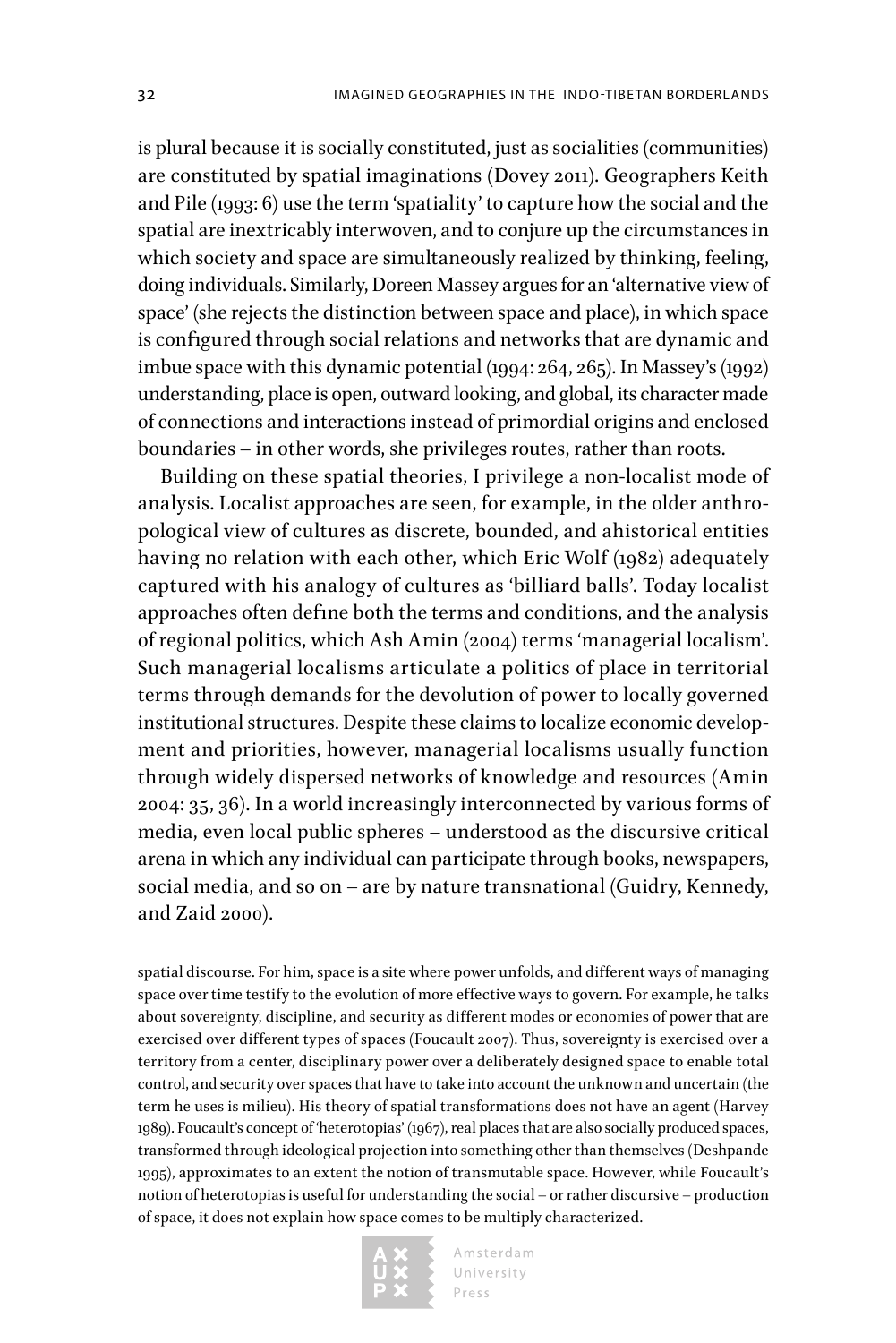Nina Glick Schiller proposes the term 'locality analysis' for the study of how the flows and processes of global capital restructure cities in which both migrants and non-migrants live (Glick Schiller and Faist 2010: 35, 37). Schiller's methodology adopts a non-localist approach because it pays attention to how locally placed residents and institutions are situated within regional, national and global networks, instead of understanding migration through simple binaries of native/migrant. With respect to the Himalayan borderlands, Martin Saxer's ethnographic study shows how in seemingly remote places such as Walung, Nepal near the Tibetan border, 'exchange, movement, and ambition congregate' along bundles of lines that he calls *pathways* (2016: 105). Pathways is not just an alternative term for trade routes: it also captures how terrain, infrastructure, livelihoods, and environment interact with flows of people, stories, things, and popular aspirations to give rise to specific kinds of mobilities that endure geopolitical shifts. Such works analytically show how the local, far from being a pristine space, is produced in systematic articulations of wider social, economic, and cultural processes.

In my work, I conceptualise imagined geography as formed from networks rather than as a bounded location, where Monyul is seen as a participating node. Bruno Latour, who propounded Actor-Network Theory (ANT), views networks as unlike conventional, bounded spaces: they overcome distance by connecting two or more disparate and dispersed actors, groups, or elements. In this sense, networks are not 'real' spaces but rather associations (Latour 1996: 371). The second point I take from Latour is that the notion of network allows one to dissolve the distinction between micro and macro and the idea that one can move scale from individual to family to region to nation. This is because a network is never bigger or smaller in scale: it is simply more intensely connected. The notion of network thus facilitates the imagining of a global entity that nonetheless remains very local (Ibid.: 372). The third take-away point from Latour is that unlike a network in engineering or mathematics, where the tracing of the network is done by some other entity (the mathematician or engineer), an actor network does the tracing and inscribing itself. It is an ontological definition. I find many resonances between Latour's notion of network – although when he refers to actors in a network he means both human and non-human actants – and my concept of the imagined geography as networked space. However, I differ from Latour's notion of network in one way. According to Latour, a network is a positive notion that does not require negativity to be understood, for a network 'is all boundary with no inside and outside' (Ibid.), and the space between its connections does not have to be filled. However, in my conception of imagined geography as a network forged

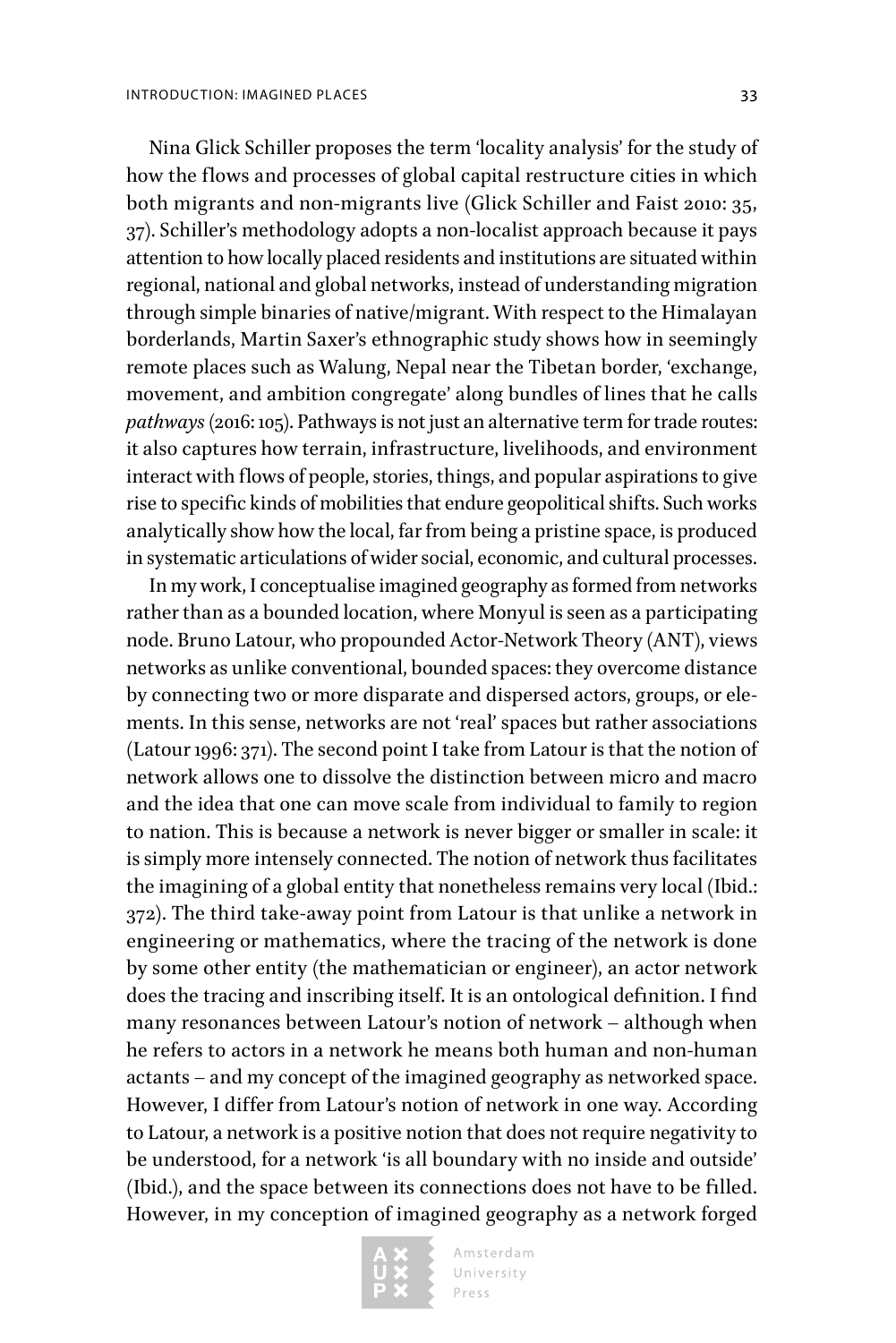through connections and channelled through participating nodes, there is the possibility of imagined boundaries, such as Tibetan Buddhism becoming the boundary marker.

Further, my notion of the network privileges the *node* to show how the local is part of an interconnected system in which events, processes, and things are momentarily concentrated, but movement is not halted. In the physical and natural sciences, nodes are stops or transit points in a moving circuit, and are not static but dynamic. A node could be a point in a network connected by lines or links, or the point on a stem where a leaf or bud grows, or a small mass of tissue that forms part of the blood circulatory system in human anatomy. In each example, nodes imply connection. In urban studies, the nodal point of view has been prevalent especially in discussions of global and gateway cities – cities interlinked in a global network of finance and management (e.g., Amin 2004: 33, 34; Sassen 2005). Any particular geographical site is a nodal connection in a networked space that never coheres into a discrete physical space.

In this sense, I view local politics in Monyul as representing a node. Translocal networks and flows in the name of Tibetan Buddhist cultural preservation give content to Monyul's locality, and this locality equally contributes to these wider discourses and practices. To understand how the imaginations of inter-regional Himalayan community that are visible in Monyul are nodal developments connected to outside processes, we need an inside-outside vision, or bifocal perspective (Peters 1997) or extroverted gaze (Massey 1991, 1992). Himalayan geography is an extroverted concept that is both inside and also outside Monyul, for it relates to processes occurring inside Monyul but whose purview extends well beyond the locality. In other words, Monyul represents one dot in an emergent connect-the-dots pattern, one node in the larger system.

Several connected processes are now underway in Monyul. As I show in the following chapters, these include the construction of new monasteries, the restoration of older Tibetan toponyms and previously neglected sites as Buddhist sacred places *nas* (Wylie: *gnas*), the reclamation of ancient Buddhist and pilgrimage sites, as well as the rise of private schools and institutions of higher learning which promote Tibetan Buddhist education and cultural traditions. A number of trends indicate the involvement of transnational patronage in the revival of Buddhist culture in Monyul. Cultural traditions in Monyul are thus being given a new lease of life, partly supported by international donations. Like Anna Tsing (2005), who writes about the internationalization of the environment, I see the internationalization of Tibetan Buddhist culture as spawning a vibrant local cultural revival

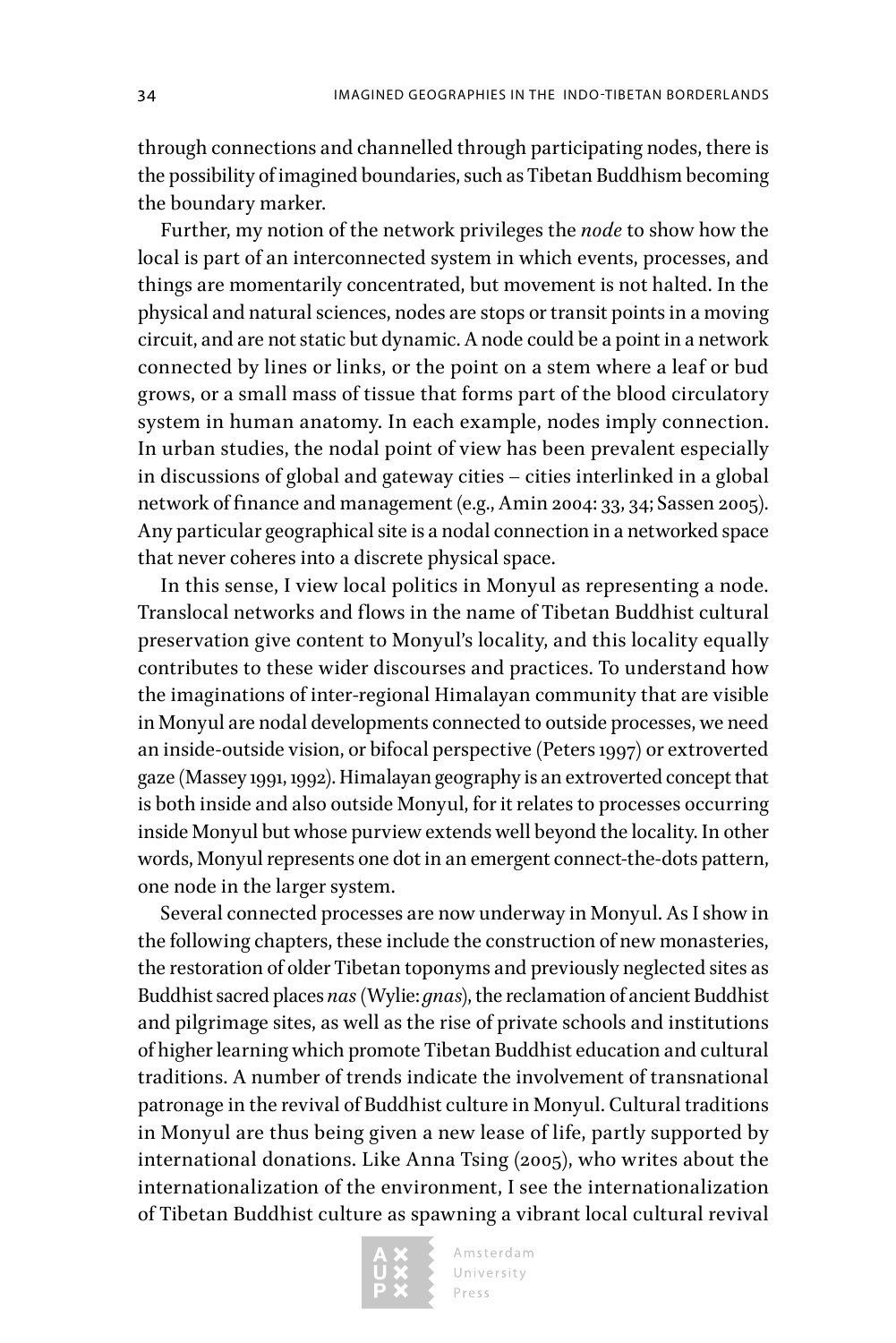<span id="page-35-0"></span>in Monyul. The global circulation of money and resources in the name of Tibetan Buddhism has not left Monyul on the periphery, but has instead helped reinvent it as a node.

#### **Chapter structure**

In the following chapters, I show how the Tawang and West Kameng districts in Monyul are the locus for articulations of a local politics of place, while the trans-local agendas within the demand for autonomy simultaneously situate Monyul in wider networks of cultural and political-economic organizations. These networks are affected by concerns of border security, regional politics, and internal divisions in Monyul, and shape how actors selectively express or mute their trans-local identifications. This book attempts to convey the aspirations of a section of Monpas towards the formation of a pan-Himalayan identity, but is equally attentive to centrifugal forces that destabilize such unitary identifications and preclude talking about the Himalayan identity as a finished category. The Himalayan geography is a process in formation, which can be traced through particular discourses, practices, and social experiences. It may also change shape and direction with time.

Each chapter heading has a spatial framing, which I employ not to give a sense of fixed boundaries, but rather to write about competing, fluctuating loyalties in a volatile border region. I illustrate how these frames are themselves unstable, corresponding to shifting boundaries of belonging. Homogenous spatial representations constantly unravel as contradictory visions and internal conflicts surface. In each chapter I highlight both systematic efforts and unexpected encounters that either solidify or sunder unitary representations. Taking an anti-essentialist view, I show how in each case alternative imaginations pose contradictions or challenges: assertions to locality, for instance, are simultaneously something else.

Chapter One, Field, presents the anthropological location. Here, I give the historical background and ethnographic profile of West Kameng and Tawang and identify the past and present connections of these two districts and the people living there.

In Chapter Two, Locality, I discuss the demand for a Mon Autonomous Region that has been active since 2003 and show how the discourse of local autonomy is underpinned by the idea of translocal community. The autonomy discourse partly rests on the agenda of development, which addresses a space corresponding to the administrative contours of West Kameng and Tawang districts. At the same time, the parallel narrative of

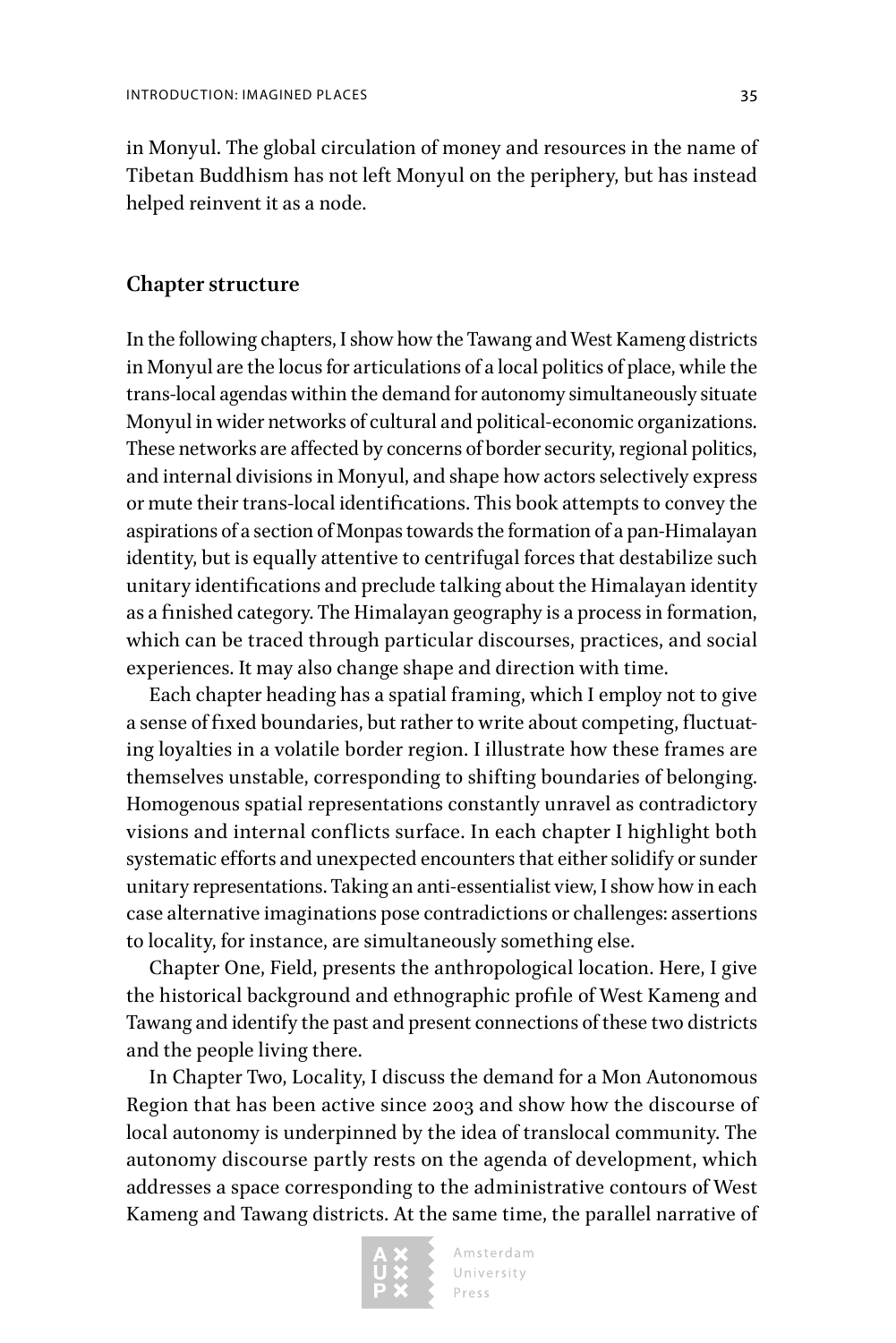Tibetan Buddhist cultural preservation undermines this construction of locality by including Tibetan Buddhist populations outside Monyul within its boundaries of belonging.

In Chapter Three, Connections, I trace narratives about transnational origins and migration. These stories are part of traditional Monpa oral lore but are now being shaped by contemporary politics as individuals express different modes of belonging by narrating stories of their origins. These oral narratives transgress the border-normative geography. Although not all acts of transgression, individually counted, add up to resistance (Cresswell 1996: 159), I argue that when origins narratives are articulated with the aim of countering the singular narrative of a 'national' origin, they count as resistance. At the same time, the controversial status of Monyul as a disputed territory introduces caveats in articulations of transnational allegiances with the Tibetan world: in the statements of many Monpas, declarations of historical and kinship affinities with Tibetans are accompanied by disclaimers regarding such ties in the present. Oral narratives of origins reveal how Monpa populations are pulled in opposite directions by their transnational histories and memories, on the one hand, and contemporary existence in a disputed border territory where constant military surveillance has led to a hyper-presence of the border in their daily lives and a creeping acceptance of the border-normative gaze, on the other.

Chapter Four, Periphery, focuses on contestation over place-names, and how it creates a politics of toponymy. The renaming of local places with Hindi names – mostly by the Indian army – symbolically maps Monyul as a national space, albeit a peripheral one. I argue that when Monpa individuals and organizations protest against the Hindi names and actively push for the restoration of older place-names, they constitute a resistance or counter to the nationalist production of space. This is paralleled by other activities in which local actors take the lead to materially reclaim space from the military, including the building of monasteries and Buddhist institutes of learning and the renovation of Tibetan Buddhist sacred sites.

In Chapter Five, Region, I explore the inter-ethnic relations between Monpas and the Tibetan community in Monyul, and how they complicate the Himalayan imagined geography. I show how Monpas are selectively drawn to a post-colonial Arunachali regional identity, formed largely on the platform of indigeneity and an anti-immigrant – including anti-Tibetan refugee – discourse. The Monpas' regional obligations are put to the test by their historical relations with Tibet, which include memories of harsh servitude under Tibetans as well as their present improved relations with

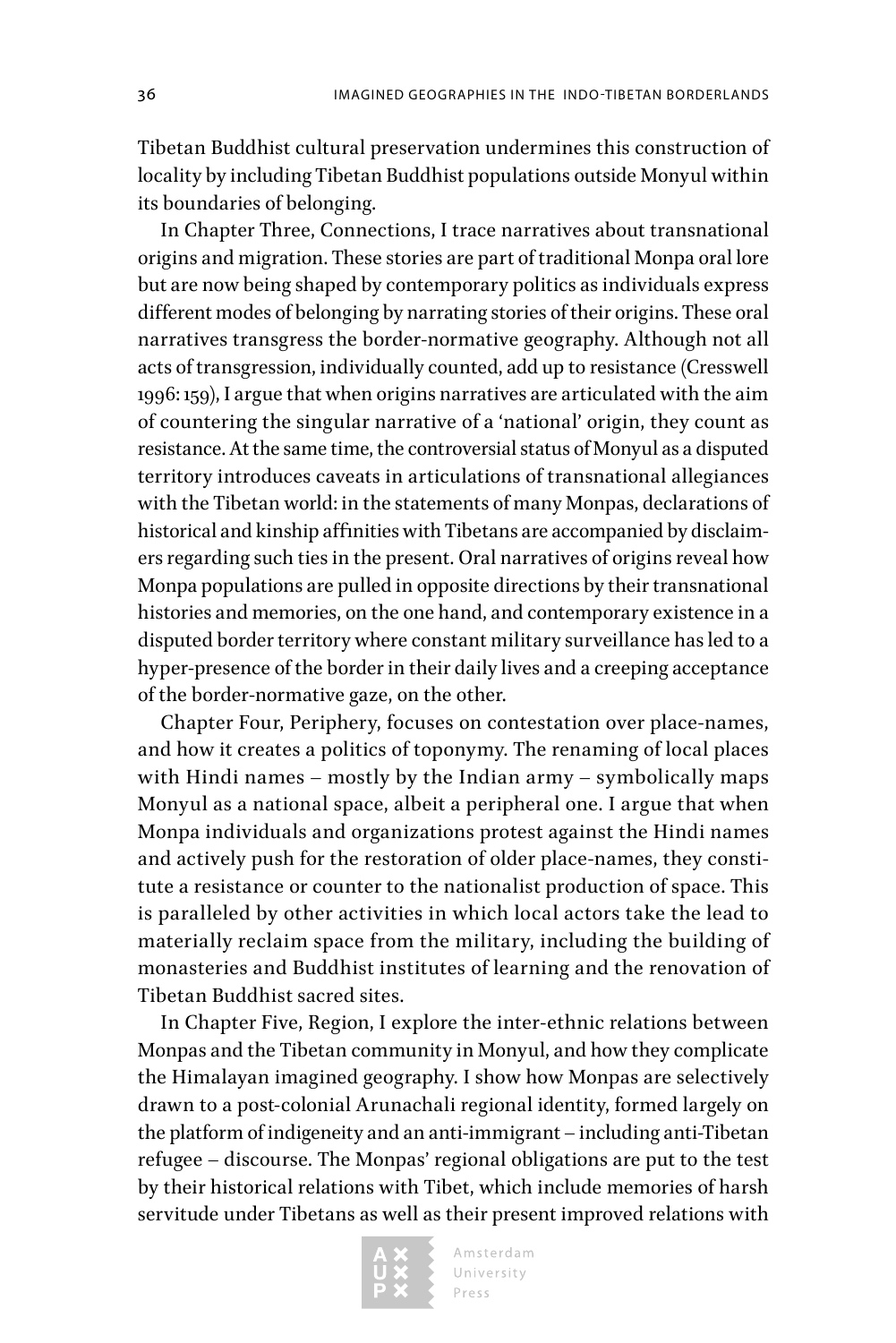<span id="page-37-0"></span>a now globally visible Tibetan diaspora community, whose primary base lies in India.

In this book, then, I place different spatial imaginations in tension with one another. Locality is not always a pristine space: connections are compromised, peripheries are contested, and regional obligations conflict with other affiliations. At the same time, I find it possible to distil a collective, emergent spatial consciousness that is gradually gaining ground in the Himalayan region, of which the current social processes in Monyul represent a localized effect. In the Conclusion, Corridors, Networks, and Nodes, I collate and revisit in more detail the arguments and observations from different chapters to make suggestions about this emergent Himalayan geography.

### **Note on methods**

In 2005, I visited Monyul to conduct a survey of local opinion on the reopening of trade routes as a young research assistant employed in the New Delhi-based Institute of Chinese Studies (ICS). I was encouraged in this project by the then-director of the institute sociologist Patricia Uberoi, who was keen to see how regional and vernacular literature represent crossborder cooperation, as opposed to the policy circles in Delhi, which can be dominated by the security perspective.10 As an important trade route that once linked Tsona in the south of Tibet through Tawang to the Assam plains (Pommaret 2000a), Monyul was a valid candidate for re-opening cross-border

10 My survey in Monyul was funded by the Institute of Chinese Studies (ICS), headed at that time by sociologist and China expert Patricia Uberoi, and the report was later published as part of the institute's occasional study series (Gohain 2006). Under Patricia Uberoi's leadership and with support from Ambassadors C.V. Ranganathan and Eric Gonsalves at the Centre for Policy Research, Delhi, ICS led the Track II-level BCIM initiative, earlier known as the Kunming Initiative, which aims to promote rail, road, and water corridors to link China, Laos, Cambodia, Thailand, Vietnam, Manmar, Bangladesh, and China through India's landlocked Northeast region, by highlighting the commonality between South East Asia and Northeast India. Track II-level diplomacy consists primarily of collaboration between academics, policy experts, retired civil and military officials, public figures, and social activists, instead of directly involving government representatives (Uberoi 2014). This was a time when optimism for India's Look East Policy was still high. The Look East Policy, later renamed the Act East Policy, was conceived by former prime minister I.K. Gujral as a measure to improve social, cultural, and economic ties with the South East Asian countries. It was officially launched during the Narasimha Rao-led Congress government, and later upgraded to the Act East Policy in November 2014 by the BJP government (Ministry of Development of North Eastern Region and North Eastern Council 2008). One of the primary goals of this policy was to revive ancient trade routes, currently fallen into disuse, between India's North East region and the South East Asian countries.

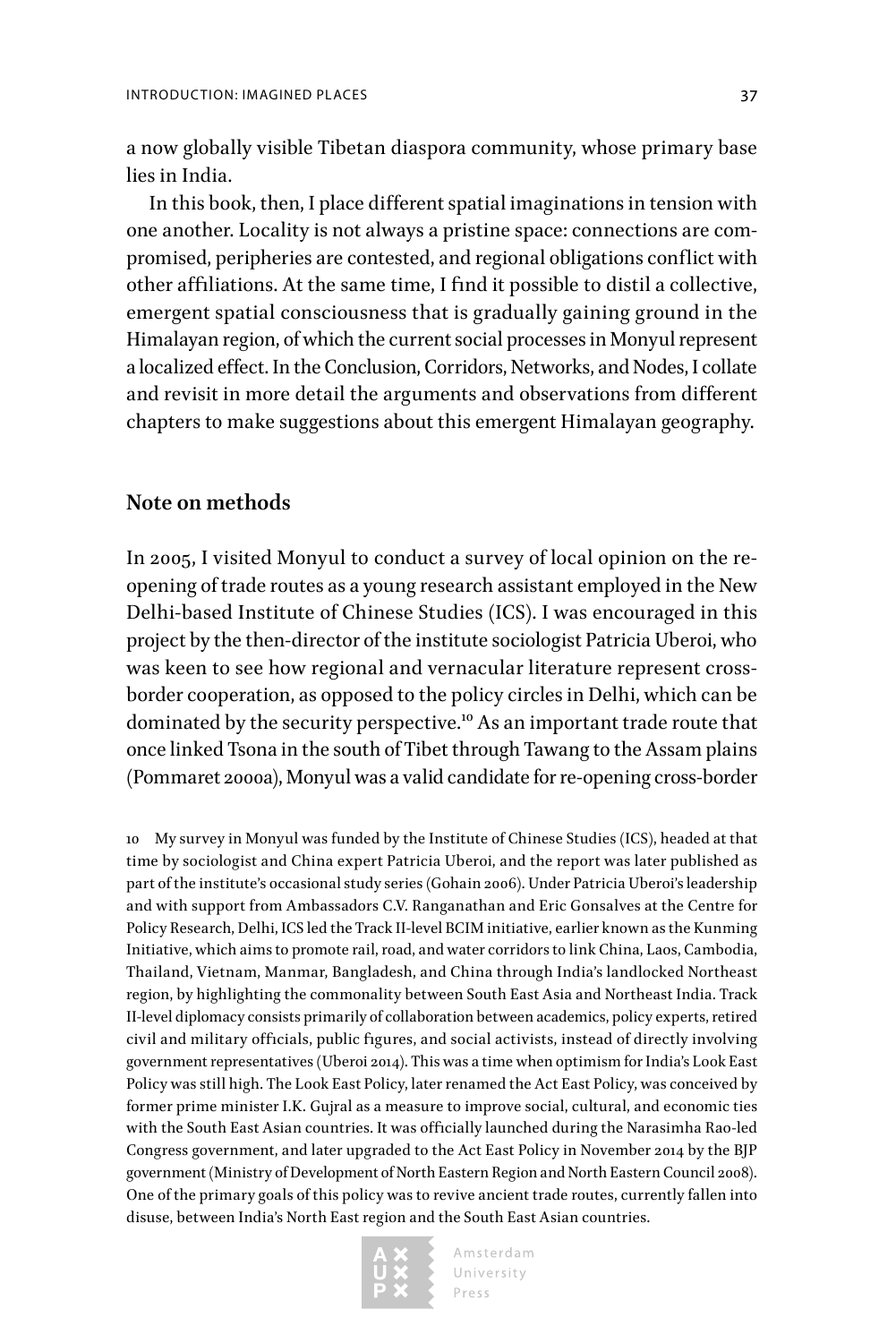routes, though unlikely because of the security concerns clouding it. This initial exposure to Monyul later determined my choice of fieldwork location. Although I began by surveying trade narratives in Monyul during my pilot fieldtrip, I quickly moved on to the more pressing cultural and political narratives, of which border trade was only a part.

For this book, my fieldwork in Monyul took place between 2008 and 2013. I spent twelve non-consecutive months in Tawang and West Kameng districts of west Arunachal Pradesh, living primarily in the three towns of Dirang, Bomdila (West Kameng district), and Tawang (Tawang district), and visiting different villages for shorter stays. I made return trips to my field sites in 2017 and 2018, and kept myself updated with current developments through contacts in the field and by calling friends based there and, in the absence of a local press, following social media pages about events from Monyul.

My initial entry to the field location was facilitated to a large extent by the hospitality extended by the monk community at Gaden Rabgye Ling (GRL) Monastery. But in a small border region, where local politics and loyalties create sharp bifurcations between even husband and wife, I had to be careful not to expose myself to a narrow, partisan view. I therefore tried to maintain some separation between myself and my first hosts, since I did not want to represent only the views of the monastic establishment. I sought to diversify my sources and broaden my fieldwork database. The decision to move out of the monastery guesthouse and rent a room separately in the Bomdila College faculty quarters was also motivated partly by matters of finance and partly by a need for privacy. I deliberately took a random approach in selecting my chief informants and main leads in the different towns, so that my representative sample would be diverse.

My primary bases differ from one another in terms of dialect, local customs, altitude, and demography. Bomdila, despite being the district headquarters, was formed though the radial expansion of military quarters, and is peopled by migrants from both nearby Monpa villages and outside. In the ten years that have passed since I began my fieldwork, Bomdila has become connected to the cities of Guwahati and Tezpur in Assam through two major roads. Many government employees in Tawang seek job transfers to either Bomdila or other areas of Arunachal Pradesh so that their children can have access to better education and other resources. But the climate in Bomdila is extremely unpredictable – sunny one moment, cold and clammy the next, or even raining torrents. 'Bomdila ka mausam aur Bomdila ki ladki – ka koi bharosa nahin' [The weather and women in Bomdila are the same – fickle] is a popular, somewhat misogynistic saying among college-going youth. The rains also made scheduling fieldwork

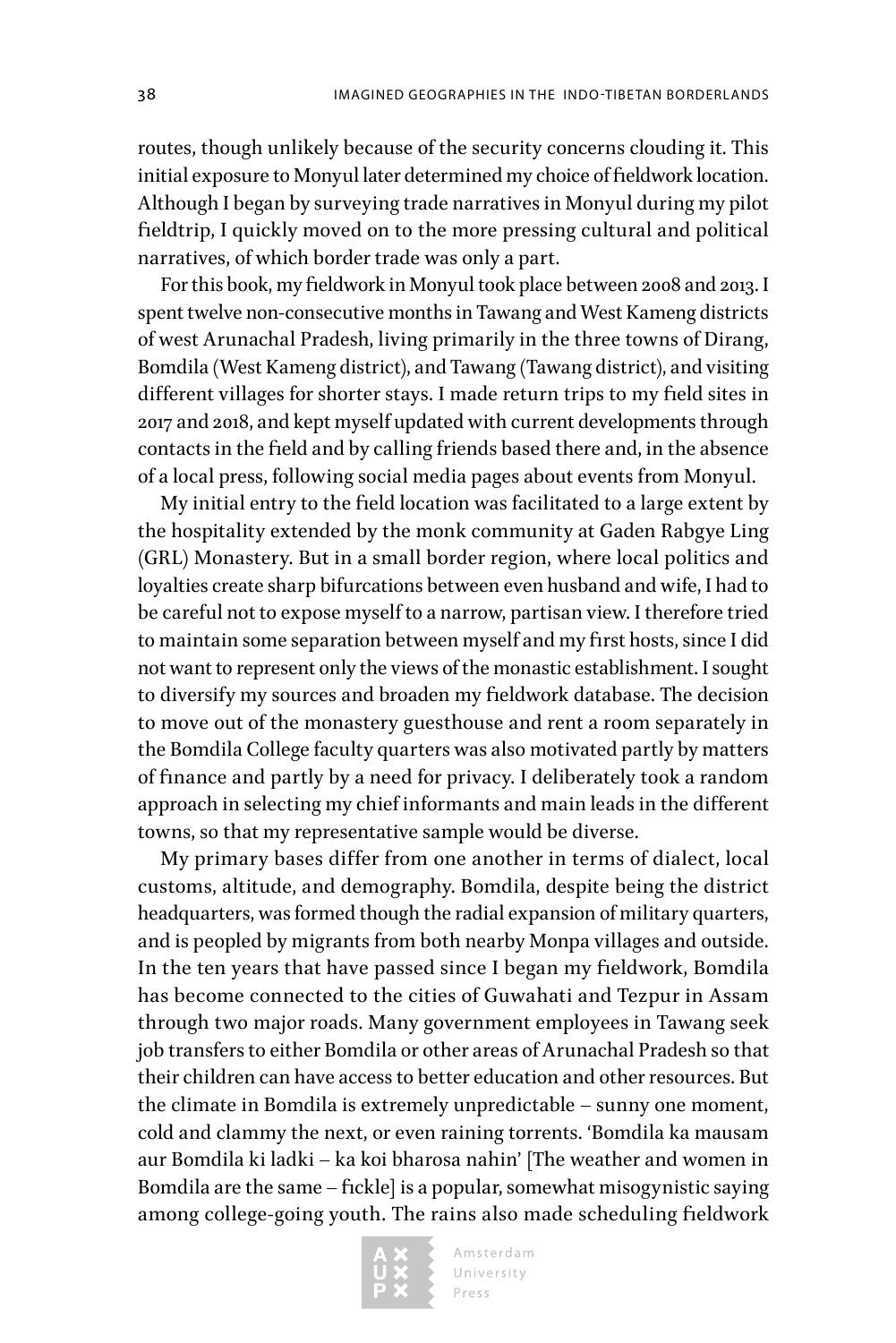interviews difficult. It was partly because of this climatic factor and partly because I was told that Dirang would offer me a better experience of rural Monyul that I diversified my base to include the latter town.

At approximately 4000 feet above sea level, Dirang, situated mid-way between Bomdila and Tawang, is lower in altitude than the other two towns, where elevations range from 6000 to 14000 feet; it also has a warmer climate and affords easier access to some old Monpa rural settlements. Yet, in its lack of infrastructure, Dirang is considered more remote than even Tawang, which at least has local travel agencies and regular traffic to and fro. The road connecting Tawang to Bomdila passes through the main Dirang market: a story goes that earlier Dirangpas (natives of Dirang) used to stop passing vehicles and forcefully (over)load them with passengers and luggage because passenger vehicles commuting from Dirang to Itanagar or the urban centres of Assam were so few and far between.

In Tawang, my experiences were richer as I stayed with a local household and enjoyed a more intimate interaction with my host family and their friends and relatives. Tawang, being nearer to the Tibet border and farthest in distance from Assam or Itanagar in terms of communication, is more likely to be cut off from road networks during landslides and snow, especially when the Sela Pass is blocked. Yet, situated at the confluence of both Bhutan and Tibet, and historically acting as an outpost of Tibetan rule in Monyul, Tawang is a focal point for both academic visitors and tourists.

As an ethnographer, my position in the field ambiguously lay somewhere between an outsider and insider. While my position as an Assamese cast me as an outsider, many people warmed up to me when they found out that I belonged to the Ahom community, the pre-colonial rulers of Assam of Shan ethnicity, who figure in the trade memories of the Monpas. In fact, many a time I was told that I look more Monpa than the average Monpa. Proper ethnographic fieldwork, according to the pioneering social anthropologist Malinowski, consists mainly in 'cutting oneself off from the company of other white men, and remaining in as close contact with the natives as possible, which really can only be achieved by camping right in their villages' (Wax 1972: 7). Though this kind of immersion was not my intention, I did not want to alienate local people by mixing more than needed with the Assamese society in Monyul or to give out the impression of being too provincially aligned. I thus consciously tried to avoid socializing too much with Assamese people, even though some of my primary contacts had been made through fellow Assamese. The fact that, unlike the average young Assamese woman, I willingly ate yak and beef and drank the local liquor often elicited comments to the effect that I was not 'like other Assamese'.

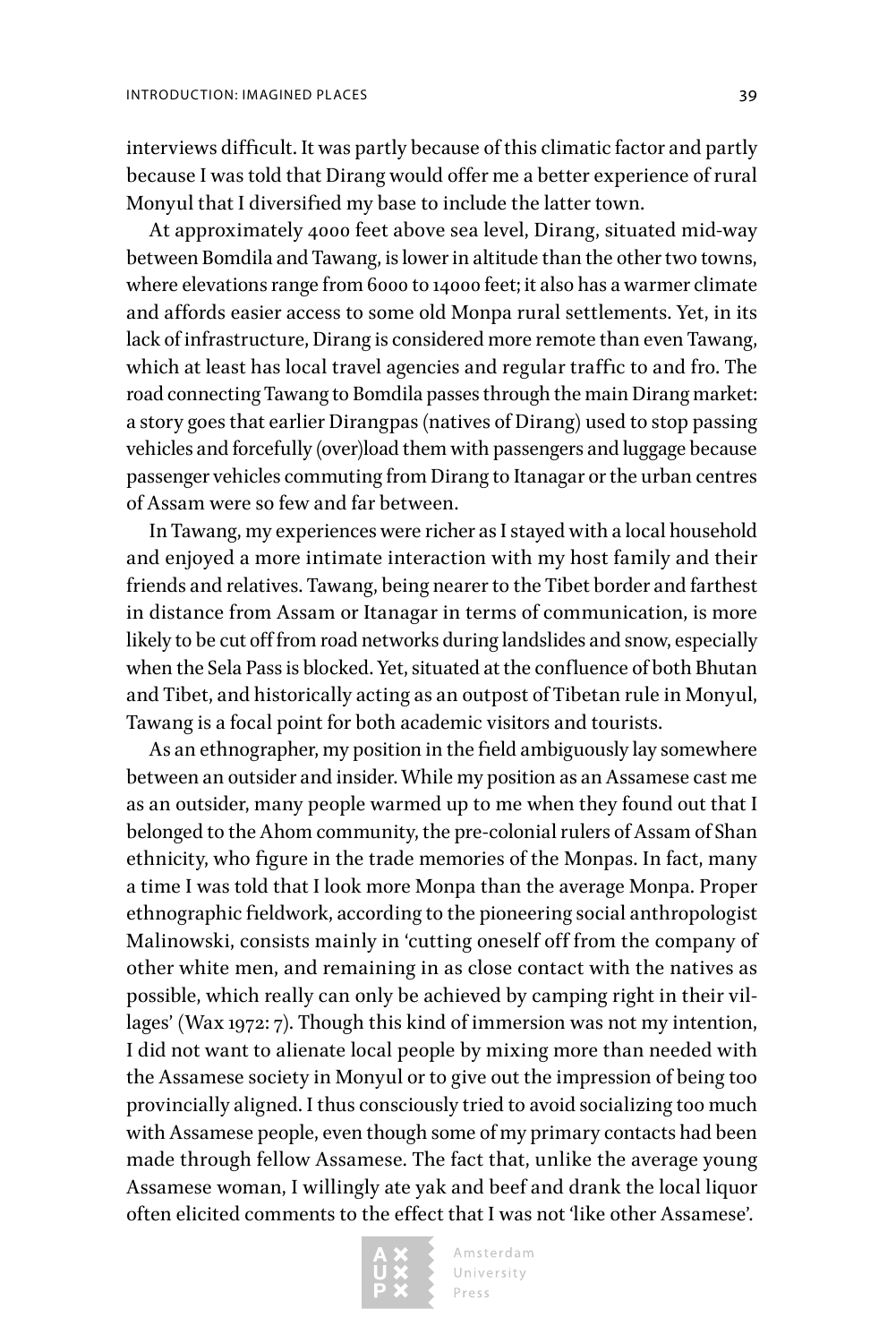As a woman in the field, I only had the confidence to rent and travel on my own in Tawang and West Kameng because women are relatively safe there, compared to several other parts of India. This is not to suggest that it is an idyllic society for women. I witnessed quite a few cases where Monpa men who had acquired wealth and political power married more than one woman and maintained separate establishments for their different wives. Despite the dominant position of men in the society, women were quite independent and did all sorts of work – everything from housework to drudging it out in the fields and kitchen gardens, breaking stones on the roadside, collecting and carrying firewood from forests, conducting small trades and businesses in markets and fairs, and other activities. Their work makes the women of Monyul, and indeed, of many of the other states of Northeast India, visible and their presence accepted in public spaces in a way that is generally not possible for middle-class women in small towns of India, who are further burdened by an oppressive patriarchal caste structure.

My research methodology consisted of the ethnographic methods of participant observation, interviews, conversations, and oral history, as well as archival work in regional, national, and local libraries. Although I had begun studying the Tibetan language at the Library of Tibetan Works and Archives in Dharamsala just before fieldwork, I did not complete the course, and instead made do with Hindi – the main language in public spaces and the second language in homes in Monyul – to conduct my interviews. My basic knowledge of the Tibetan alphabet and vocabulary did, however, gain the confidence of many of my informants, who seemed impressed that I had at least made the effort! Most of the quotations and interview extracts used in this book are translated from Hindi to English by me. In some cases, they are translations from Tibetan or the local dialects. I had the help of friends acting as translators during interviews with senior Tibetan Buddhist monks and old people in rural areas whose Hindi was too pidginized for our mutual understanding. I also used English to conduct interviews with some informants who were comfortable in the language, and who used both Hindi and English while conversing with me. I have recorded and preserved digital copies of most of my interviews with the permission of my informants, although, as any ethnographer well knows, important ethnographic revelations are often made during casual conversations. I supplemented my ethnographic work with archival data sourced from the Indian National Archives as well as the Assam and Arunachal Pradesh state and West Kameng and Tawang district archives, and the British Library in London.

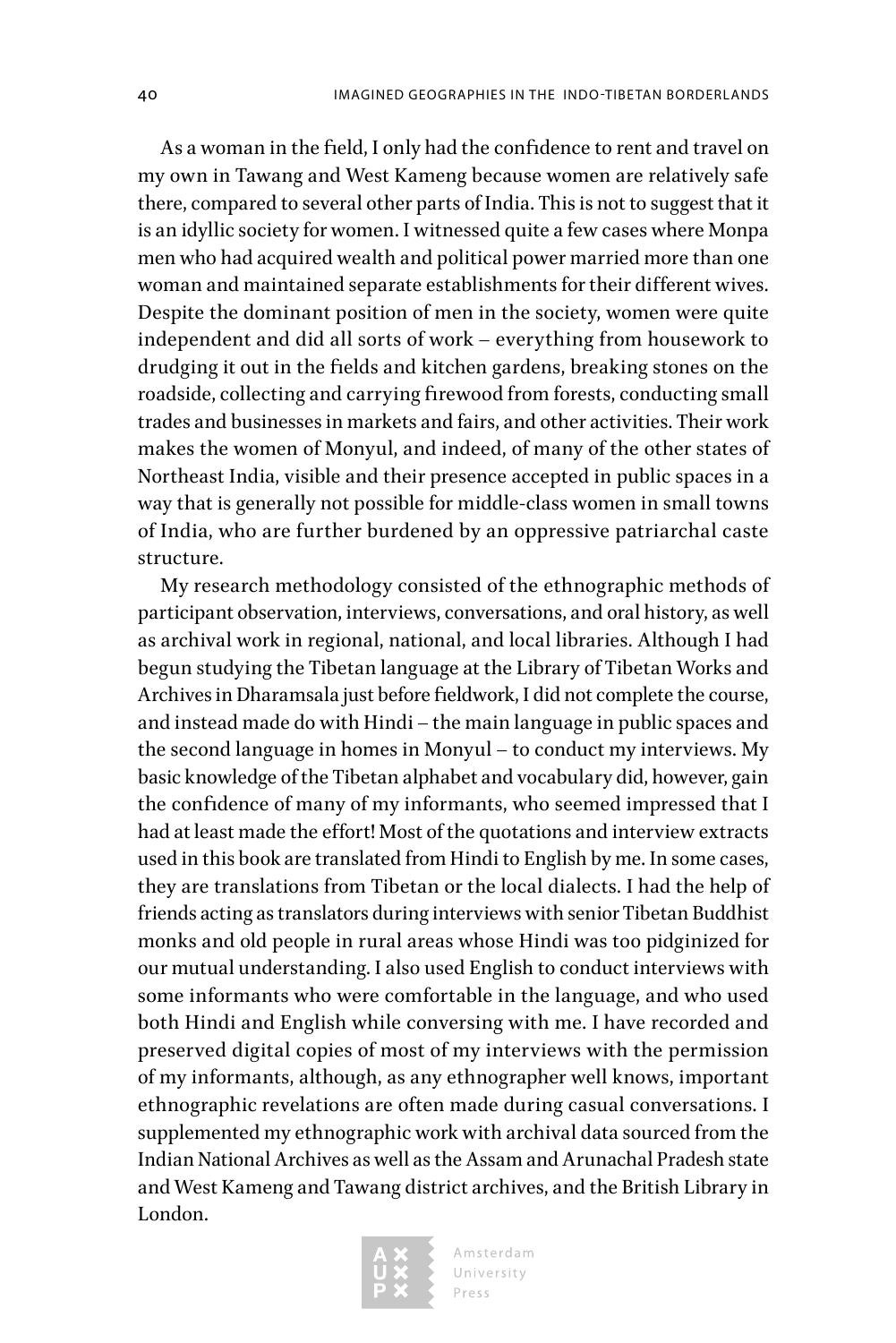#### <span id="page-41-0"></span>**Fieldwork from the margins**

A Monpa friend once joked, 'The other day, an officer came [to the monastery] and started asking me the names of the deities, pointing to all the small ones. Now how do I know what the names of all are […] there are so many, although I know the names of a few. So I told him the names of all the kids in the village. The officer was happy. Before he left, he told me "very good"'. Deliberately dispensing this type of misleading information is, as I have seen, a fairly common response from most Monpas to the unwitting tourist or itinerant sightseer such as that officer. Many domestic tourists are usually unfamiliar with the religious and social life of the Monpas, and tend to ask what are, to the Monpas, irritating and useless questions. For example, if they see two young girls (perhaps in their early 20s) doing the chores around a guesthouse or homestay – a common enough phenomenon here – they tend to first assume that the girls are maids helping in the running of the guesthouse. Later, when they see the girls taking charge of payments, arranging accommodation and engaged in general supervision, they revise their views and start to think that the girls could be the daughters of the owner, which is sometimes a correct assumption. But if there is more than one girl running a guesthouse, it might not always be the case that the girls are sisters. The tourist who assumes this and puts it across as a question, however, would be told that yes, they are sisters, even if one is the daughter of the house and the other, a paid helper.

The problem is not with the Monpas but with the attitude of the inexperienced visitors who presume and then pose the query. In other words, it is a kind of subtle ethnocentrism where the general ways of life of the local society are seen with a kind of surprised paternalism – an attitude that is immediately understood by the 'native', and the expected answers given. Does this mean that telling the visitor what he expects and wants to hear is to conform to the stereotypes that propel the question in the first place? Hardly so. It is clear that the visitor, in the eyes of the average Monpa, is the object of fun and laughter for his/her obvious lack of knowledge. The second case is where the visitor asks apparently 'sensible' questions, such as the officer wishing to know what the names of the different deities were. But the Monpa who is asked such questions also knows that the officer is not really serious, and that his interest in the deities is transient. More interestingly for me, this anecdote brings out the seemingly innocuous but deeply loaded questions people ask when they only have stereotypes guiding them.

When I choose Monyul as my fieldwork site, I encountered a similar stereotype in anthropology, with a senior scholar advising me that good

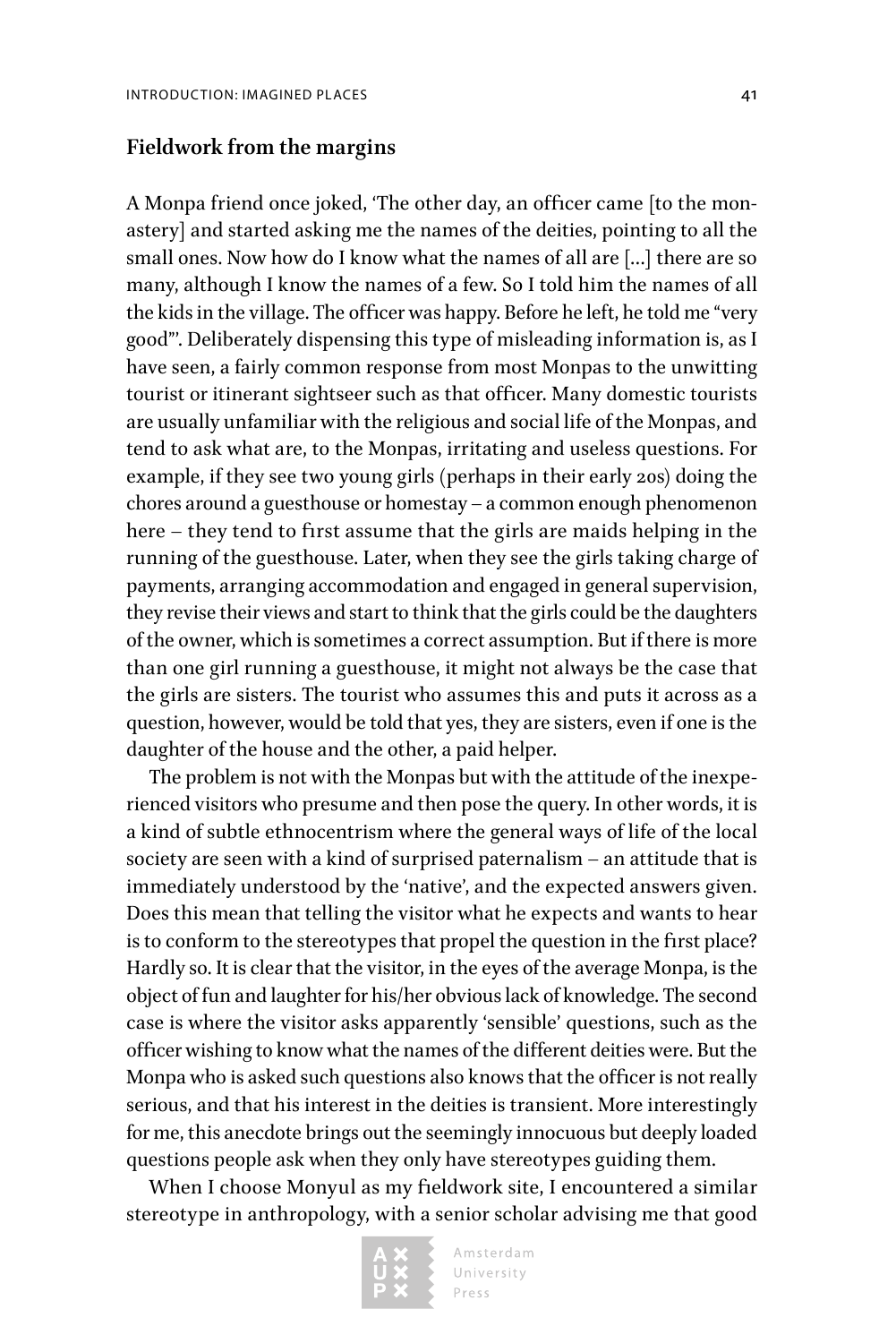research is not necessarily about going to places where nobody has yet done research. Once upon a time, research consisted of identifying empirical lacunae, so that if one researcher wrote a history, say, 'from 1857 to 1947', the next researcher would pick up from where the previous had left, and go on to write a history 'from 1947 to 1972'. While similar reasoning might have governed the choice of fieldwork locations in an earlier anthropology, where the least explored site could mean the most productive, after the 1980s cultural turn in the discipline, this anthropological convention has been subject to a critical gaze. My choice of location therefore appeared to be the old-fashioned, let us say, stereotypical, route to fieldwork.

However, by opting to do research in an out-of-the way (e.g., Tsing 1994) region, was I actually choosing an outdated route to research? The view that the relative absence of scholarly research in Monyul makes the latter an outdated site for research corroborates the official representation of Monyul as a remote margin. It is not only remote in a geographical sense, as being on the outskirts of the nation: it is also remote in terms of scholarly access. While some anthropological writing has come out of India (e.g., Dhar 2005; Dondrup 1994; Dutta 1999; Dutta 2002; Elwin 1959a &1959b; Jha 2006; Nanda 1982; Nath 2005; Sarkar 1980; Lama 1999), very few Western scholars – barring the colonial era ethnologists – have produced ethnographic studies of this region.<sup>11</sup> This is partly due to the difficulty for foreigners to receive long-term access to Arunachal Pradesh because of the inner line policy: foreign citizens require a Protected Area Permit (PAP) for entry into certain areas of Northeast India, including Arunachal Pradesh, for a stay of only up to 30 days. As an Indian citizen not from Arunachal Pradesh, I also had to procure an Inner Line Permit (ILP) to gain entry into Arunachal Pradesh.

Again, to speak of the 'minority state' of Monyul within South Asian anthropology is not so different from the codes of representation that depict it as remote, for both feed the same image of marginality. In perceiving Monyul as academically virgin territory, we might be succumbing to

11 Colonial ethnologies on this area include the reports of visits of or by the following: Nain Singh in 1873-75 (Trotter 1877), G.A. Nevill in 1912 (Arpi 2013), F.M. Bailey and H.T. Morsehead in 1913 (Bailey 1914c), F. Ludlow, G. Sherriff and K. Lumsden in 1936 (Arpi 2013), G.S. Lightfoot (Arpi 2013), Frank Kingdon-Ward (Kingdon-Ward 1938, 1940, 1941), and J.P. Mills (1947, 1948). After India's independence, Verrier Elwin (1959a & 1959b, 1965), Leo Rose and Margaret Fisher (Rose and Fisher 1967), Aris (1979b), and Fürer-Haimendorf (1982) have given us many interesting accounts of this region. More contemporary works include fieldwork-based accounts of the origins and migrations of the people of eastern Monyul and clan rituals (Huber 2012); on the cultural identity of the Membas of central Arunachal Pradesh (Grothmann 2012); the languages of Monyul (Bodt 2012); and a historical account of the India-China war from local perspectives (Guyot-Rechard 2017).

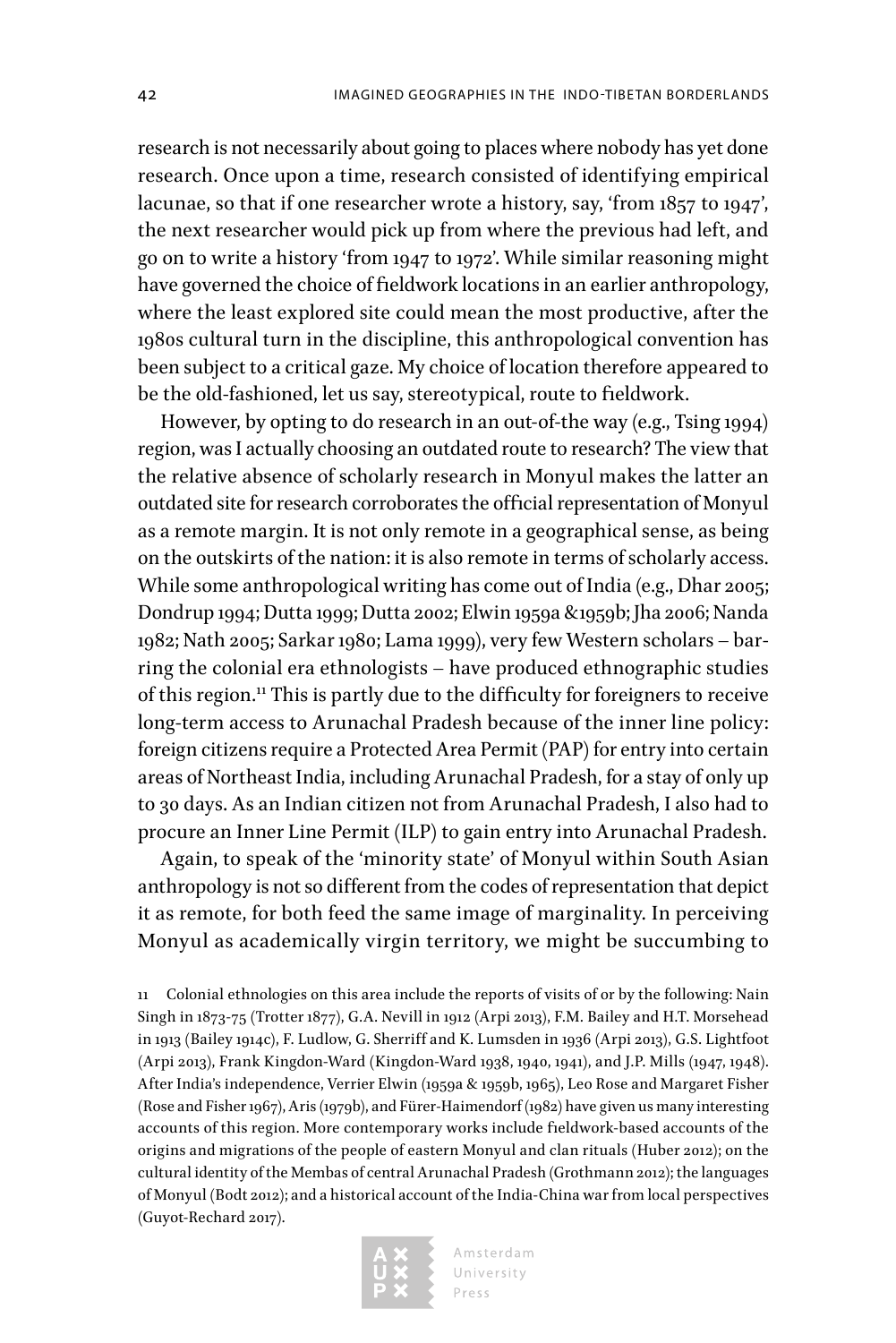conventional representations of the margin. It is therefore pertinent to ask here, 'might it be possible to disentangle analysis of the rural and the remote from assumptions of the pristine?' (Tsing 1994: 282). Through a non-localist approach, I have tried to interrogate the supposed remoteness of the Monyul border by highlighting past connections and present politics and possibilities.

During interviews and conversations, people were quite willing to share information with me, since they saw me as a student of Monpa culture and history, but there were times when I sensed a certain curiosity about my real intent. I am sure many people initially thought I was a government agent, given that Monyul is such a politically sensitive area. One question that I frequently faced in Bomdila and Tawang was: Why did I choose to work on the Monpas? I particularly recall a conversation that took place between my host in Tawang, his friend, an English teacher from Nagaland, and me. The Naga teacher asked me why, if I was interested in cultural identity (the rubric under which I categorized my work), did I not choose to write about my own community? Why, he asked, couldn't the Monpas write their own history? Not expecting the critique, I blurted out that, as somebody from the Northeastern part of India, I was still an insider, and added that there were many Monpa researchers who *are*  writing their own histories. My good-humoured host then came to my defence. Even if I put aside the inadequacy of my hasty answer, I have found that the question of who can represent whom, is deeply entangled with researcher position and subjectivity and equally with informant subjectivity, as well as ethics. Not even Monpas telling their own stories are necessarily able to present a complete or true picture, as my Monpa friends recognized. They would anxiously tell me, after I had come back from hearing stories of origins or migration, that I should not believe or write down everything I listen to.

By saying that I find representation to be a knotty issue, I do not wish to be tied down by the problem, but rather to move beyond to the solution. If we acknowledge Gayatri Spivak's argument that once we start talking about subaltern consciousness as a *thing* to be reclaimed, we objectify and essentialise subalternness (1988), or James Clifford's critique that the ethnographer constructs himself/herself by essentialising the native as Other, this does not mean that all ethnographic activity should be suspended. The subject has not disappeared; rather, the subject has been rendered difficult to represent owing to his/her diversity and polyvocality (Clifford 1986); ethnography must therefore be read as a textual site of contested meanings where many voices clamour for expression.